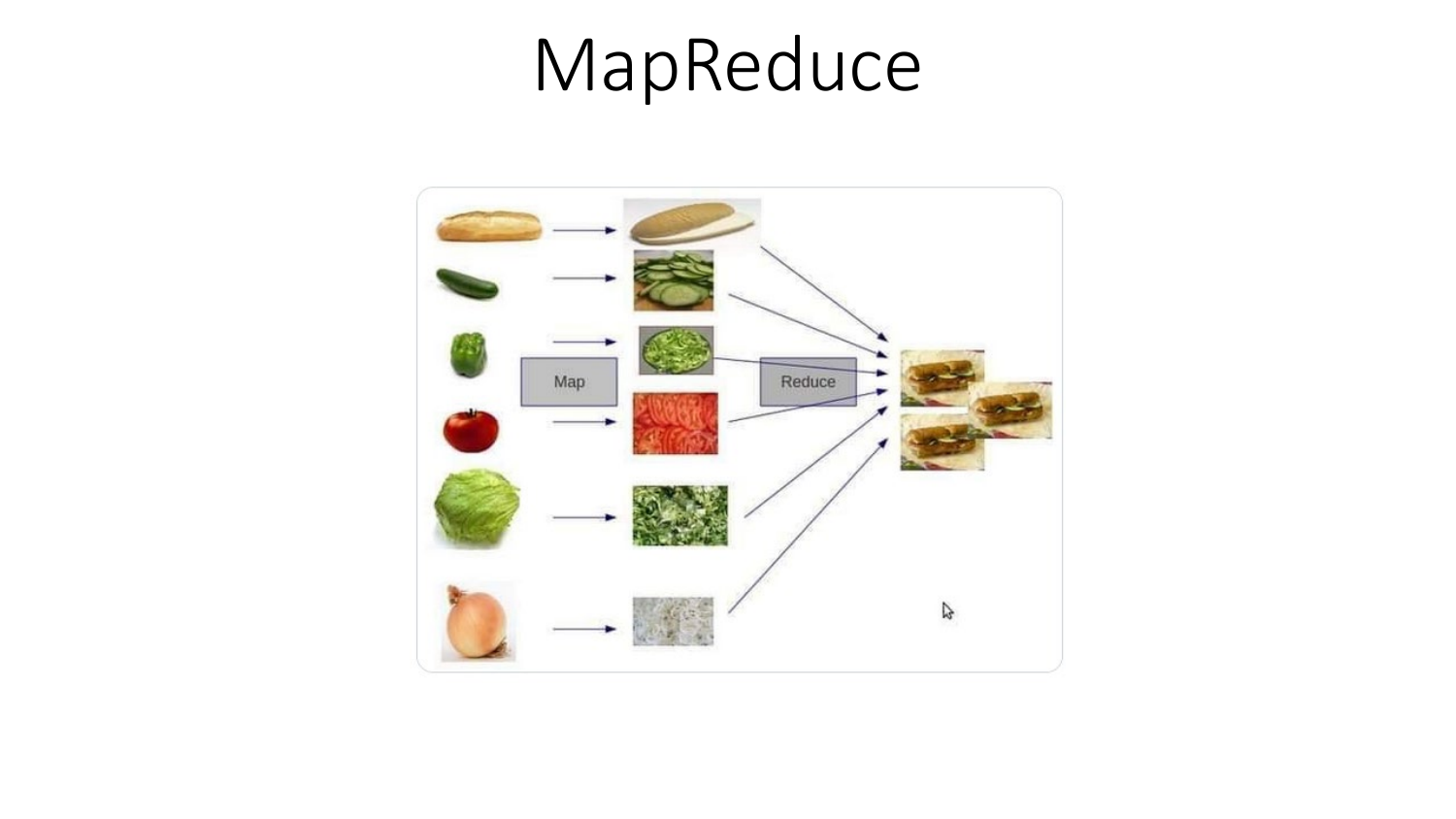## Exam 1 Logistics

- Available Saturday 11AM Eastern ( URL to be posted on Piazza )
- If you have questions:
	- Kevin: 11-3PM Eastern Saturday/Sunday
	- Emily: 1PM-5PM Eastern Saturday/Sunday
	- Kevin: 5-7PM Eastern Saturday/Sunday
	- Andrew: 9pm-11pm Eastern Saturday
	- Andrew: 10am-12pm Eastern Sunday
	- Andrew: 3am-4am Eastern Monday
- Private Piazza posts or Slack DMs *only* until Monday noon eastern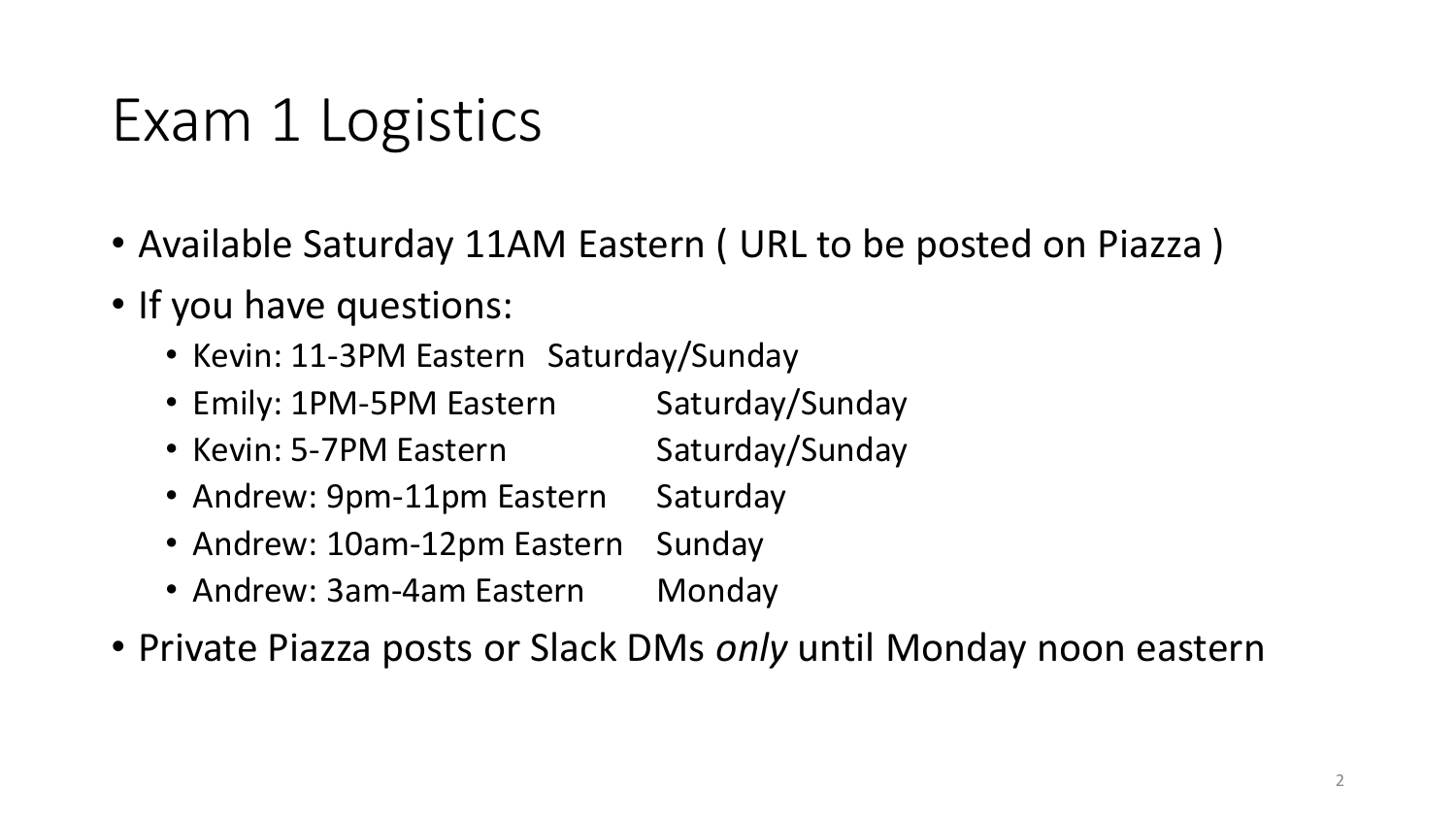#### **Outline**

- **Review: GFS distributed system**
- MapReduce
- Writing MapReduce programs
- Fault Tolerance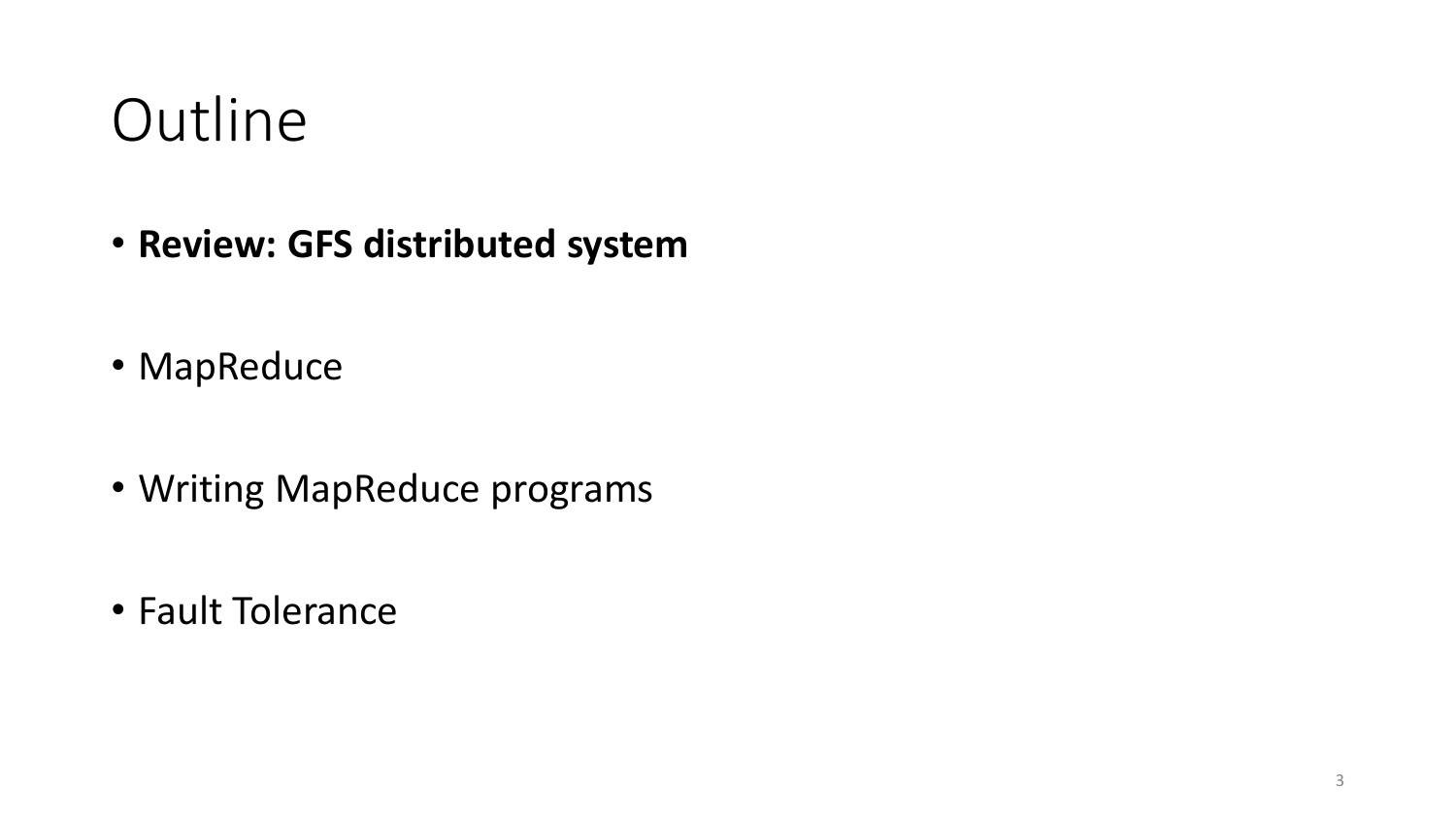## Review: Google File System

- Use **multiple computers** to store more data than fits on one
	- GFS is a **distributed** filesystem among multiple **chunkservers** controlled by a **master server**
- Distributed systems difficult to reason about because of parallel operations
	- Reads are okay, but **writes**
	- **Concurrent writes** may threaten **consistency**: all replicas share same view<br>of a file **definition**: all writes are reflected in the final written file

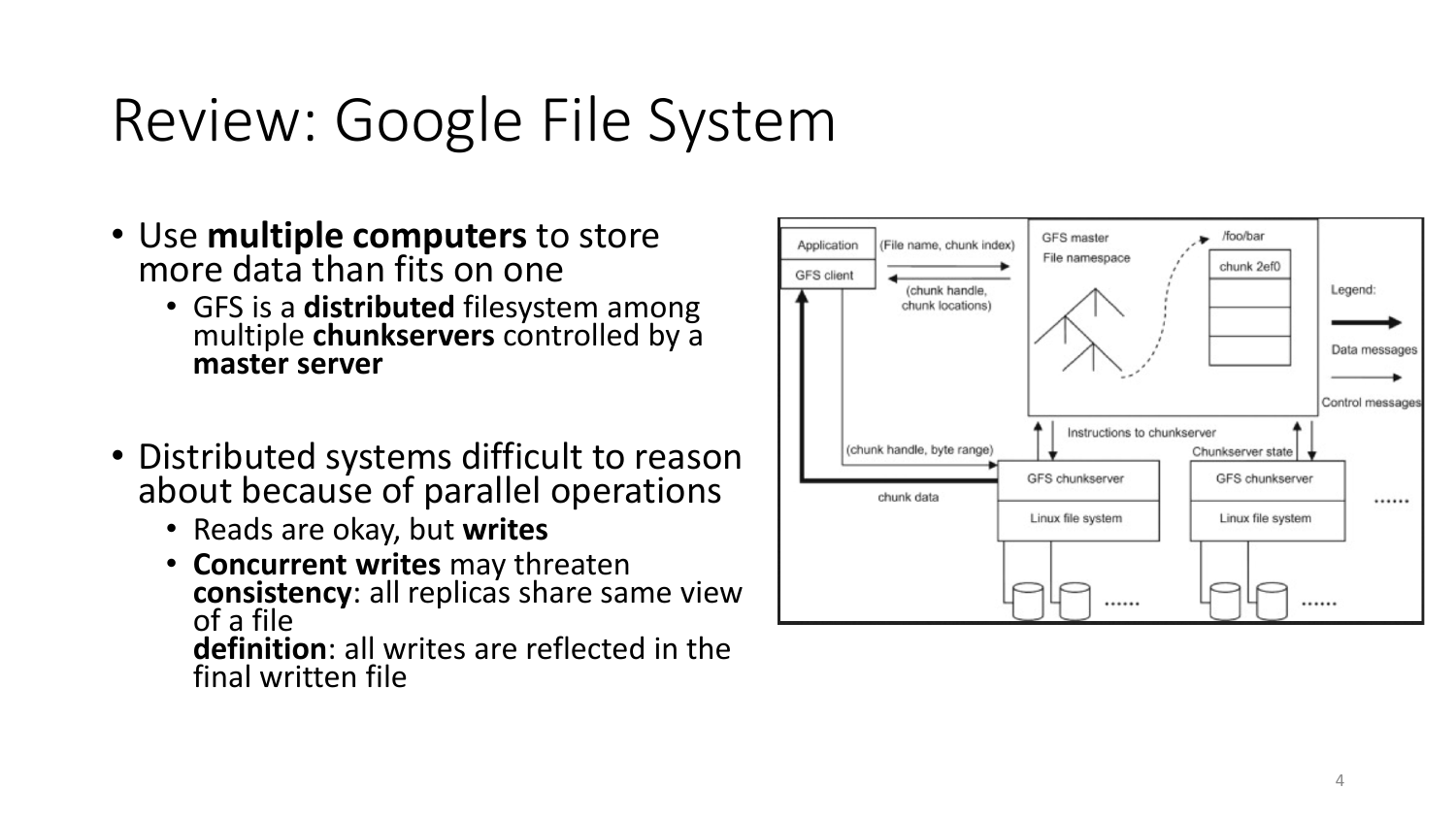## Review: Google Filesystem

- Sequential write: **One client** writes **sequential changes**
	- **Consistency** and **Definition** maintained
- Concurrent write: **Multiple clients** write **changes**
	- **Successful** if the writes occur *in the same order* on *all replicas*
	- **Consistency** is maintained, but *not necessarily* **definition**
- Failed write: **Multiple writes** that yield **inconsistent** replicas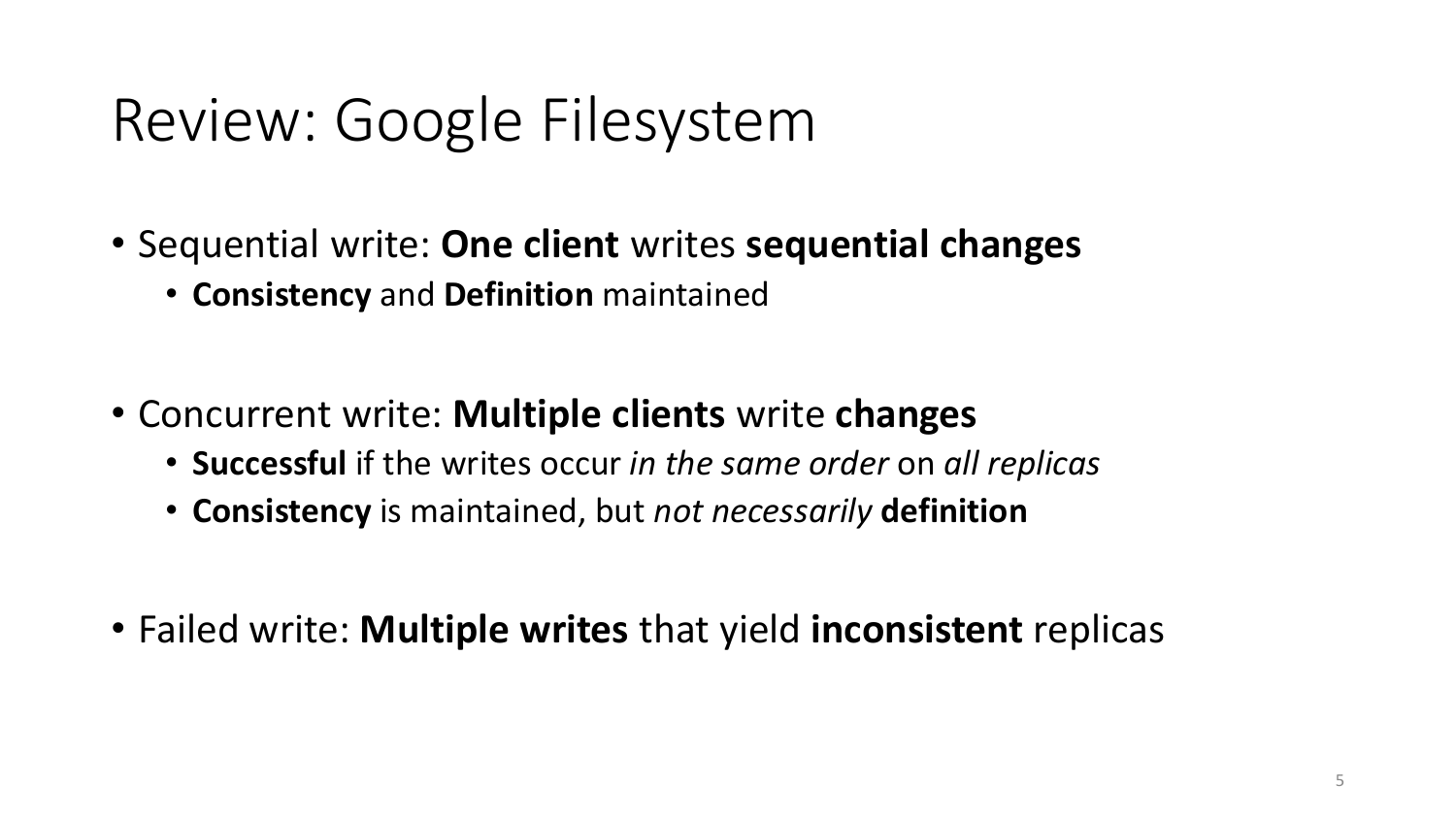## Review: Google Filesystem

- Focus on **Appending files** rather than *writing changes*
	- Consider: Logging applications, ML training datasets only grow
- Use **atomic locking** to guarantee **consistency and definition**
	- Have **master server** maintain a *lock* when a client requests a write
	- No other server can write until the lock is released
		- NB: definition is maintained if *reads* are disabled while locked as well
		- This is **slow**
- Have **master server** assign a **primary** chunkserver to each chunk
	- If you want to write, send it to the *primary*
		- Primary figures our replication (and thus guarantees consistency)



Not write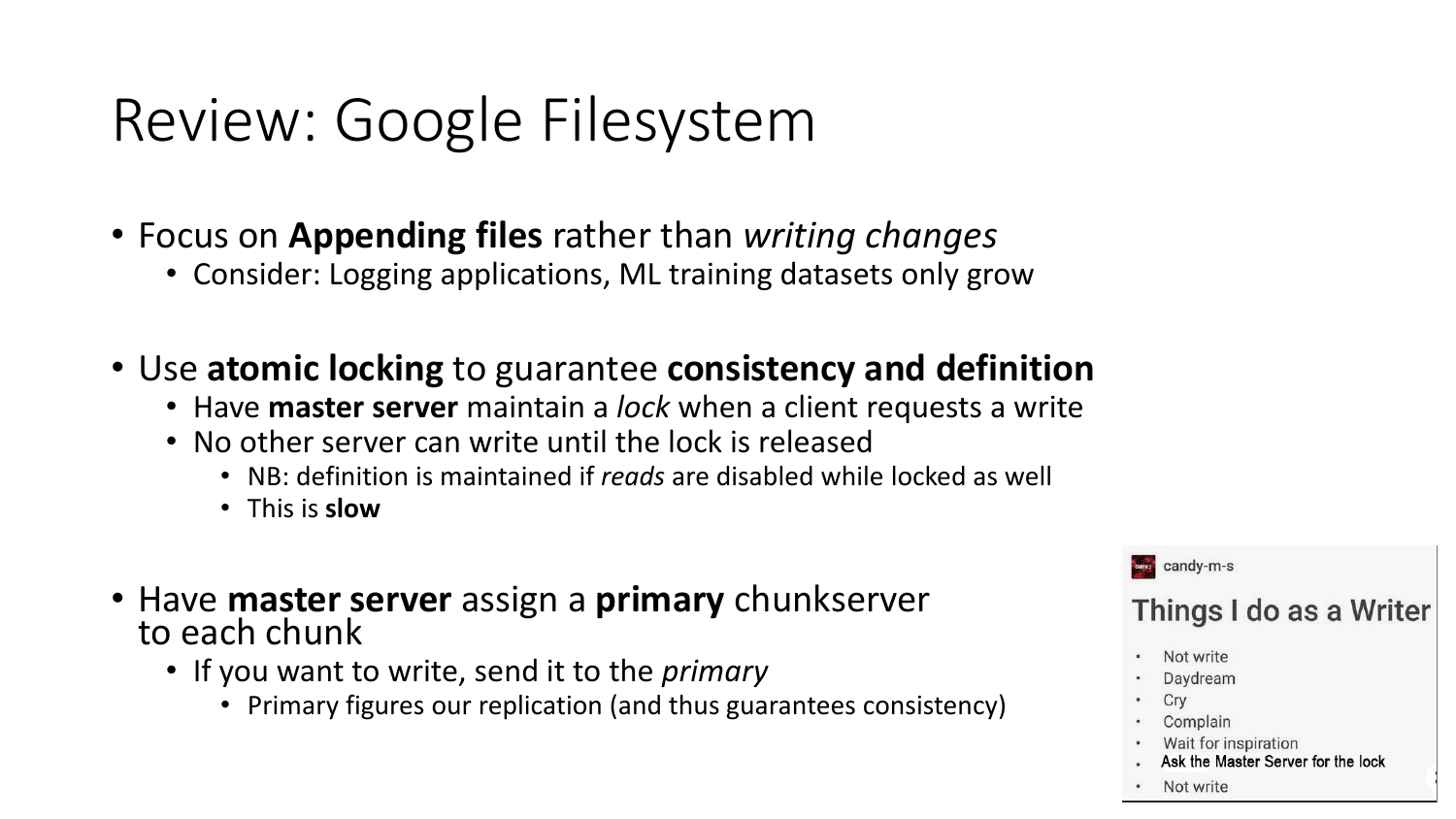## Chunkserver fault tolerance

- Chunkservers report to master every few seconds
	- *Heartbeat* message
- If the master loses the heartbeat, marks the server as down
- Master asks chunkservers to reduplicate data

• Rule of thumb: 3 replicas of each chunk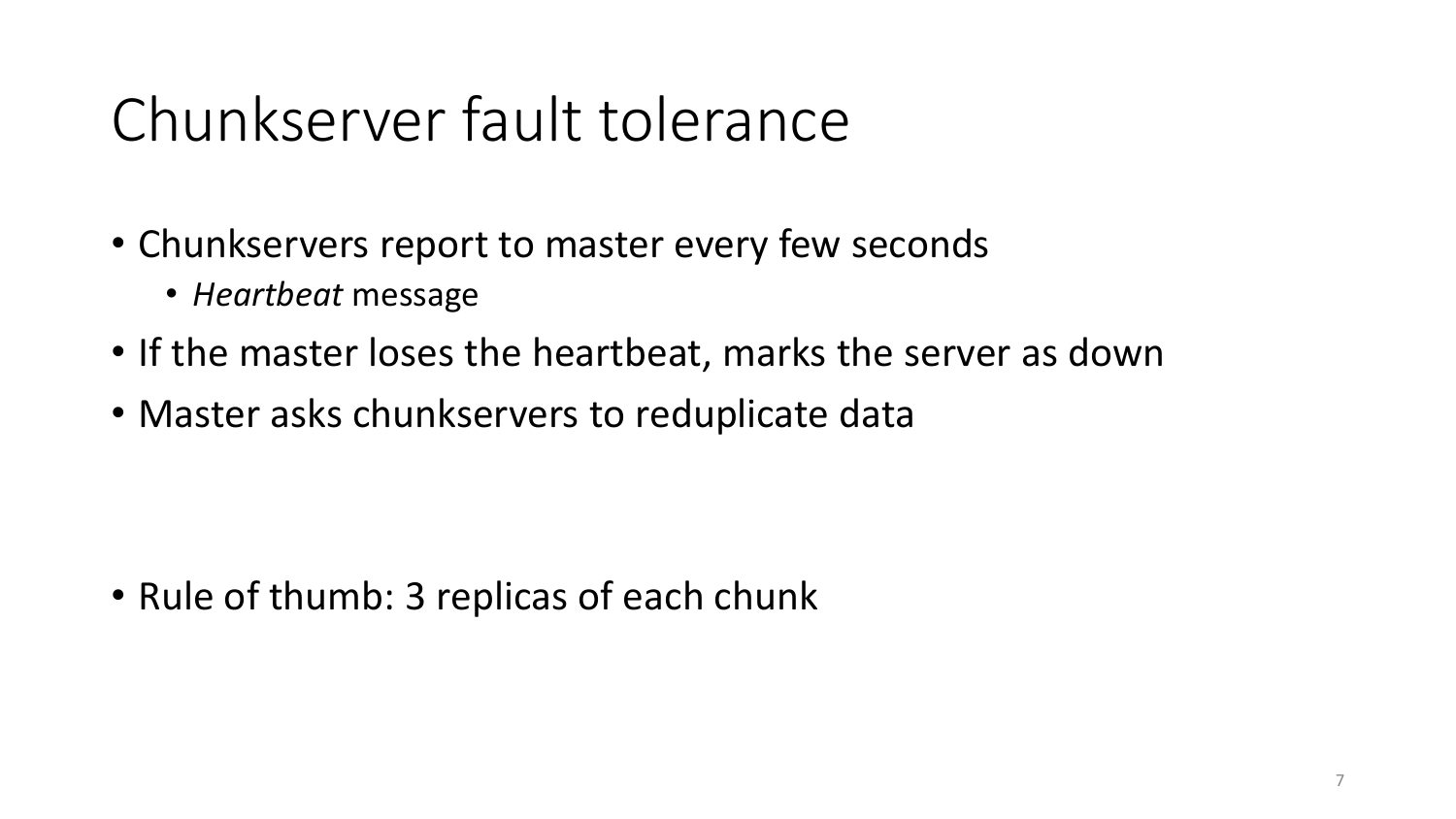



- 2. Imagine cserver 4 dies; #90 lost
- 3. Master loses heartbeat, decrements #90's reference count. Asks cserver 5 to replicate #90 to cserver 0
- 4. Choosing replication target is tricky

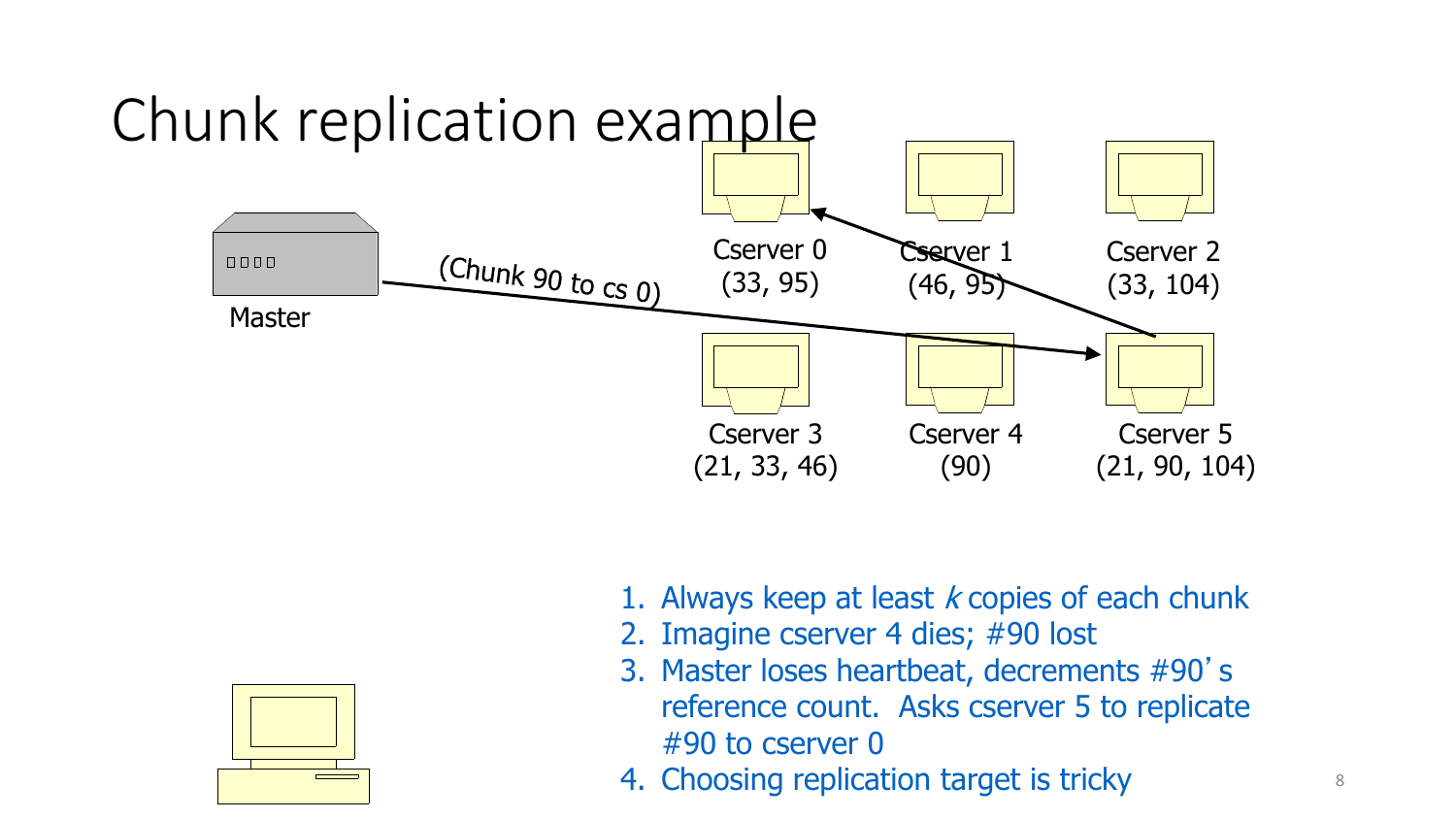## Chunk replication design decisions

- How many copies of each chunk?
- How do you choose a chunkserver target?

- GFS decisions:
	- As a rule, 3 copies, but configurable
	- A traditional rack of machines generally contains a bunch of servers (~20-40) and a network switch
	- Lots of intra-rack bandwidth, limited inter-rack bandwidth
	- Keep most copies within the rack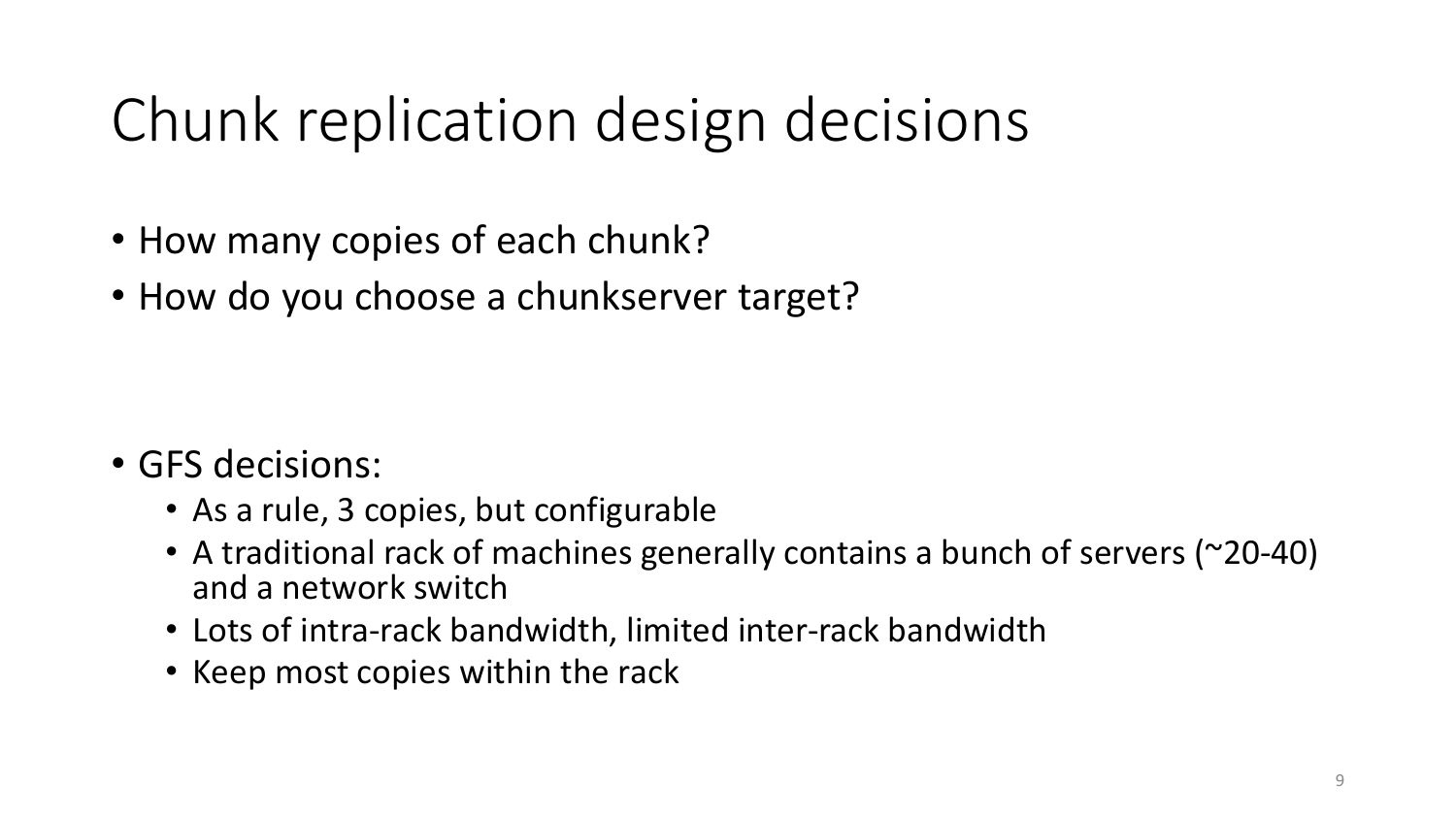## Master failure

- What if the master node goes down?
	- Entire system is down (lol whoops)
- Minutes down time
	- Automatic failover later added
- 10 seconds
	- Best achieved
	- Still too high!

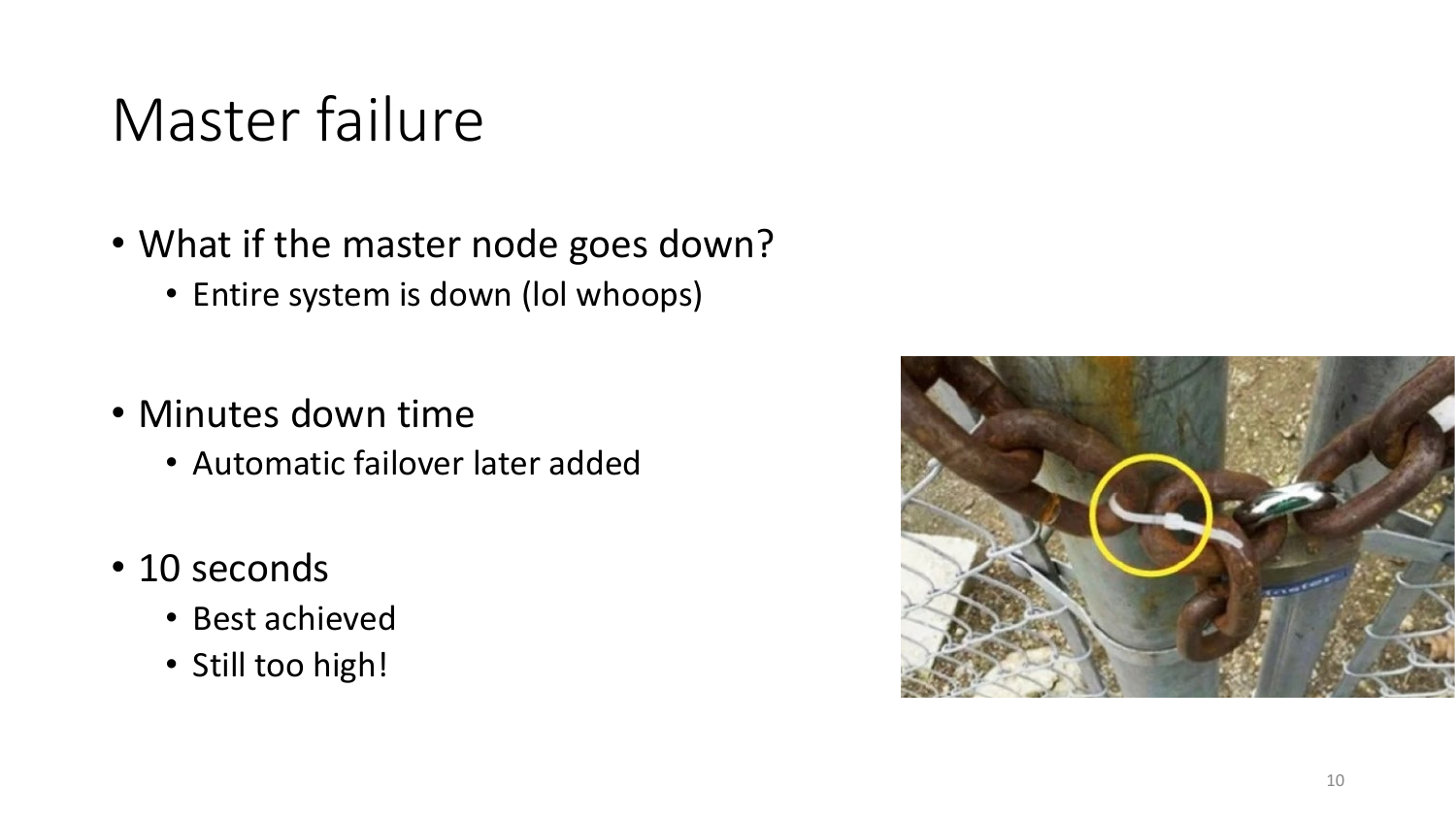## Master failure

- Master maintains critical data structures
	- filename -> chunkid map
	- chunkid -> location map
- Master writes a log to disk when data structures change
	- **Shadow master** consumes log and keeps copies of these data structures upto-date
- If master goes down, shadow master provides *read-only access* until master restart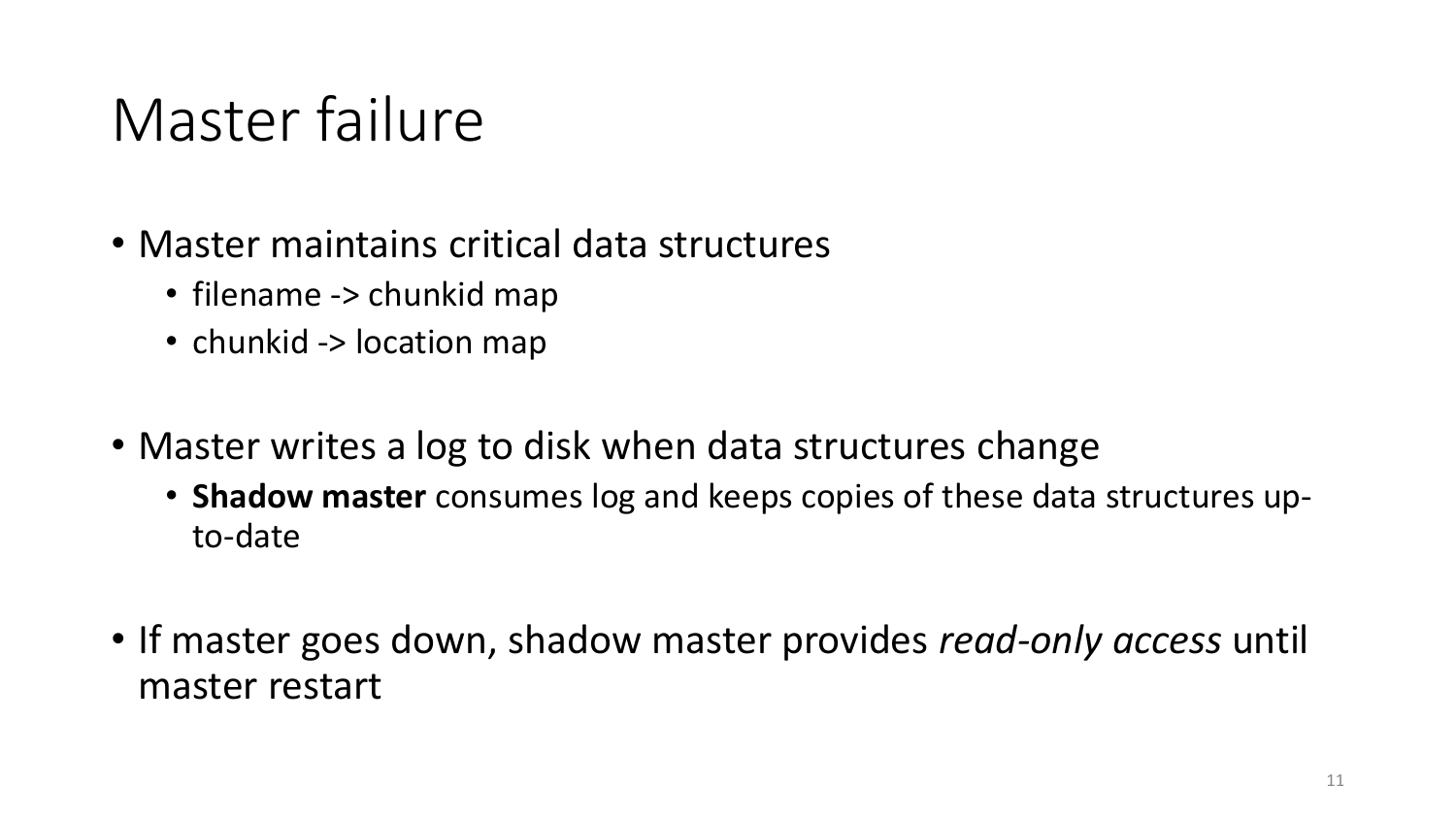## GFS strengths

- Store lots of data
- Fault tolerant
	- Too big to back up!
- High *throughput*
	- Can read lots of data from many chunkservers at same time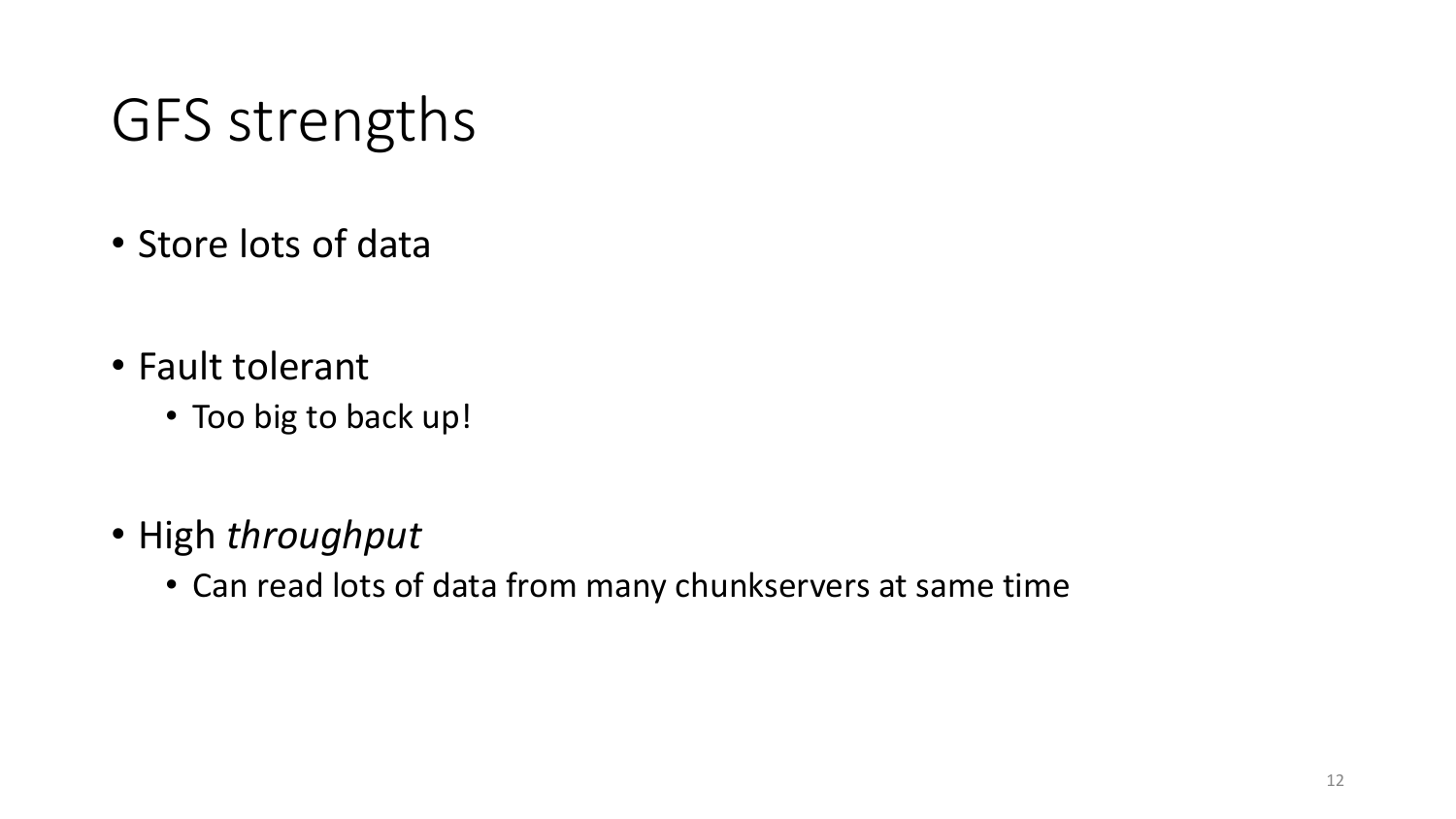## GFS weaknesses

- Bad for small files
	- Chunks are ~64MB
- Master node single point of failure
- High *latency*
	- Talk to two servers to fetch any data, might need multiple chunks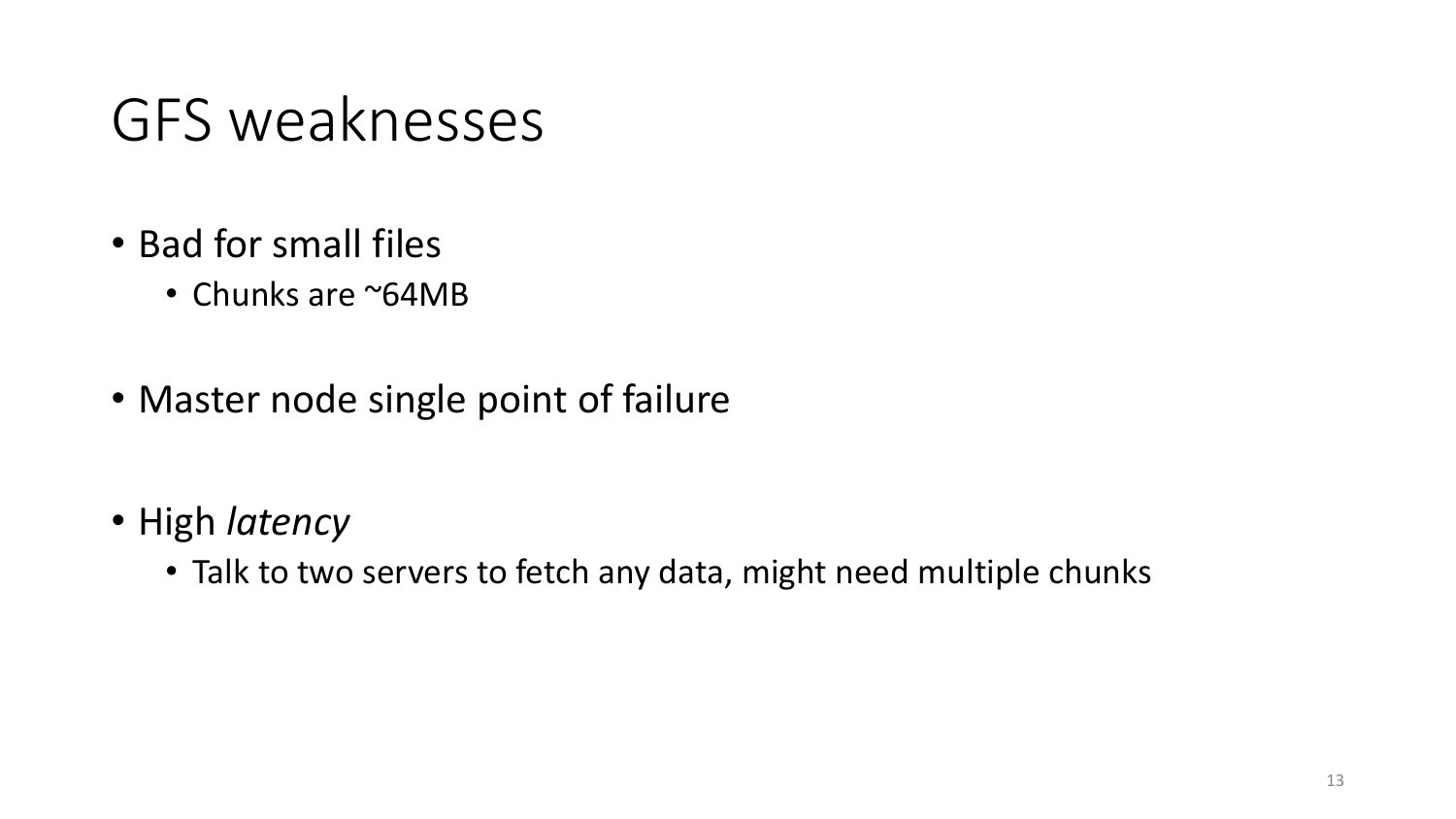## One-Slide Summary: MapReduce

- **MapReduce** is a programming paradigm for **distributed computation**
	- Even if you have **a lot of computers**, how do you **coordinate** them to **work together** on a **single task**?
- With MapReduce, you specify **Map** and **Reduce** functions that are applied over a **large input**
	- **Map**: Turn the input into <key, value> pairs
	- **Reduce**: Turn the <key, value> pairs into some desired output
- **Hadoop** is an implementation of MapReduce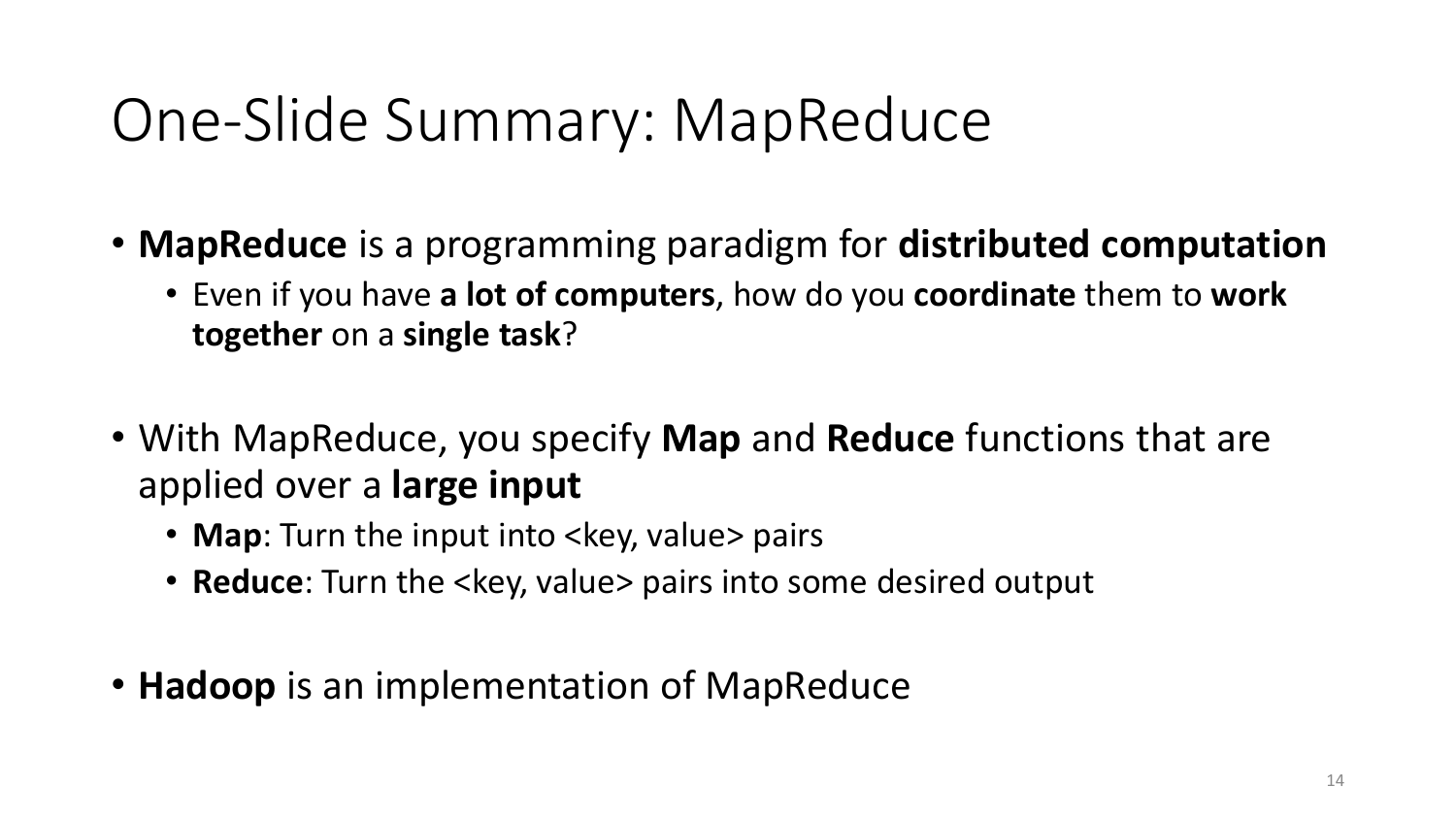## Why MapReduce

- GFS: distributed system to **store more data** than possible on one computer
- MapReduce: distributed programming framework to do more **computation** than possible on one computer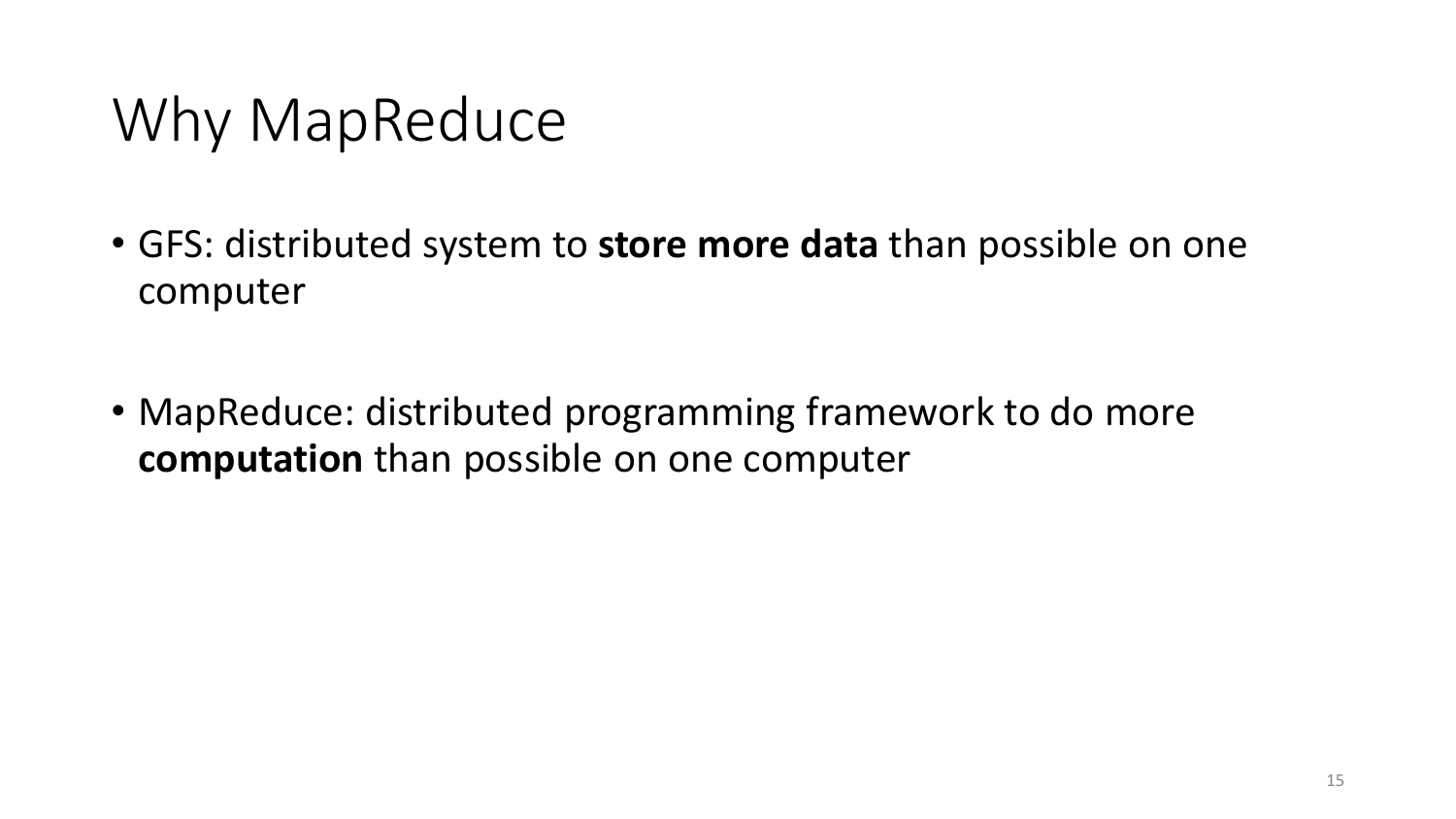## Example MapReduce jobs

- Counting the number of words in 1 TB of text files
- Count number of requests to each web page, given a log
- Building a search index over large amount of files

• Lots of **independent counting** jobs where you can bring the work of multiple disparate systems together later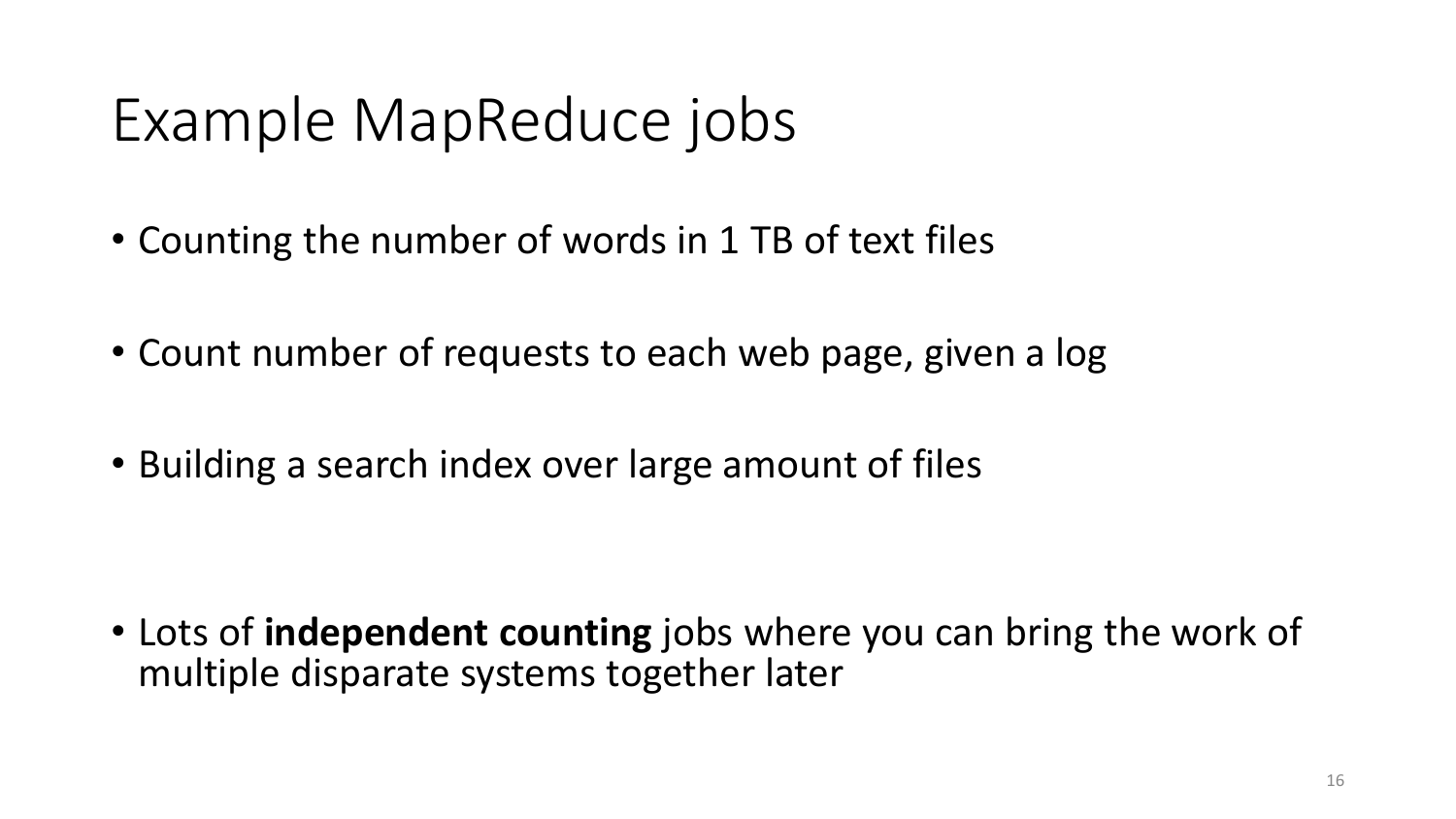## Big Idea

- Separate out work into multiple **phases**
	- **Map**
	- **Group**
	- **Reduce**
- Define those phases in a way that multiple computers can work on the phase without communicating
	- **Embarrasingly Parallel –** nodes in a system work independently in parallel
		- They're "too embarrassed" to communicate with each other, they do things on their own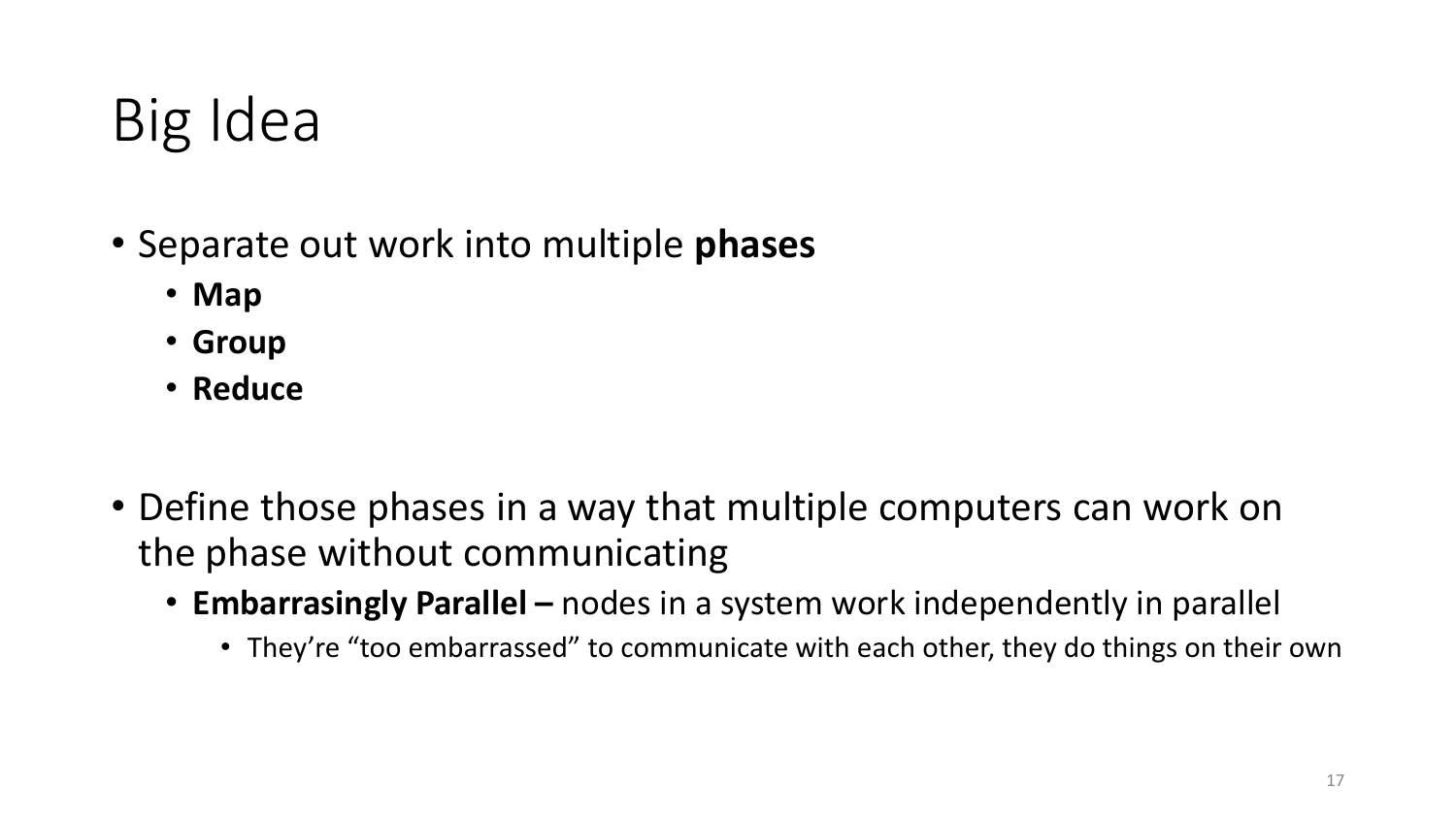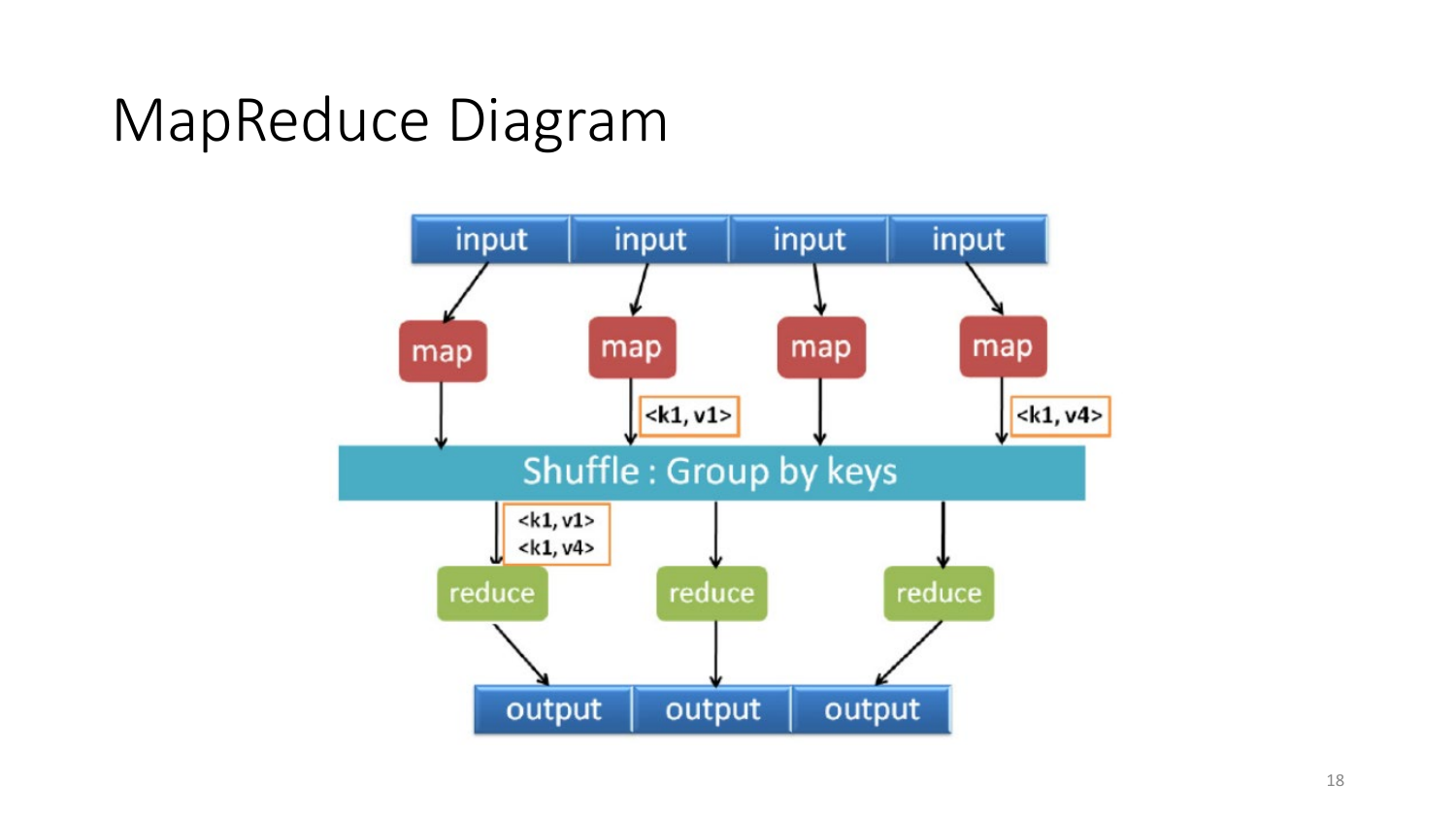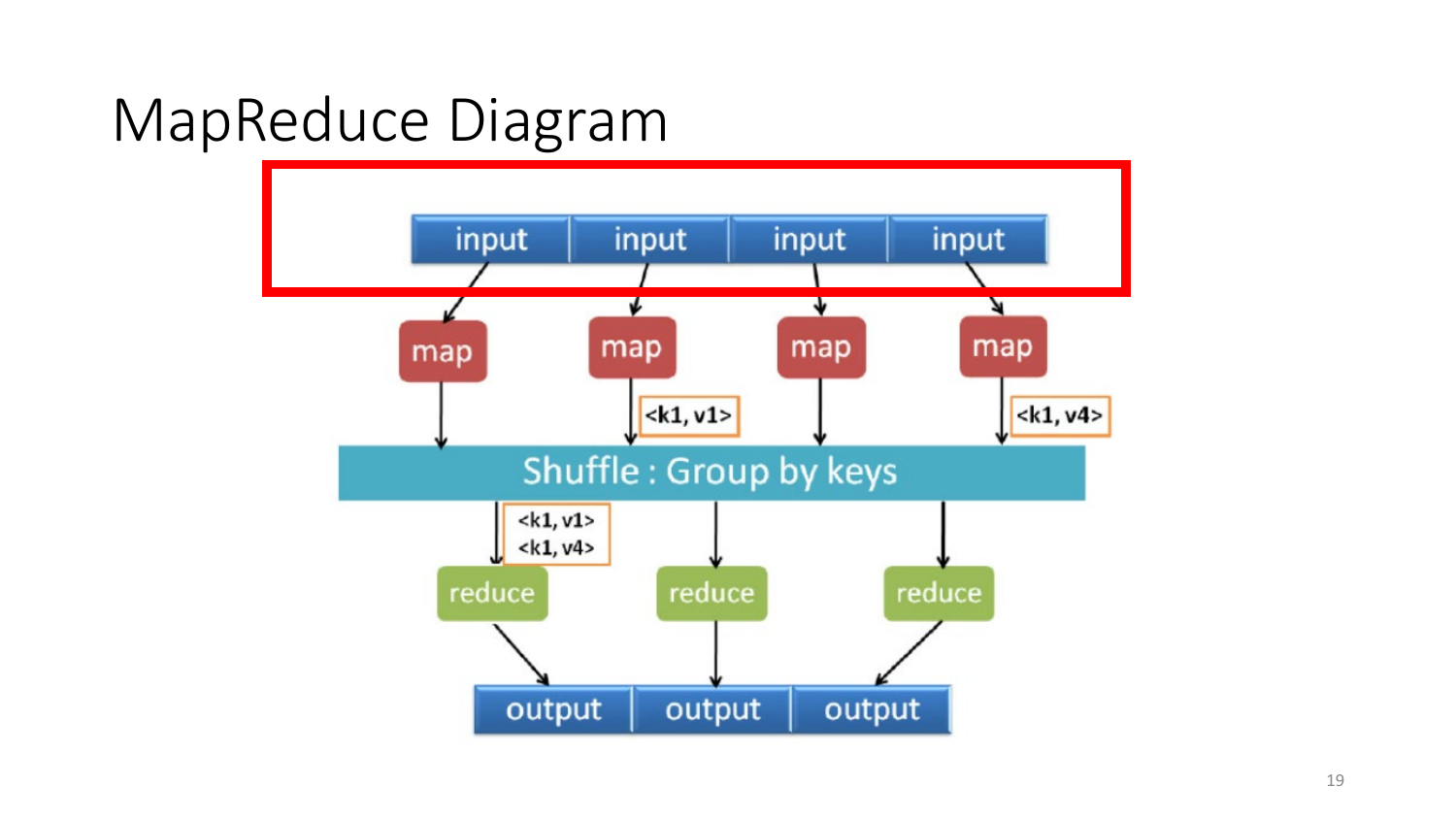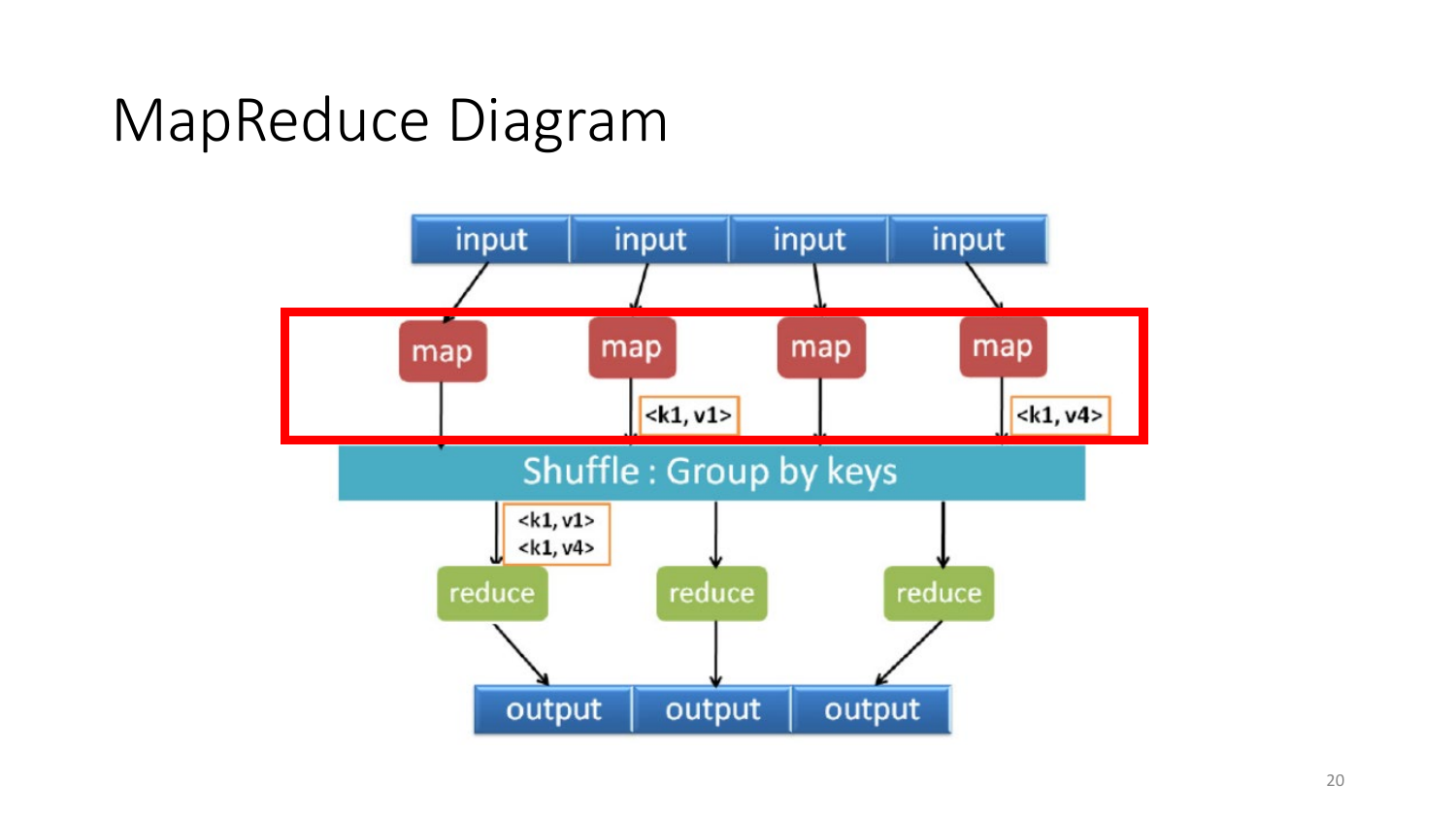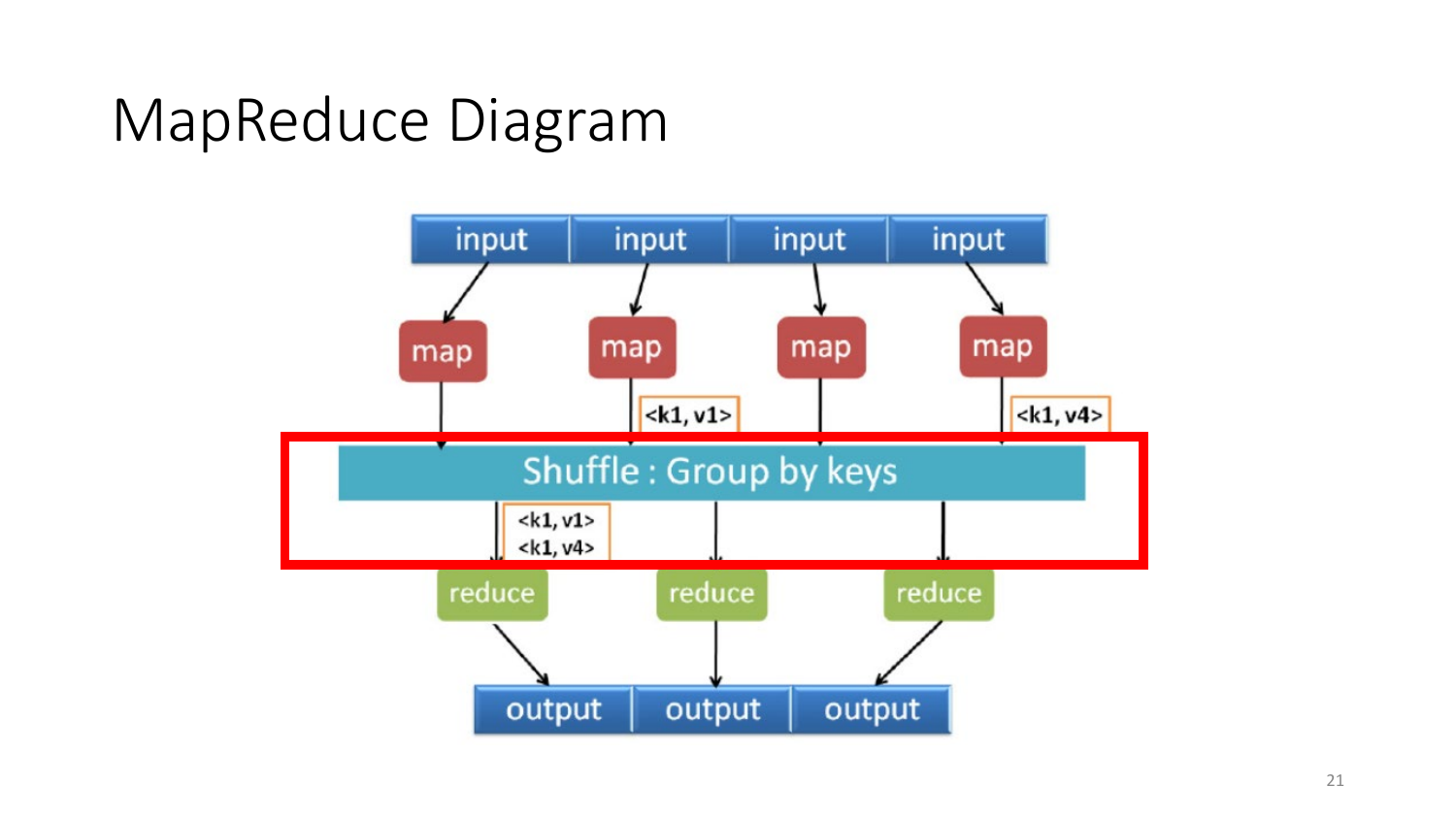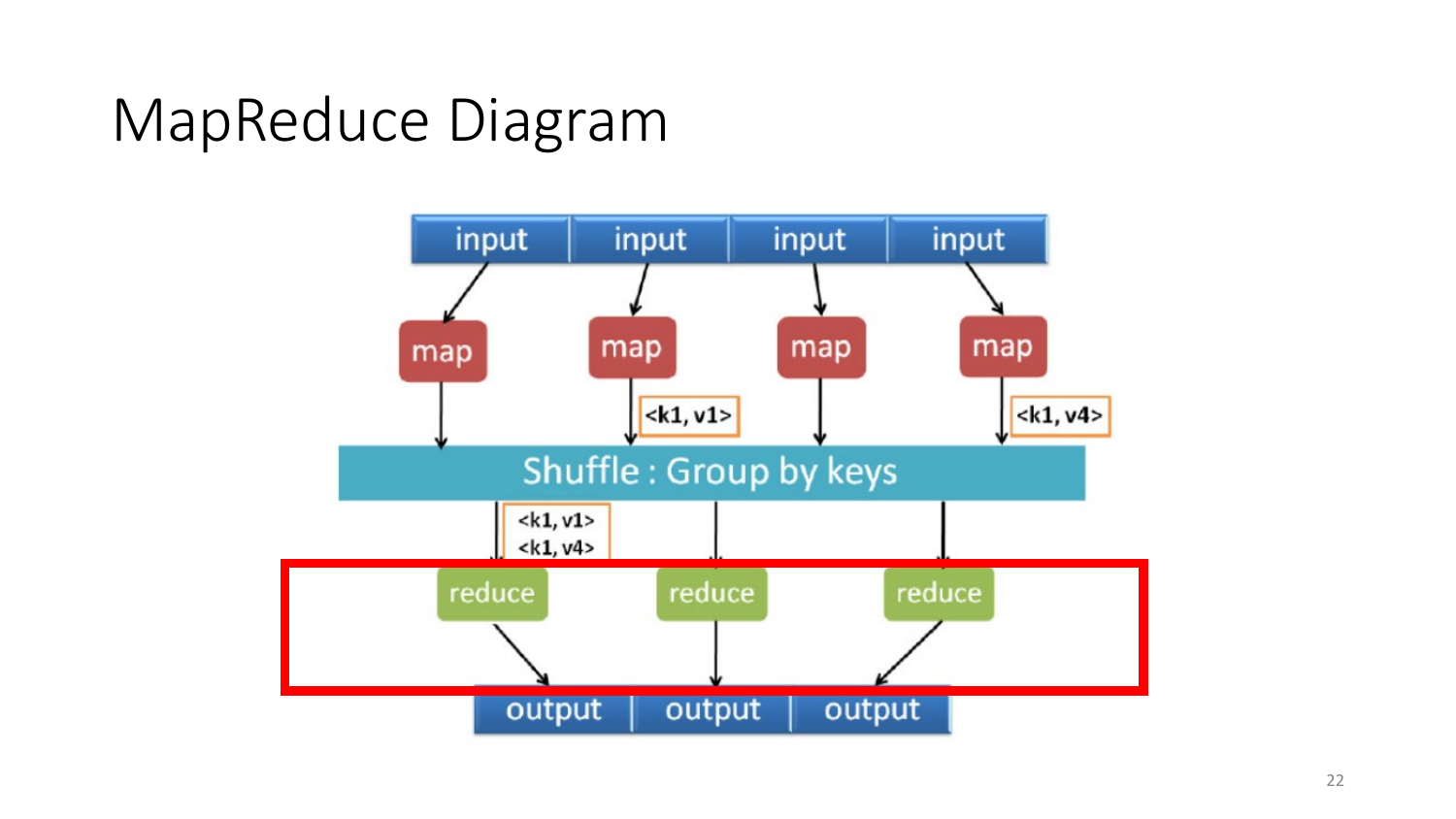- •Imagine some frat or sorority has instituted an "initiation ritual"
- A pledge must compute:
	- How common are 1-character words? ('a', 'I', etc.)
	- How common are 2-character words? ('an', 'be', 'is', etc.)
	- … up to 10-character words
- Across the entire UM library
	- 12 million books
- The pledge can use 6,000 freshmen to help

•Output: <1, *number of 1-letter words*>, <2, *number of 2-letter words*>, etc.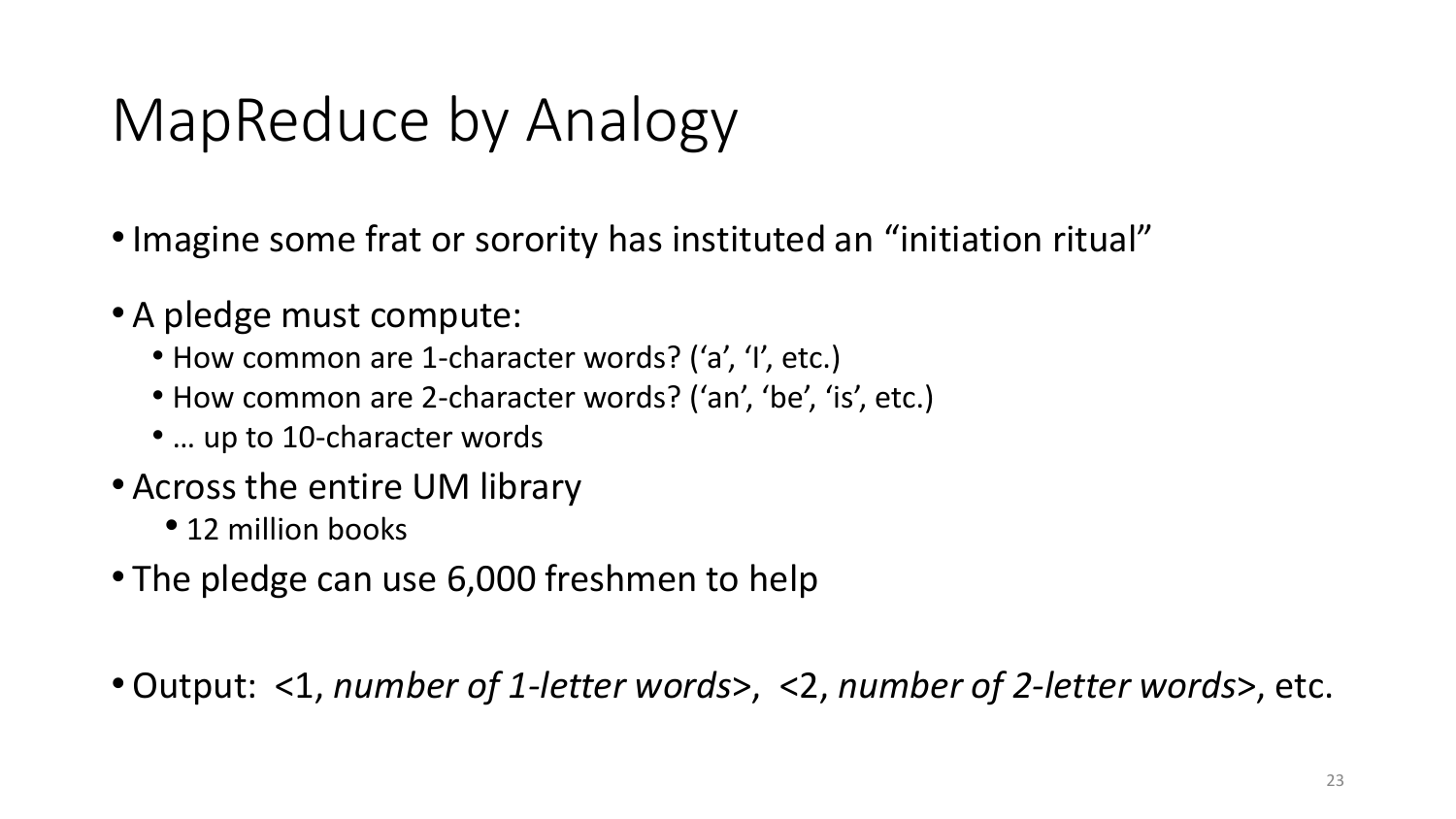- •Divide the 6000 helper freshmen into teams
- The **Mappers**
	- Thousands of people
- The **Grouper**
	- Just one person for now

#### • The **Reducers**

• Around 10

#### • The Master

• *You*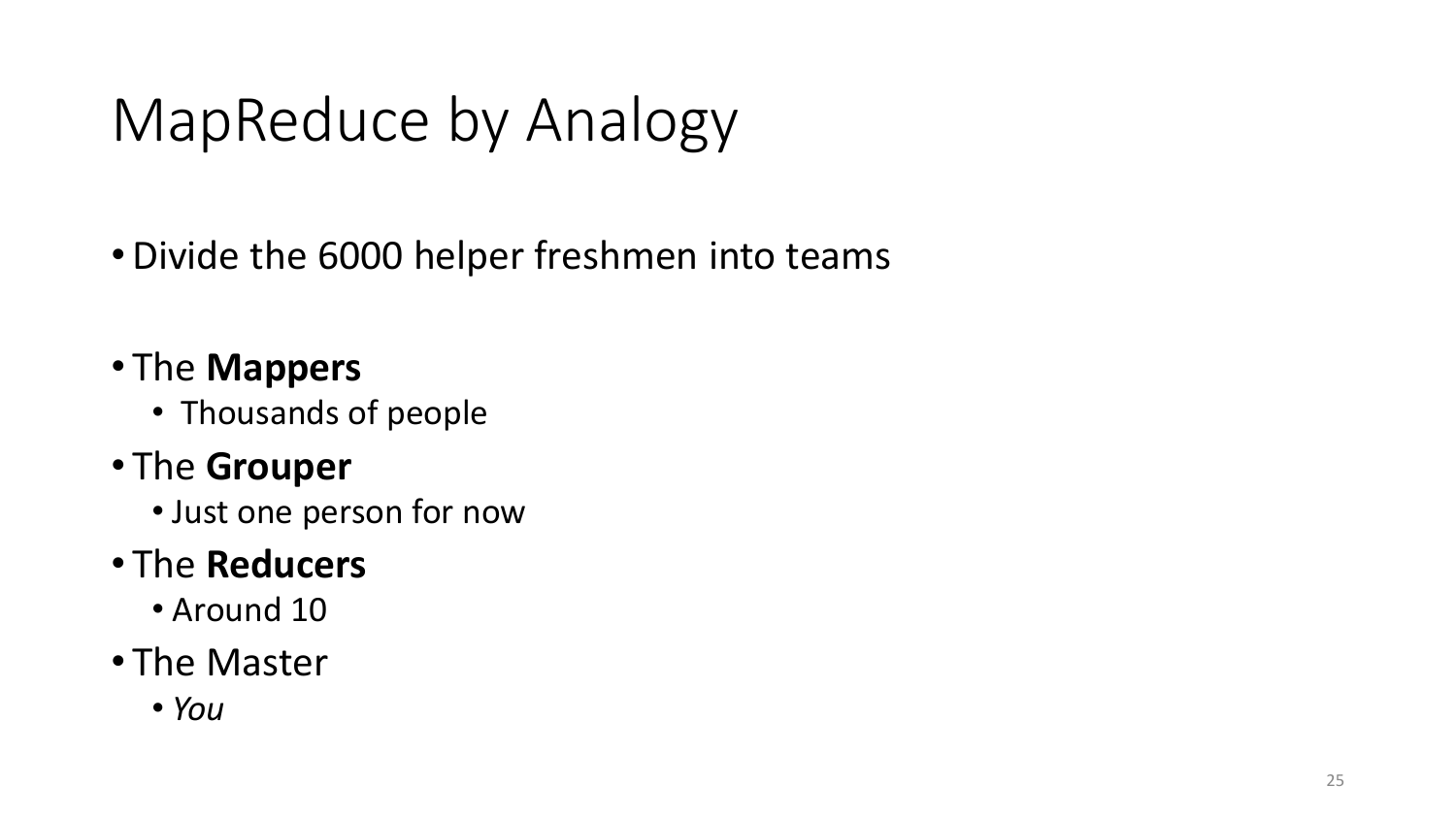- Each **mapper** freshman gets a "reading list" of 2,000 books
	- That's 12M books / ~6k freshmen
	- And a notepad
- **Map task:** write *one line* for *each word* in the reading list, as well as the *number of characters* in that word
	- $\bullet$  2, It
	- 3, was
	- 3, the
- •… etc. many many many times

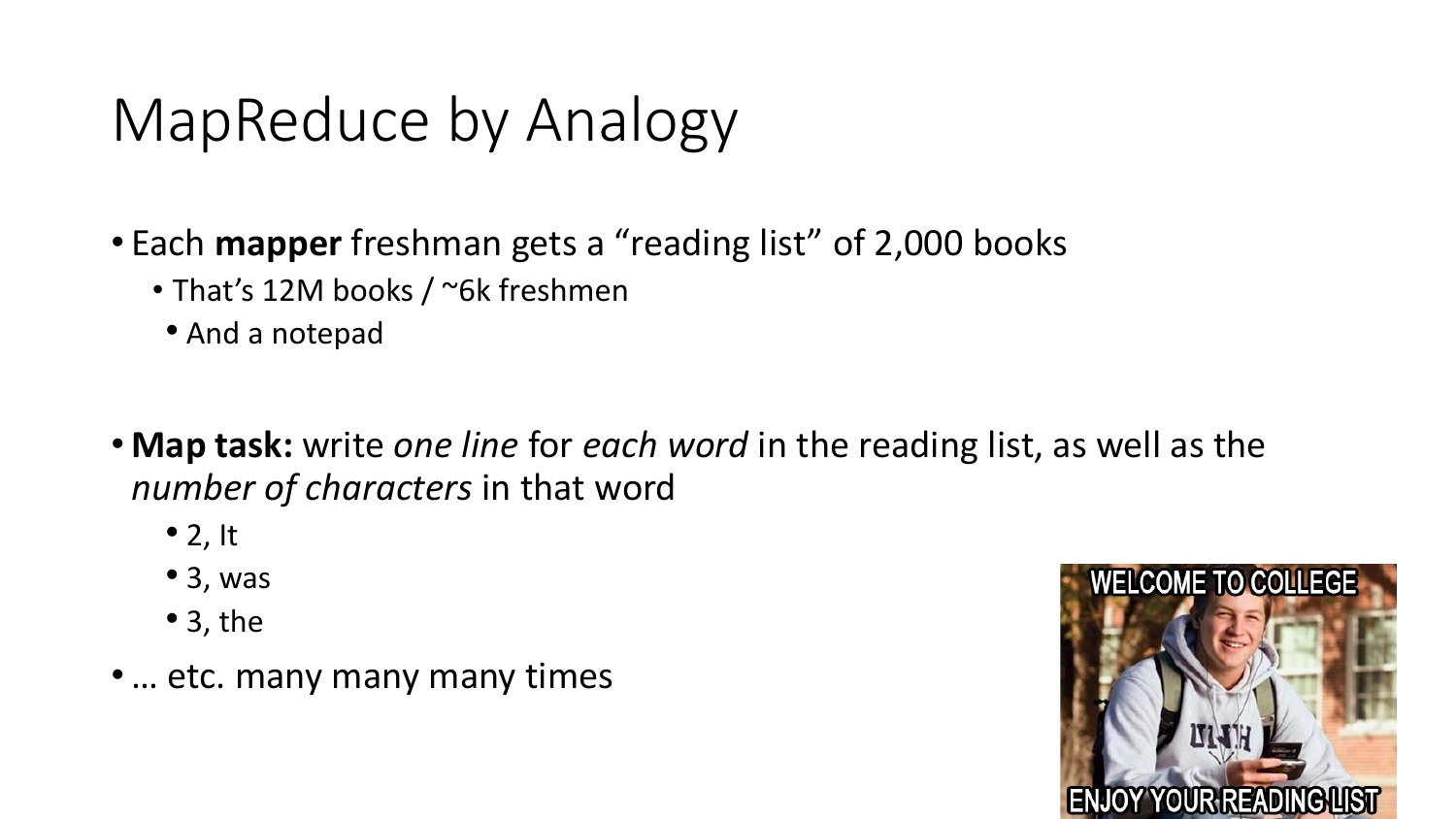- After the **mappers** are done, the **grouper** takes their output
- The **grouper** has a *10-page* notebook
- Recall: **mapper** produced lists of <X, string> pairs.
	- **Grouper** takes each pair and writes it in the corresponding page
		- Sheet 1: a, a, a, I, a, … many more
		- Sheet 2: if, if, an, if, at ... many more
		- $\bullet$  ...
		- Sheet 10: schnozzles, mozzarella, etc.
	- **Output**: grouper has *binned* the mapper **values** together by X (the **key**)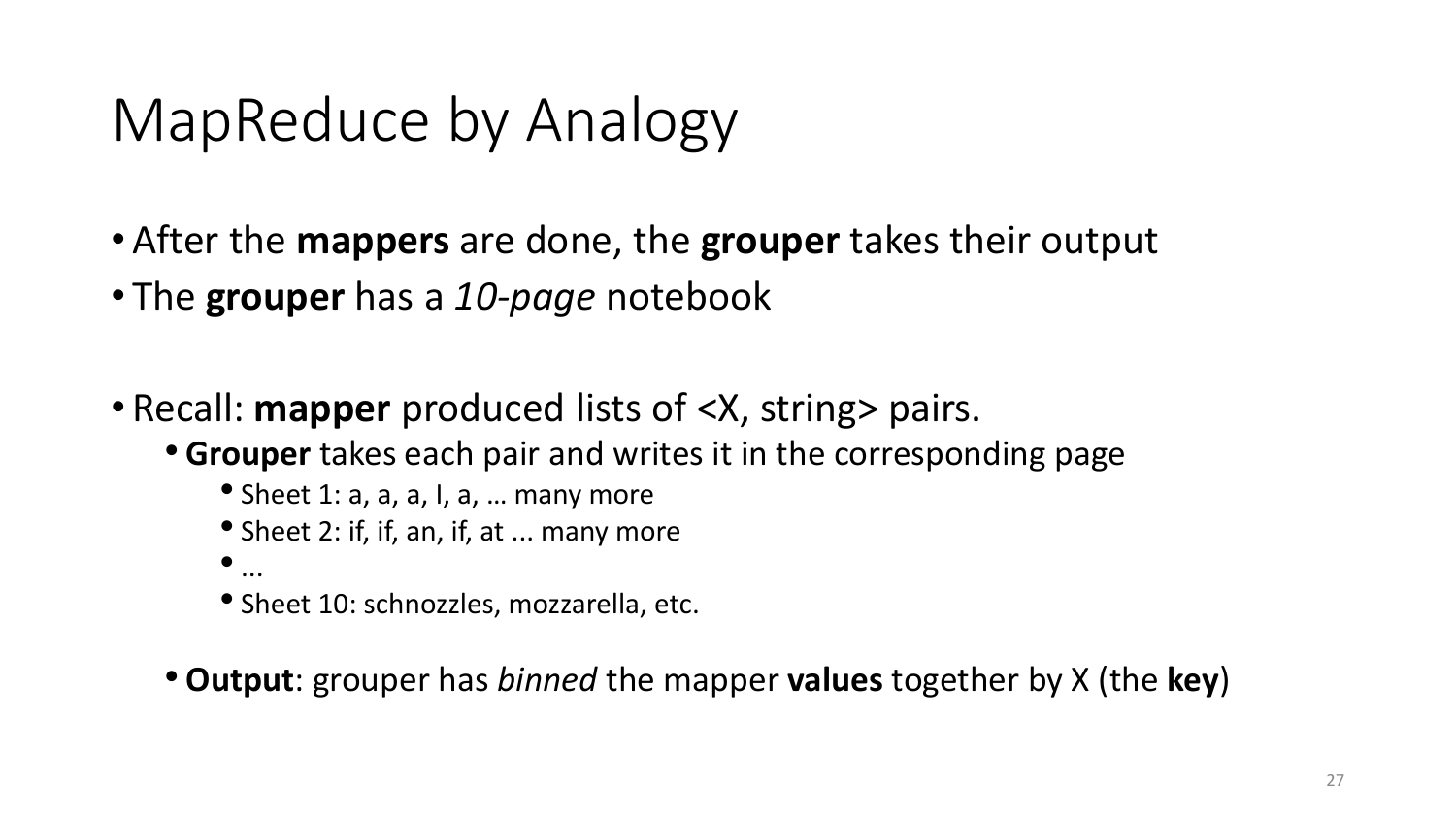- Each of the **grouper's** 10 sheets goes to a **Reducer**
- Each **reducer** counts *the number of words* on their one assigned sheet, and writes the number in bold letters on the back
	- •**Input:** Sheet 2: if, of, it, of, of, if, at, im, is, is, of, of …
	- **Output:** Some large number
- The **reducer** has reduced each group to the final output *for that group*
	- With 10 reducers, we'll get our final desired output
	- Count of words by word length!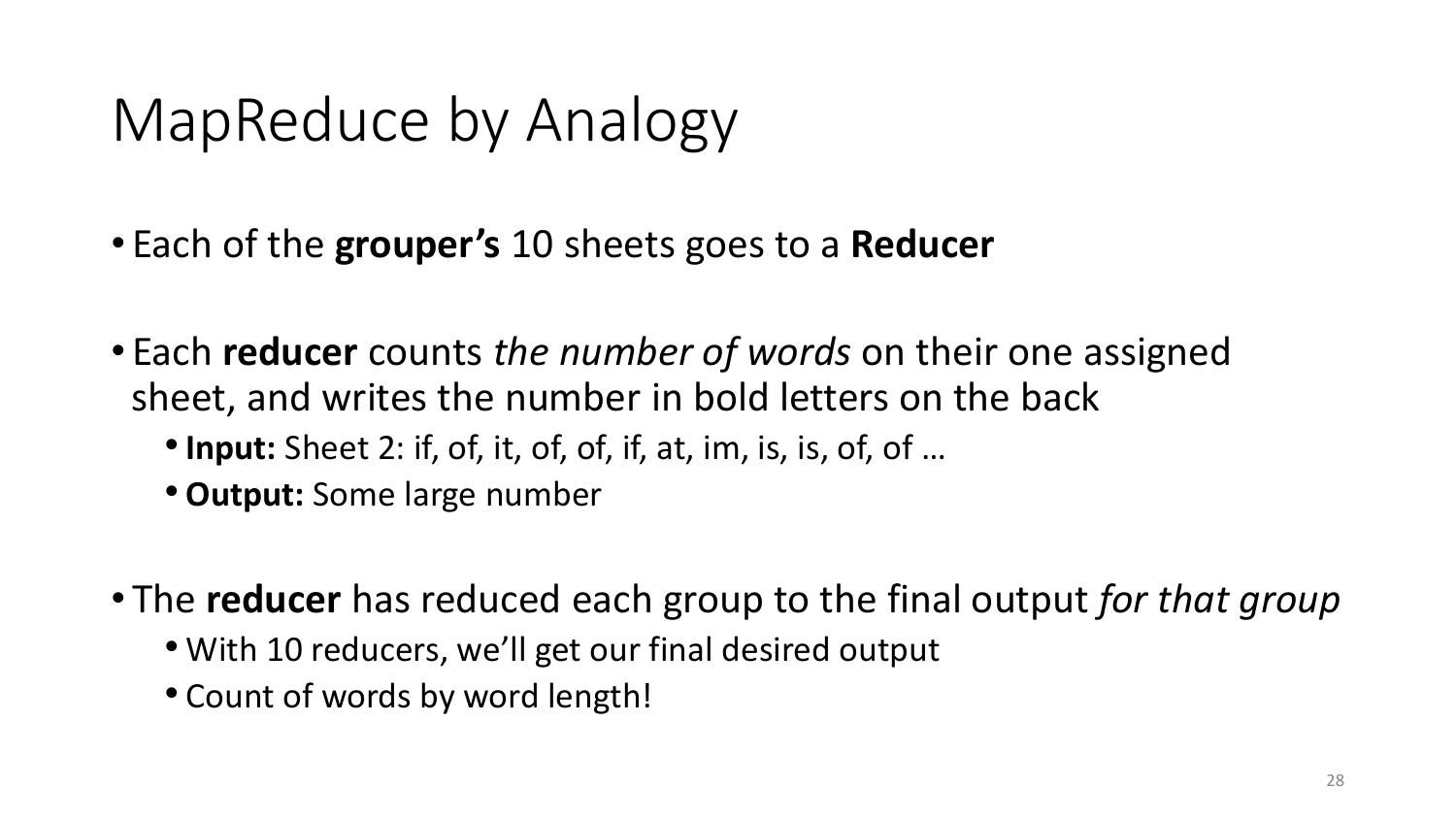## MapReduce by Analogy: Key Observations

- The **mappers** can work independently
- The **reducers** can work independently
- The Grouper has a lot of work
	- But it's easy work: just look at the <X, word> pair and copy "word" to **group** X
- **Mapper** step must complete before **grouping**
- •**Grouping** step must complete before **Reducers**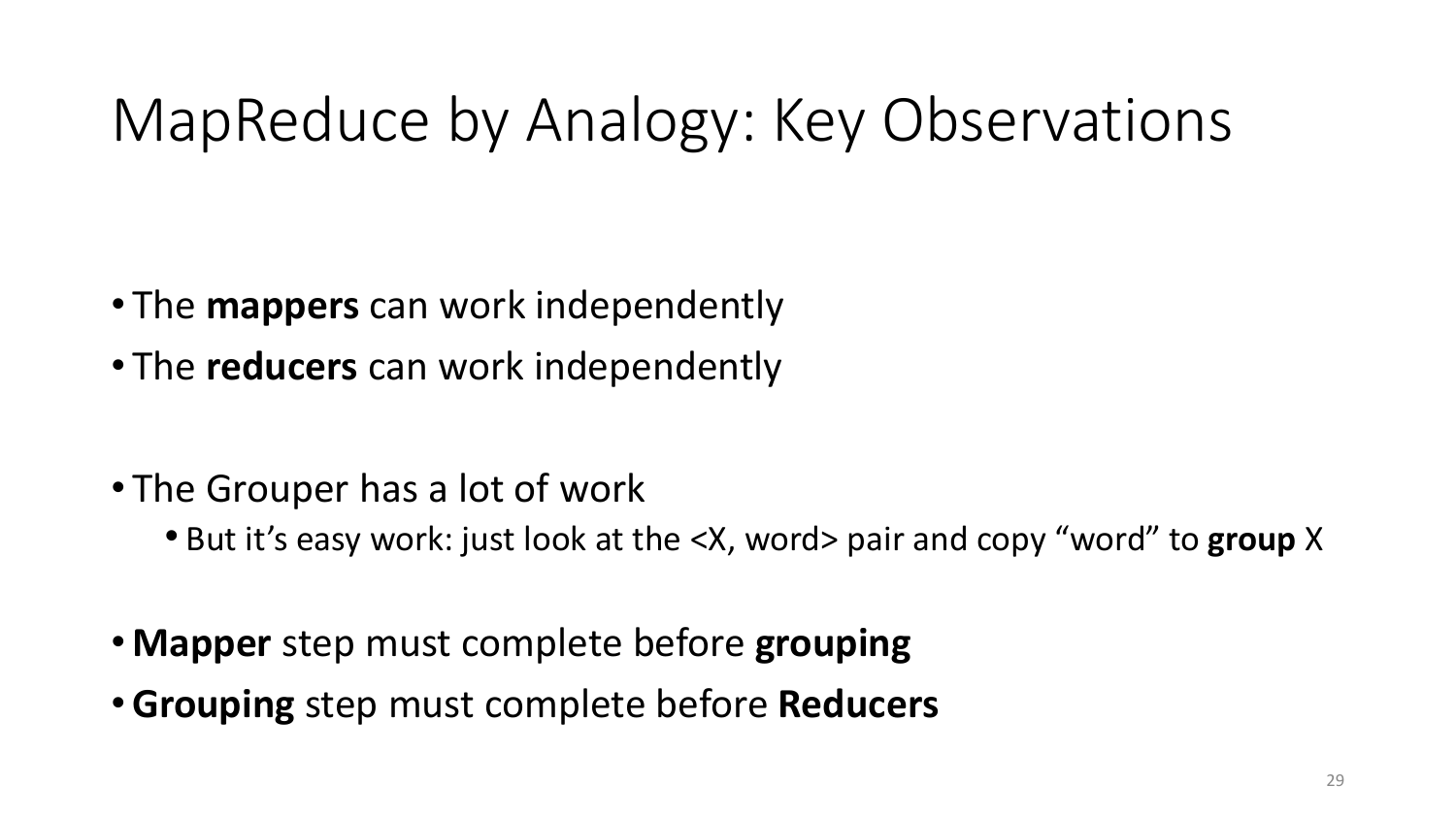- Ideas for optimizations?
- Idea 1: the mappers don't need write the words down, just "1" for each word of a certain length
	- It's the count of each word-length we're after, the word itself is irrelevant
- Idea 2: mappers do part of the reducer work: number of 1-letter words, 2-letter words, etc.
	- Each mapper can produce an "intermediate" sheet of groupings that can be reduced later, e.g., <X, count of words of length X>, ....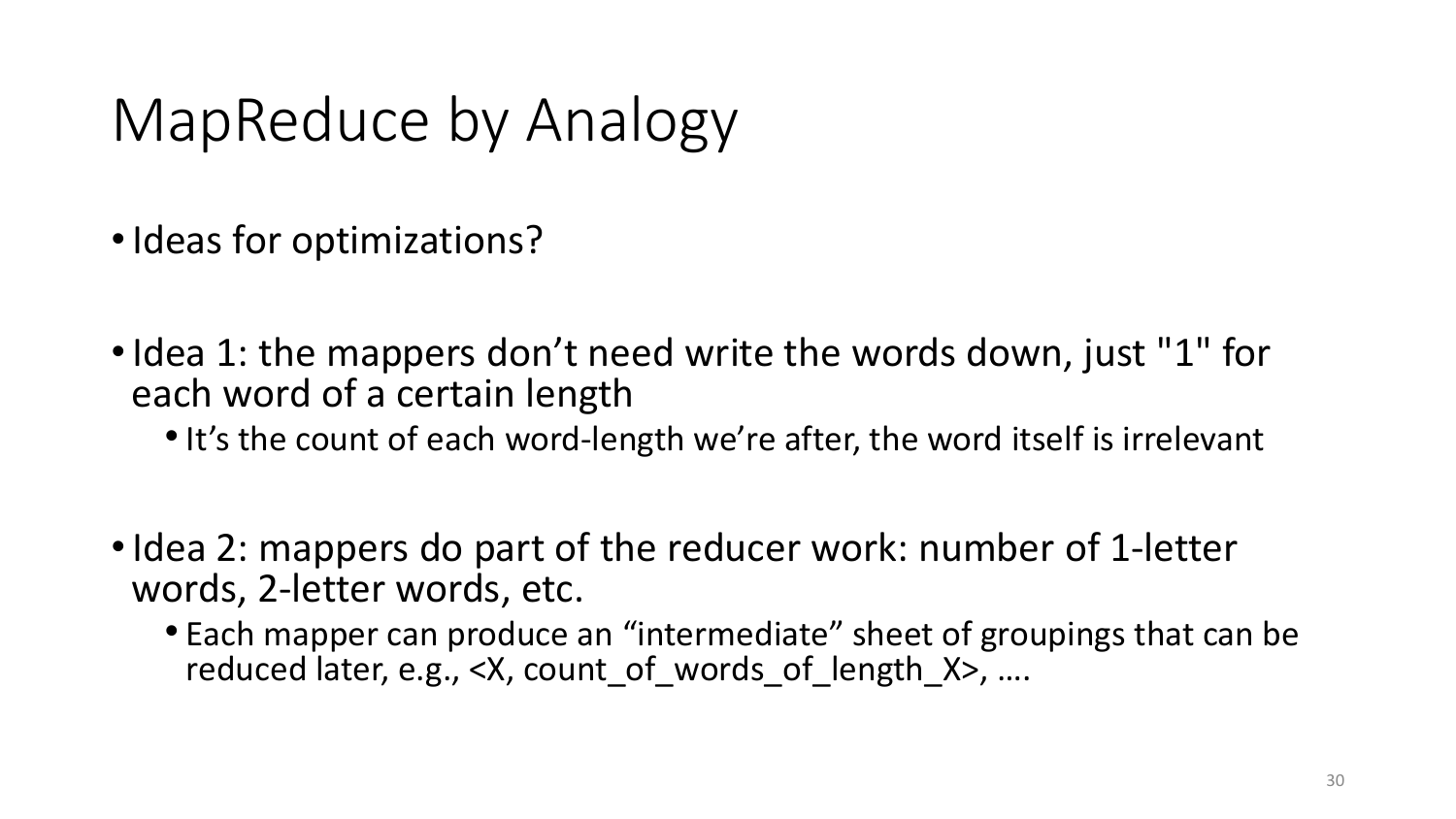#### MapReduce model

- Three phases
- **Map**: turn input into (key, value) pairs
- **Group**: put entries with the same key together
- **Reduce**: combine adjacent (key, value) pairs into a final answer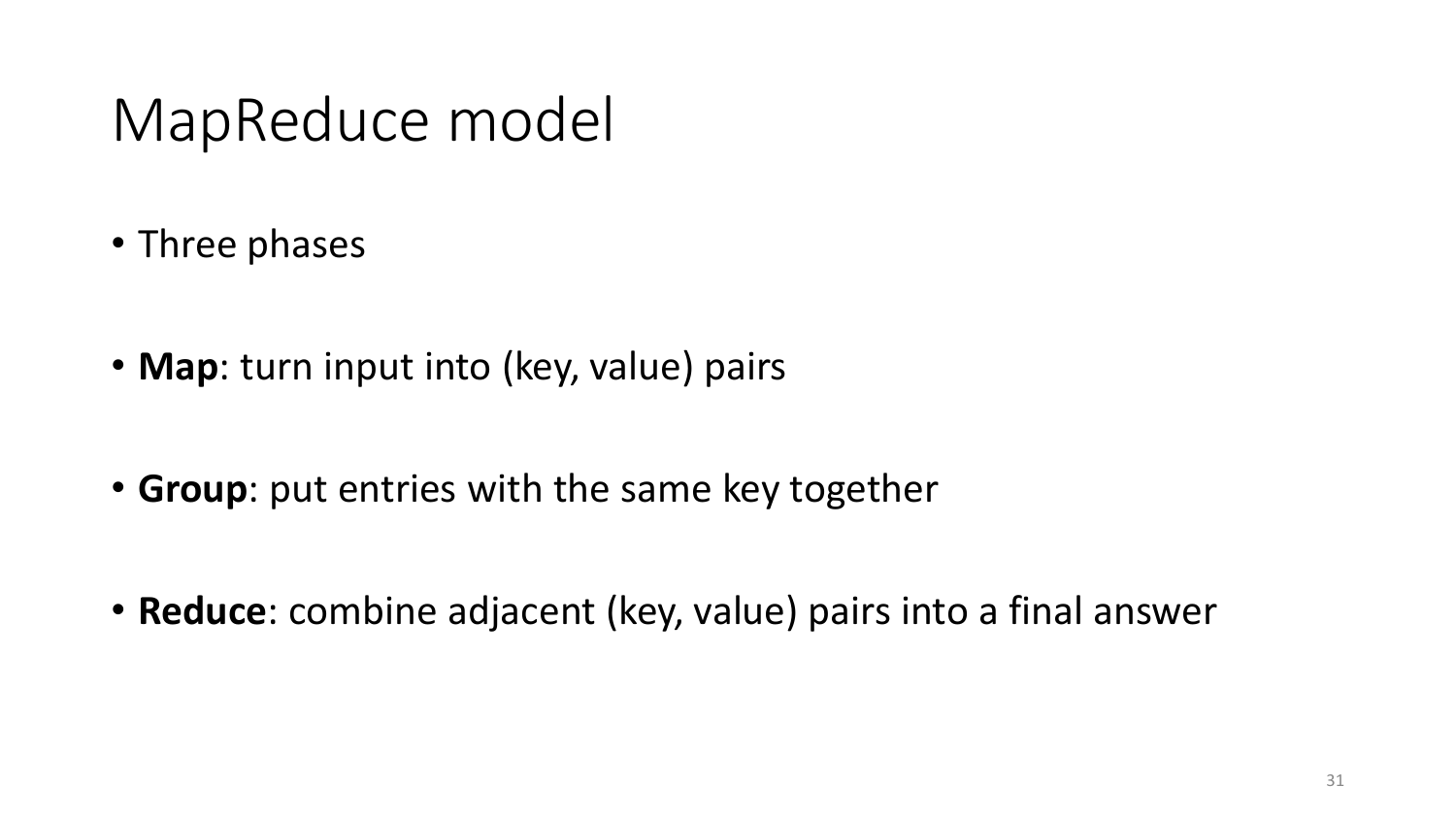## MapReduce framework

- Programmer provides:
	- Input: what data are you operating on?
	- map() function/program: how do you turn the Input into <k, v> pairs?
	- reduce() function/program: how do you turn the <k, v> pairs into Output?
- Some parts are always the same
	- Communication
	- Grouping
		- Given the interface required by Map and Reduce, this step is always the same!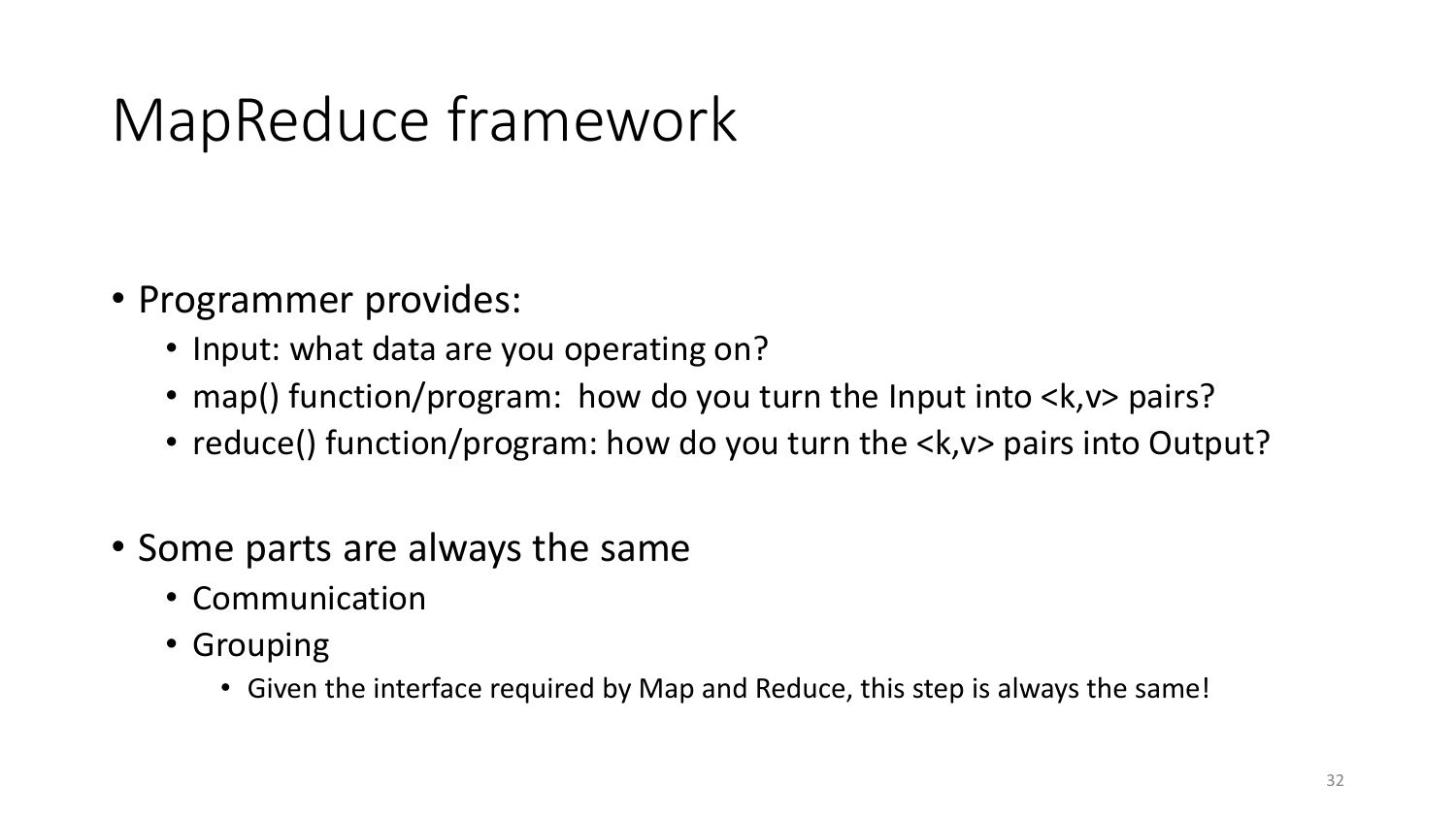### **Outline**

- Review: GFS distributed system
- MapReduce
- **Writing MapReduce programs**
- Fault Tolerance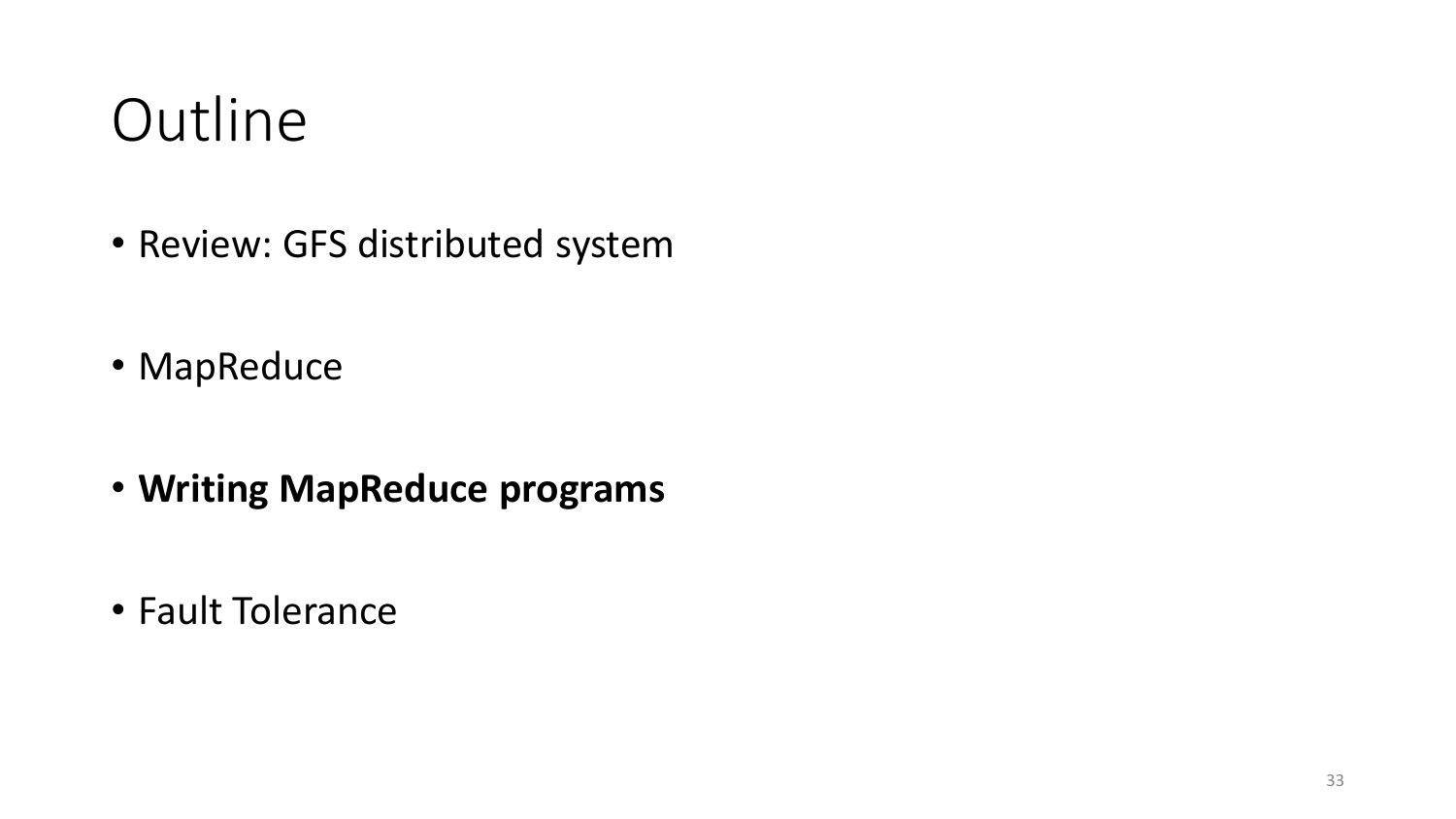#### Today's Example

- Word count
- input: ["hello", "world", "hello"]
- output:  $[$  ["hello", 2], ["world", 1] ]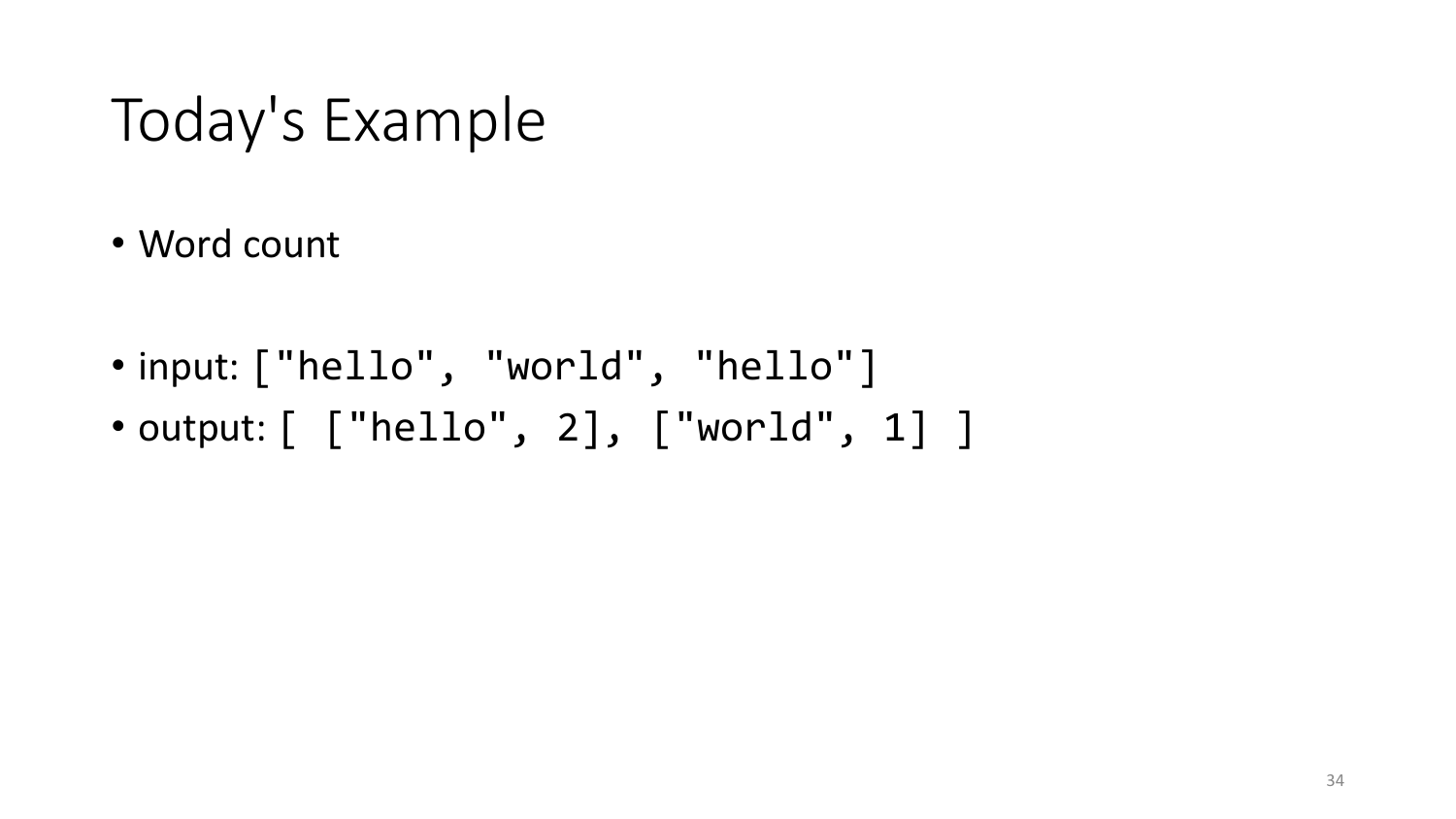#### Map

• Map reads input from stdin\* and produces a set of intermediate key/value pairs

```
import sys
for line in sys.stdin:
    line = line.strip()
    words = line.split()for word in words:
        length = len(word)
        print(str(length) + "\t" + "1")
```
\*In Hadoop, this is technically provided by a streaming interface to a GFS-equivalent: Hadoop Filesystem, HDFS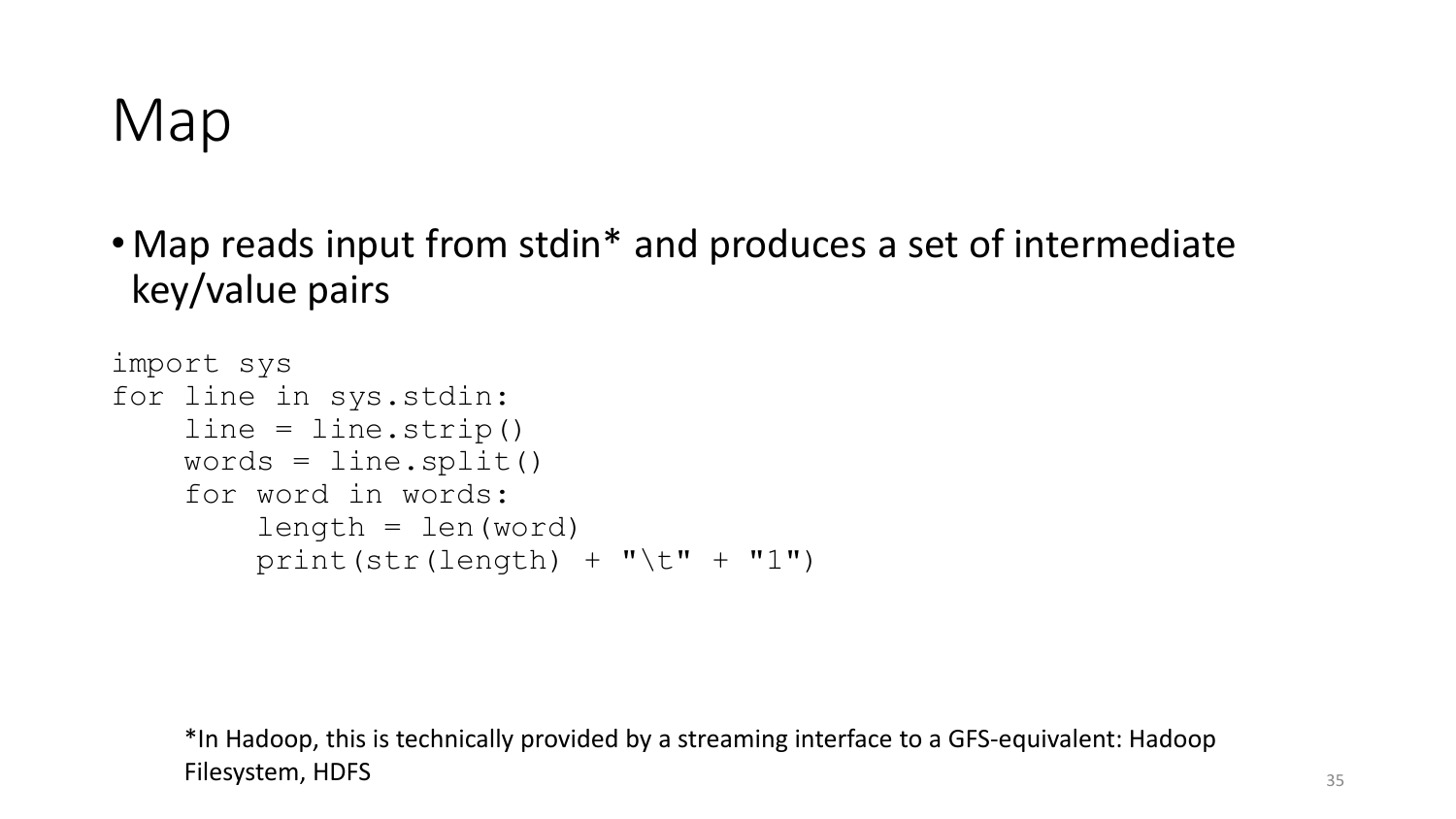#### Map

```
import sys
for line in sys.stdin:
    line = line.strip()
    words = line.split()
    for word in words:
        length = len(word)print(str(length) + "\setminus t" + "1")
```
- Run map on segment of input
	- E.g., one input file

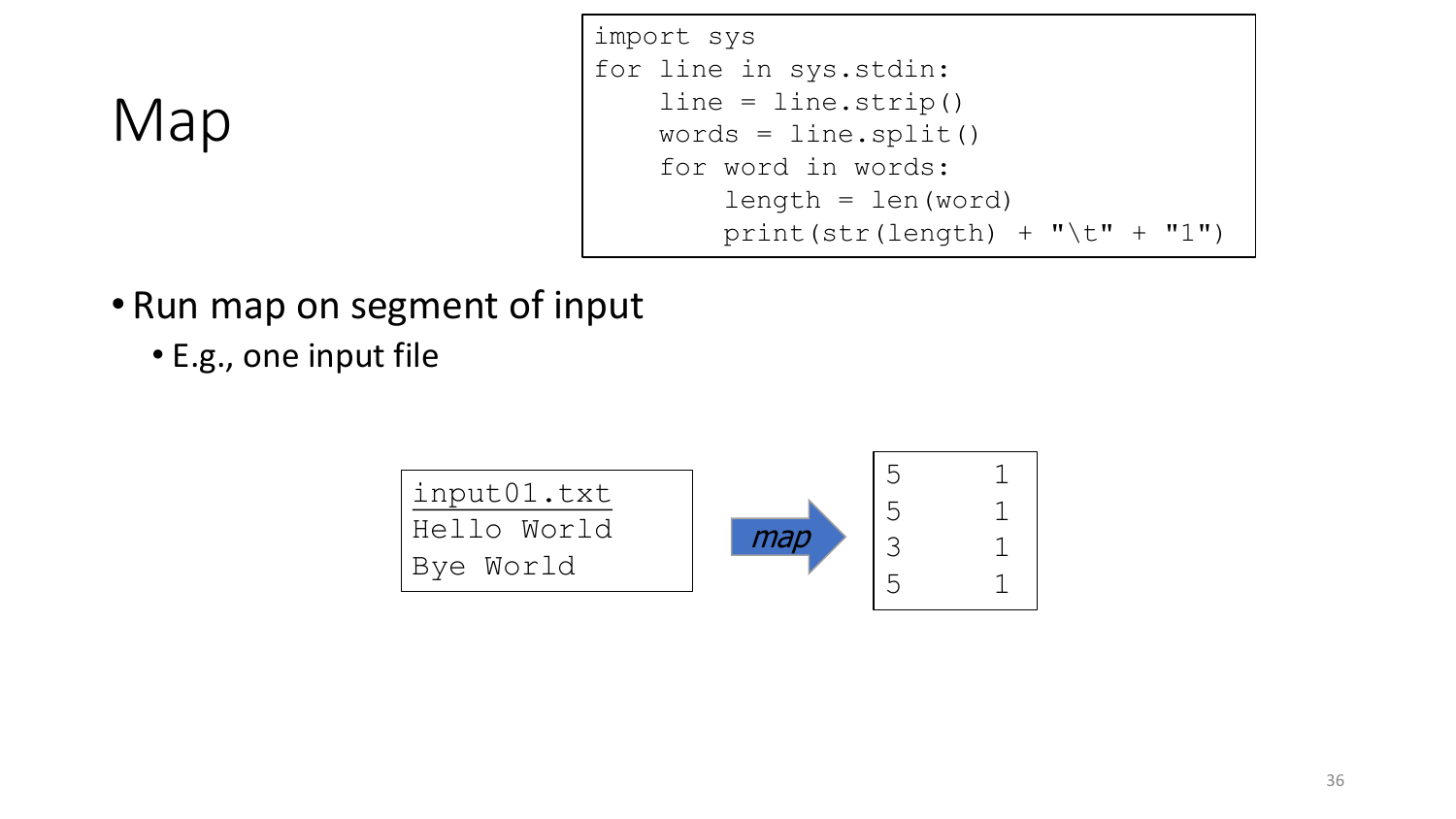```
import sys
for line in sys.stdin:
    line = line.strip()
    words = line.split()for word in words:
        length = len(word)print(str(length) + "\setminus t" + "1")
```
#### Map

- Run map on a second segment of input
	- E.g., second input file
- Key idea: do this in parallel, on a different machine

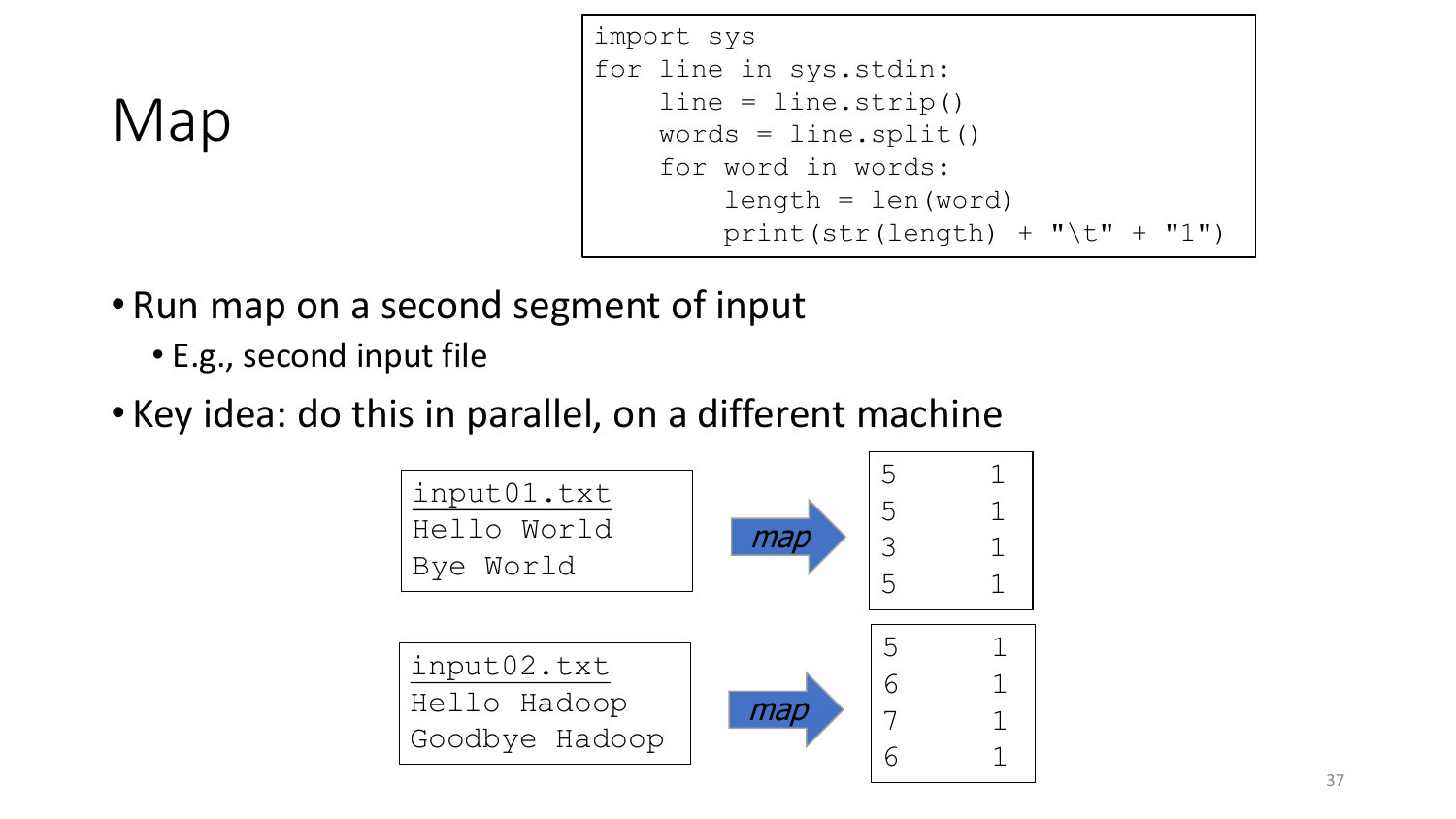| input01.txt | $\parallel$ input02.txt |
|-------------|-------------------------|
| Hello World | Hello Hadoop            |
| Bye World   | Goodbye Hadoop          |

## Group example

- •Group by key
	- This is provided by MapReduce, you don't have to do anything here
- •Order does not matter map output

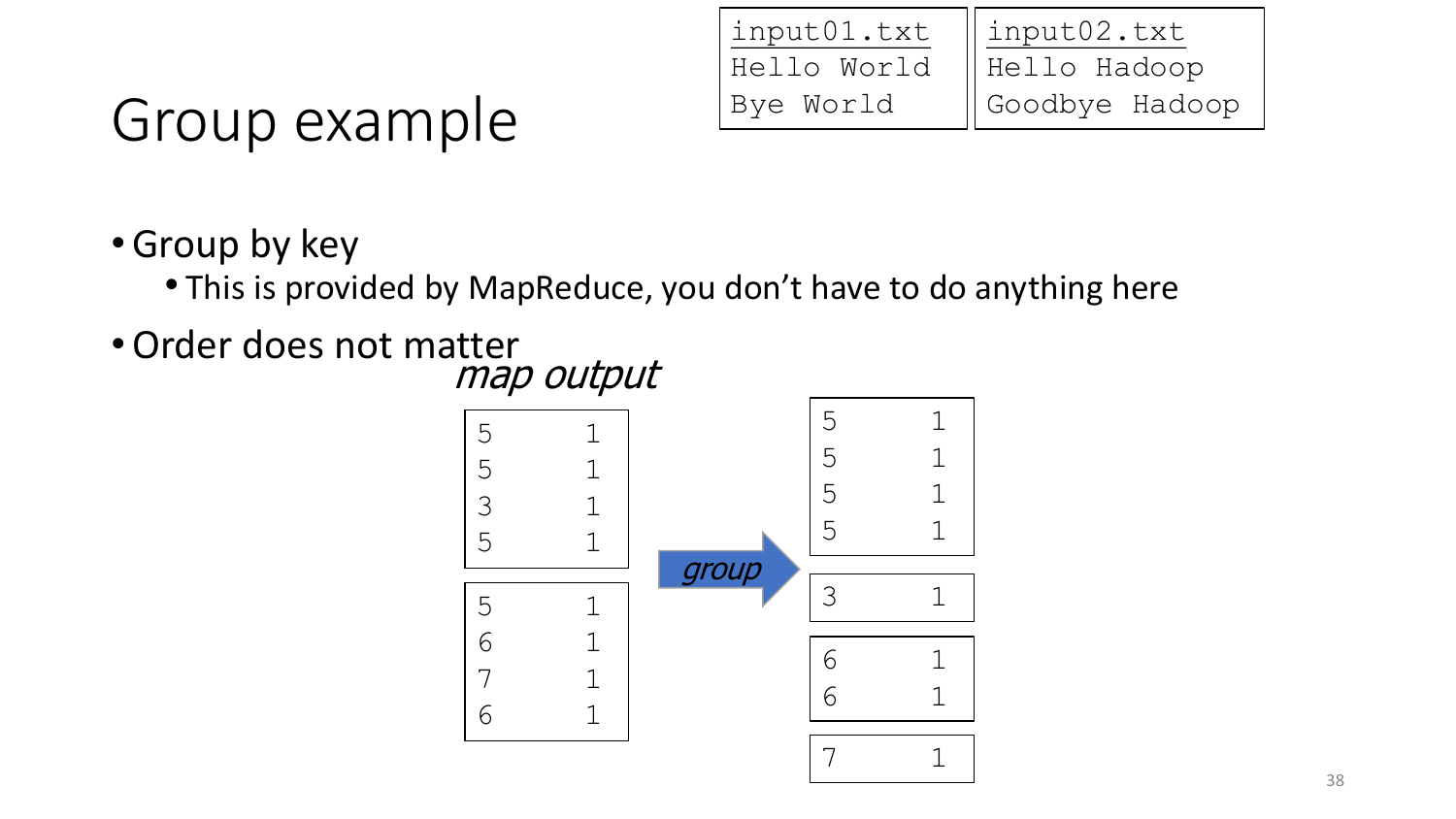#### Reduce

• Reduce reads input from stdin\* a list of intermediate key/value pairs. It merges them together to form a possibly smaller set of values.

```
import collections
import sys
counts = collections.defaultdict(int)
for line in sys.stdin:
    line = line.setrip()length, count = line.split("\t")
    counts[length] += int(count)
for length, count in counts.items():
    print(str(length)+ "\t" + str(count))
```
\*As before, "stdin" would be the Hadoop Streaming Interface in a Hadoop deployment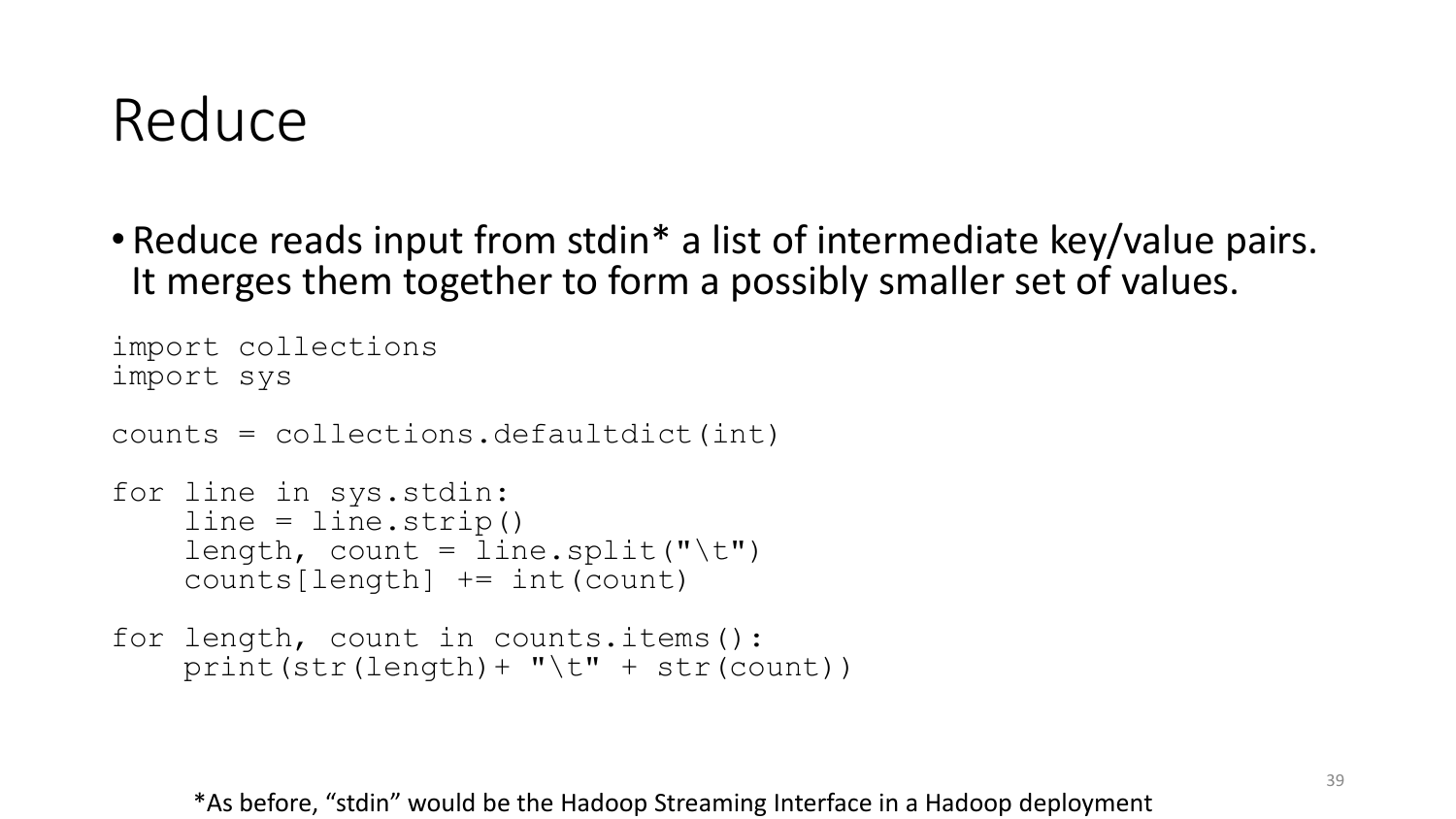| input01.txt | input02.txt                |
|-------------|----------------------------|
| Hello World | Hello Hadoop               |
| Bye World   | $\parallel$ Goodbye Hadoop |

#### Reduce

#### • Reduce each group

- Output <word\_length, occurrences> in this example
- Key idea: each group can be reduced in parallel

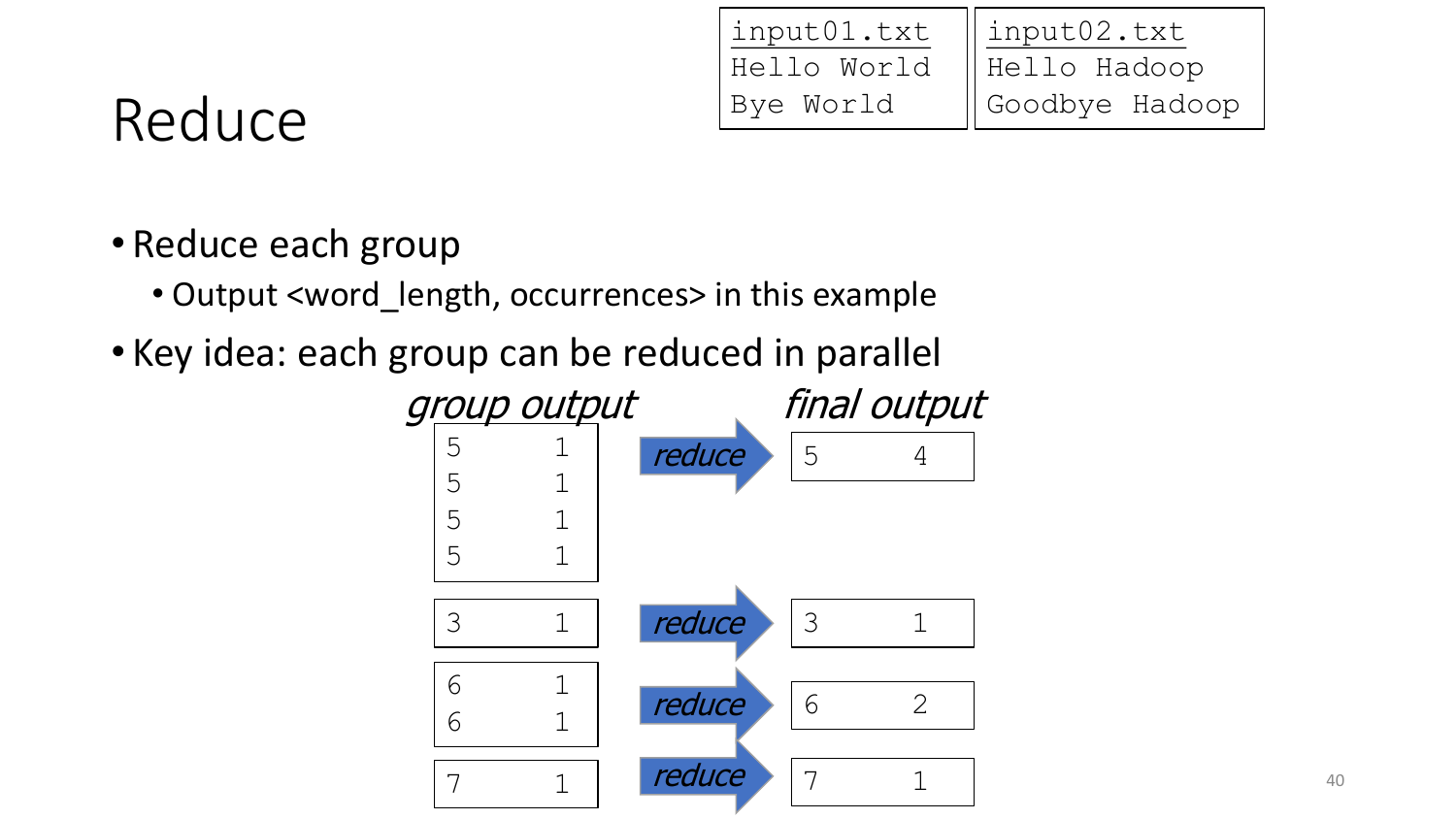| input01.txt | $\parallel$ input02.txt    |
|-------------|----------------------------|
| Hello World | $  $ Hello Hadoop          |
| Bye World   | $\parallel$ Goodbye Hadoop |

#### Reduce

- Multiple groups sent to same reducer also works
	- •Just less parallelism
- Same output

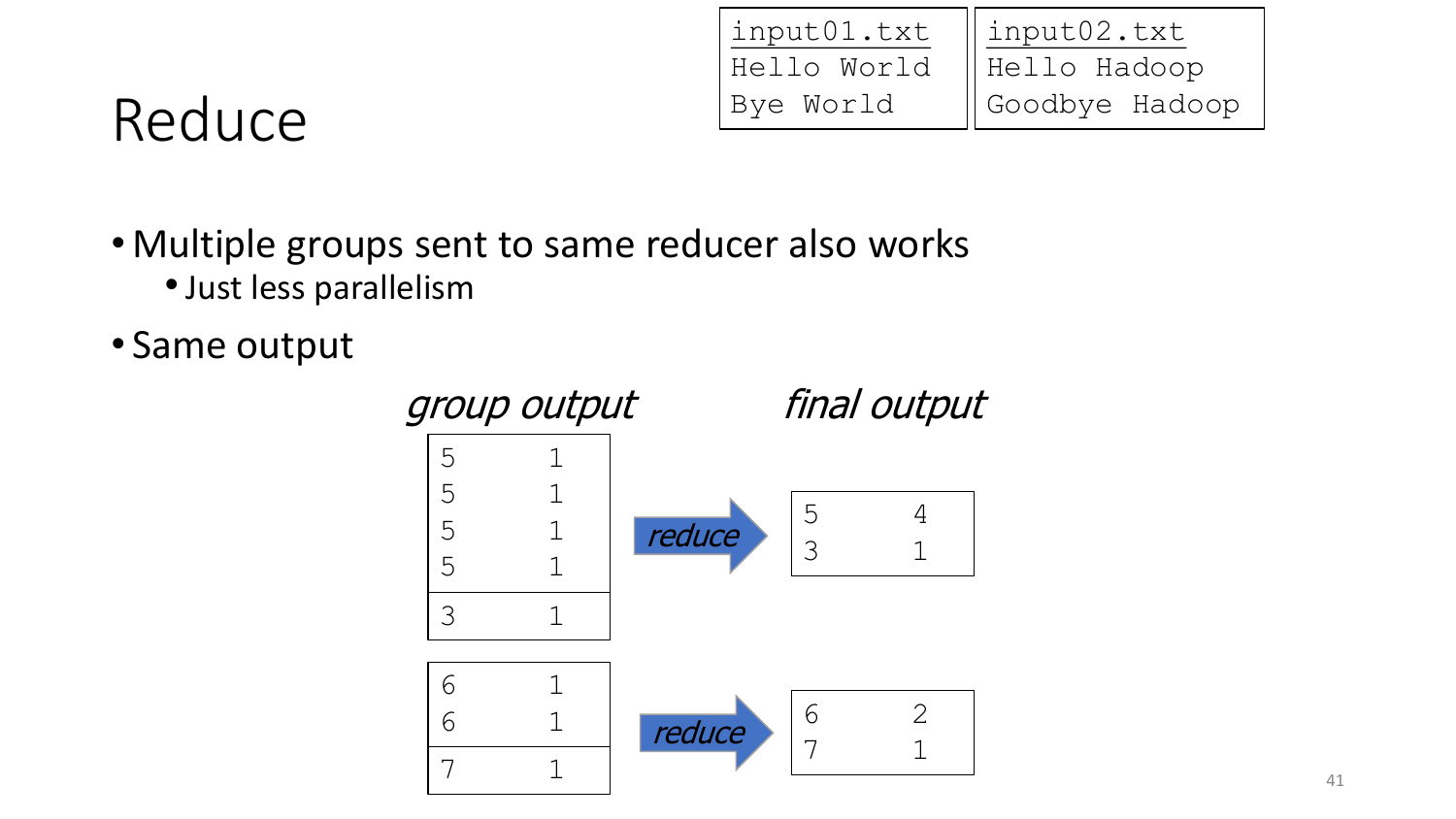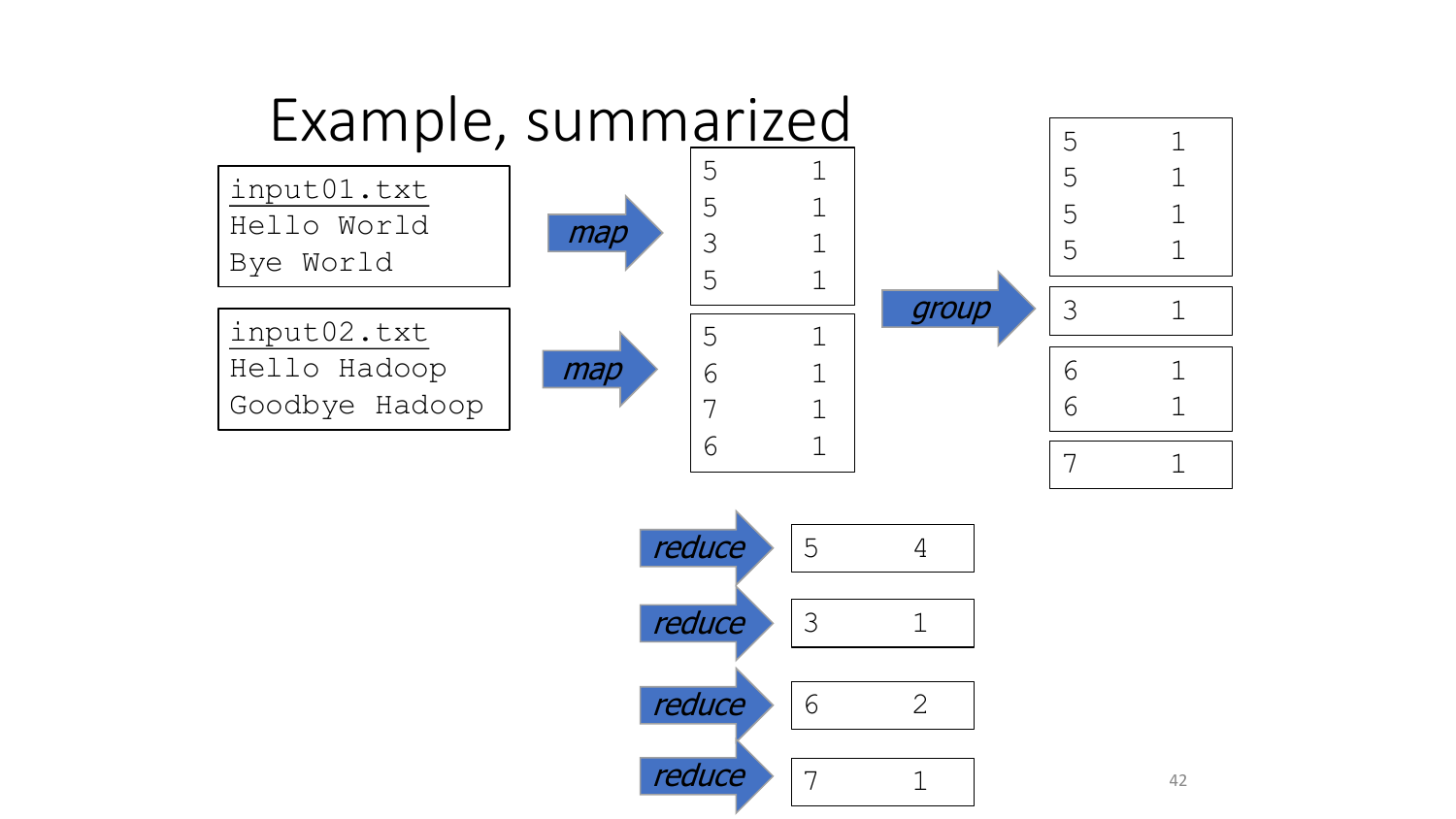## Another Example: distributed Grep

- •Describe map and reduce for distributed search
	- AKA grep
	- Print any line that contains the string "Hello"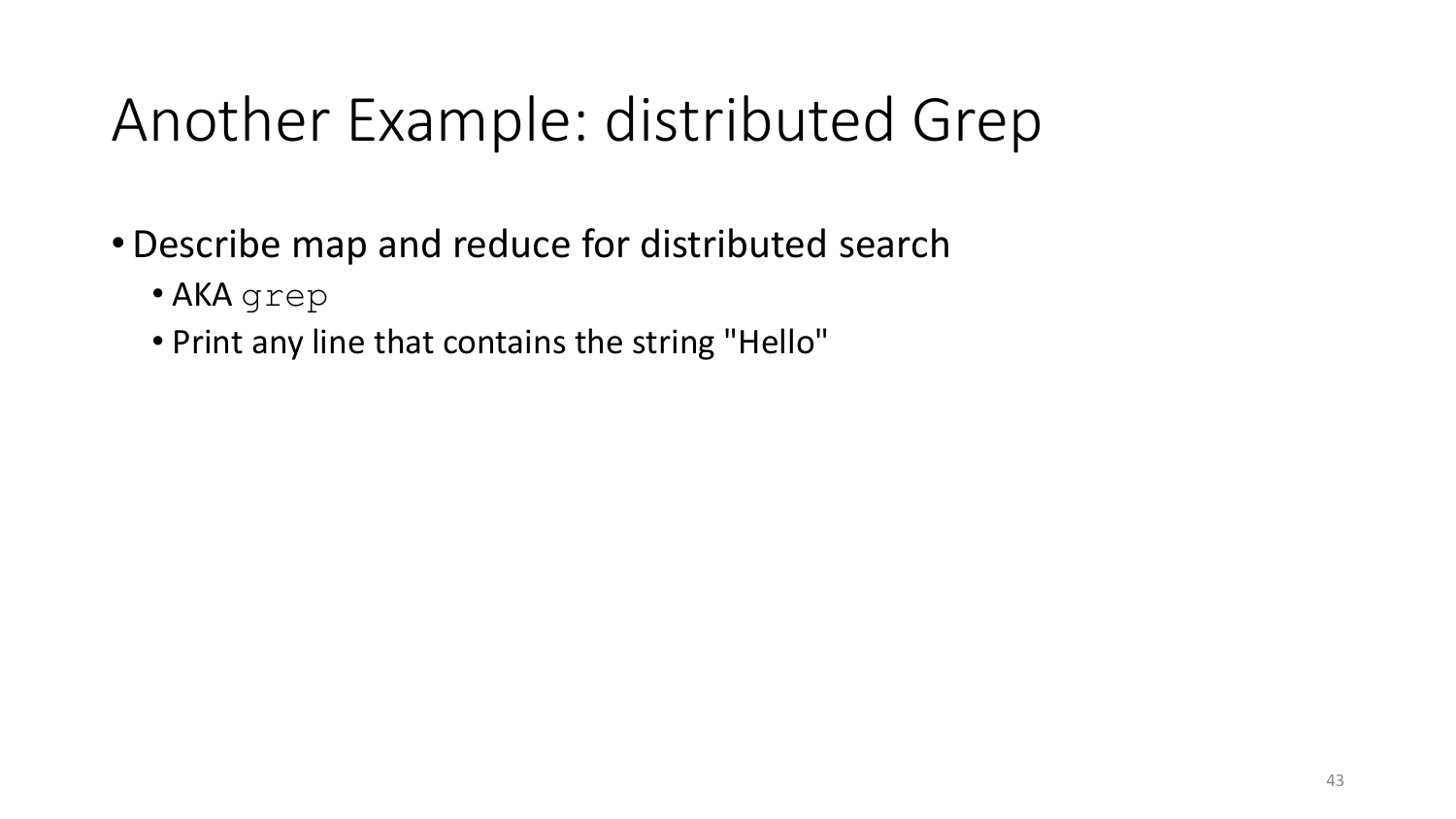## Grep

#### • Map import sys for line in sys.stdin: line = line.strip() if "Hello" in line:  $print$ (line + " $\setminus t$ " + "1")

#### • Reduce

```
import sys
for line in sys.stdin:
    line = line.strip()
    text, count = line.split("
\t")
    print(text)
```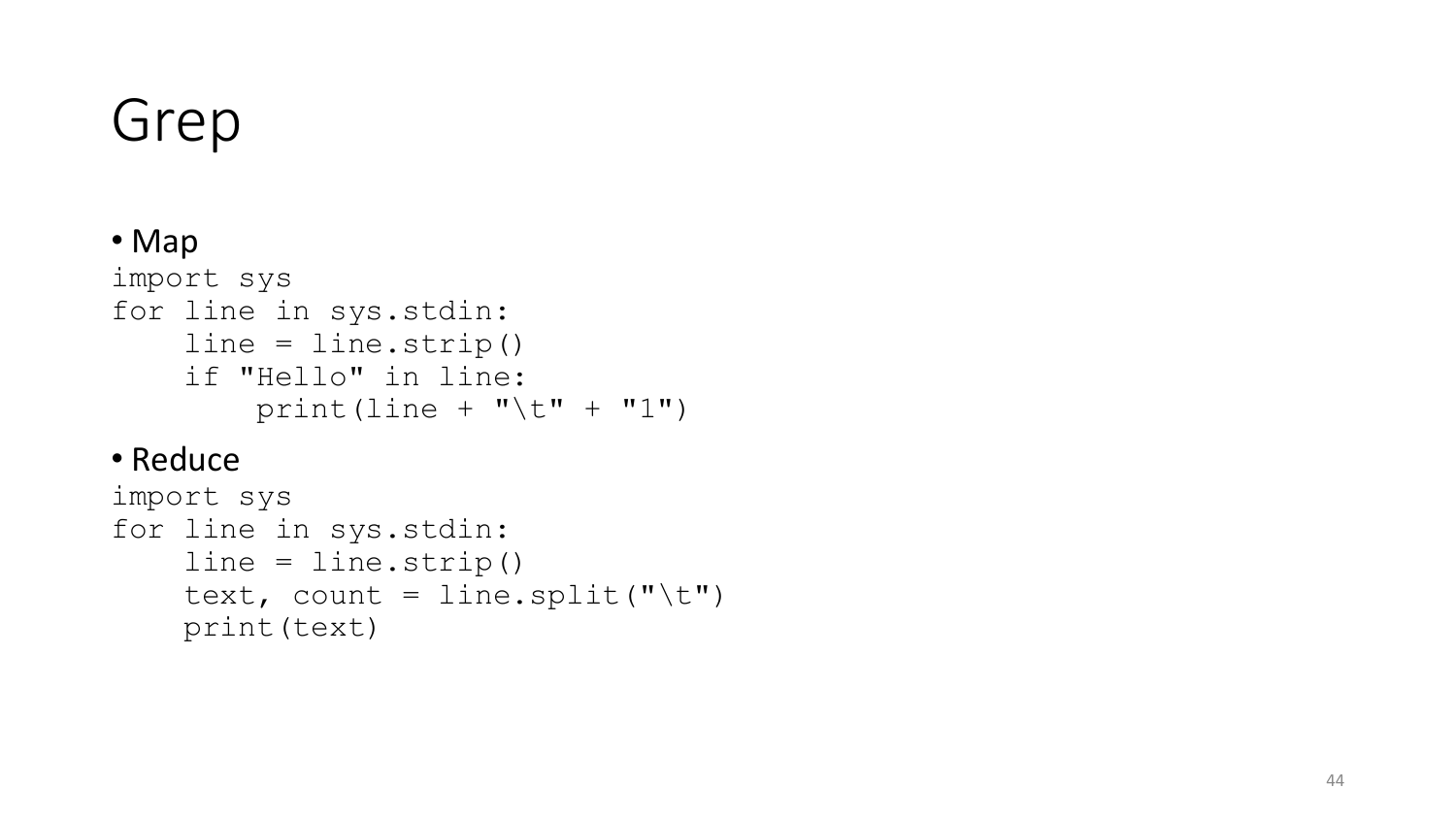

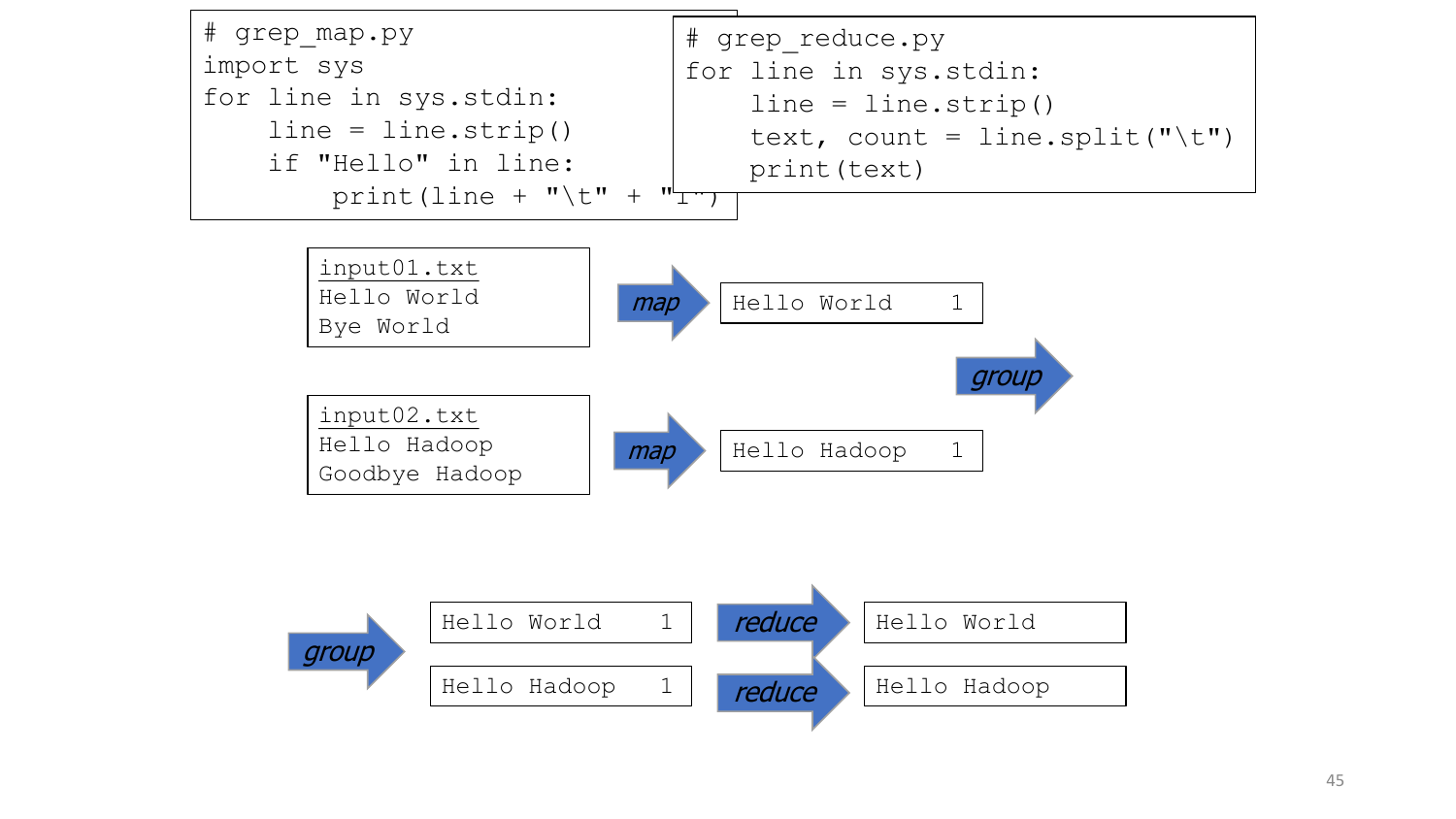#### Too many reducers

```
• Map
import sys
for line in sys.stdin:
    line = line . strip()if "Hello" in line:
        print(line + "\t" + "1")
• Reduce
import sys
for line in sys.stdin:
```

```
line = line.strip()
text, count = line.split("\t")
print(text)
```
• How many groups? How many reducers, in the worst case? How to fix?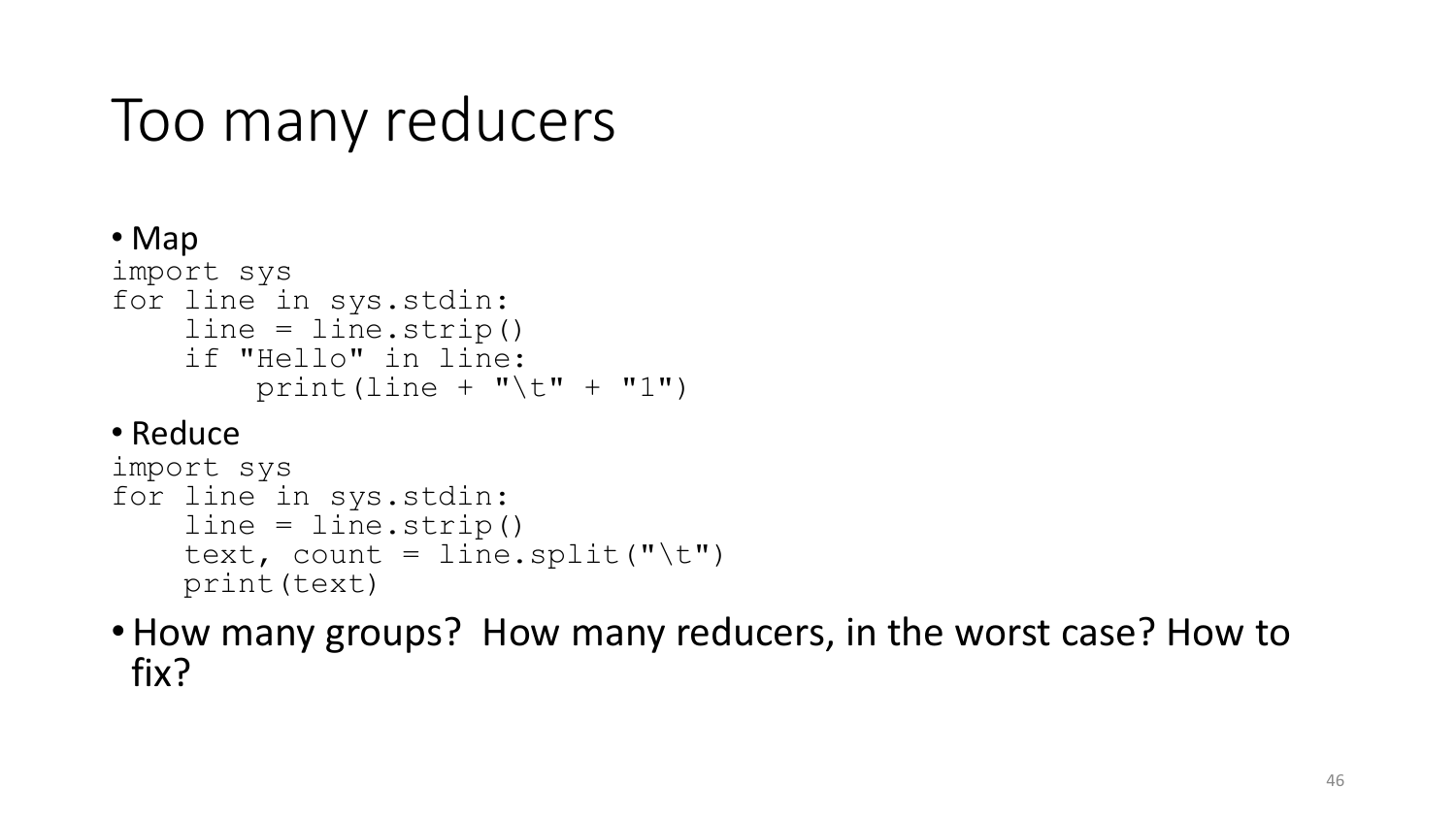#### Too many reducers

- How many groups?
	- One for every unique line
- How many reducers, in the worst case?
	- One for every unique line
- We get MANY reducers with VERY small inputs
	- Better to have a "moderate" number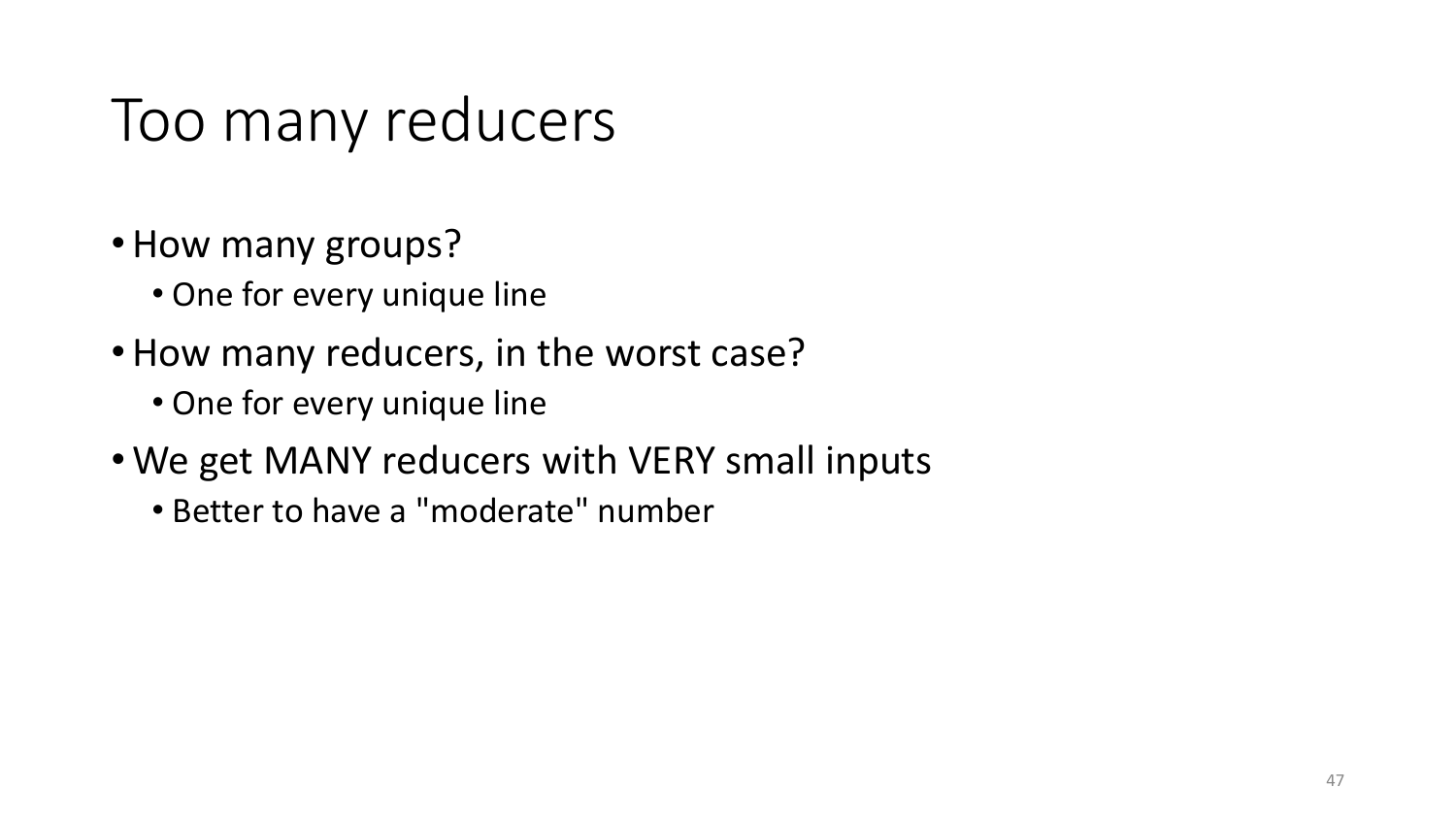#### Too many reducers

#### • Map

```
import sys
for line in sys.stdin
:
    line = line.strip()
    if "Hello" in line:
        x = myhash(line) % 1024
        print(x + "
\t" + line)
```
#### • Reduce

```
import sys
for line in sys.stdin
:
    line = line.strip()
    x, text = line.split("\t")
    print(text)
```
- Use a hash function and modulo operator!
- Now we have 1024 reducers

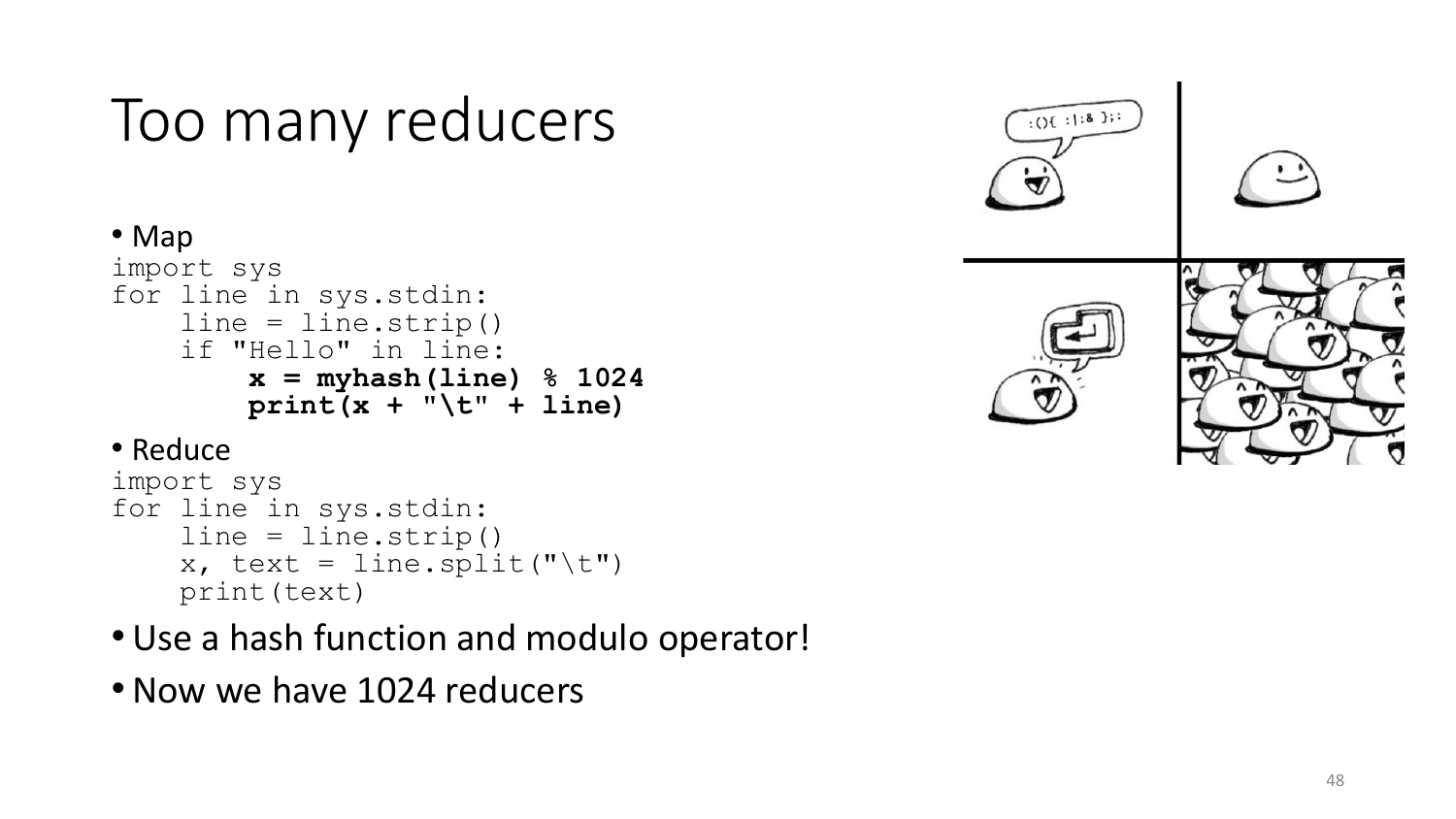## **Outline**

- Review: GFS distributed system
- MapReduce
- Writing MapReduce programs
- **Fault Tolerance**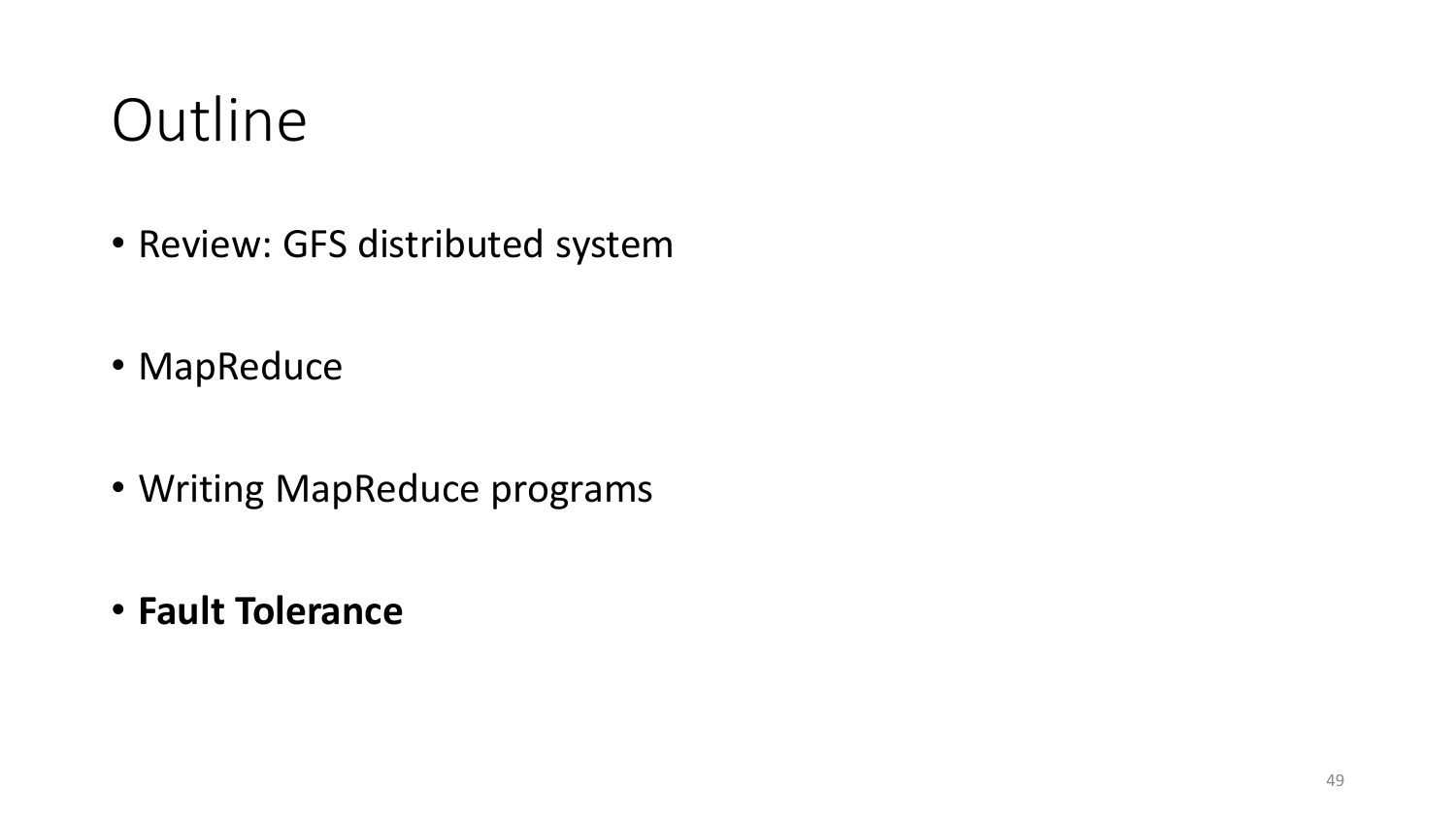- Our Python system so far runs as a single program
- How to split it into multiple?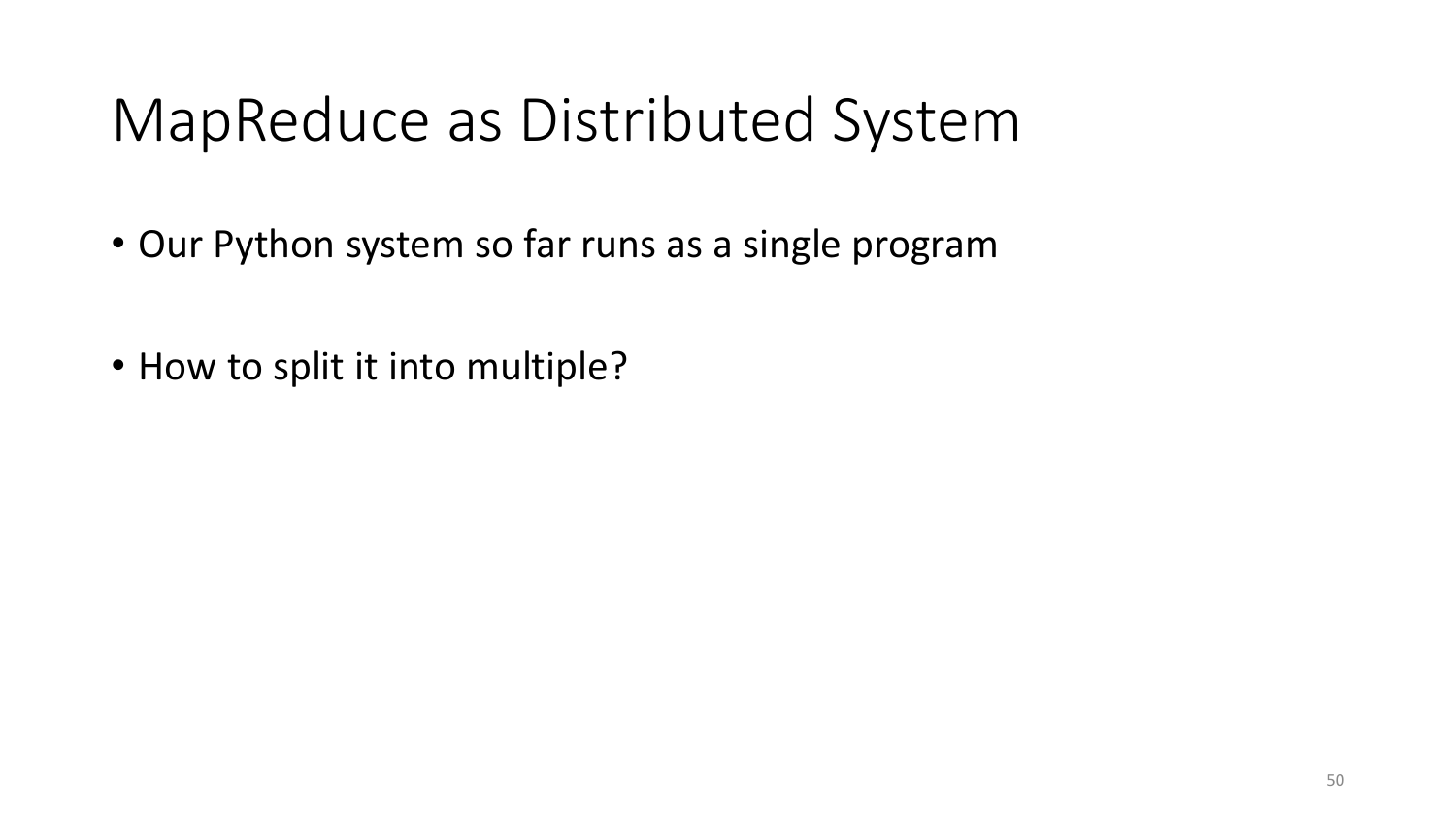

51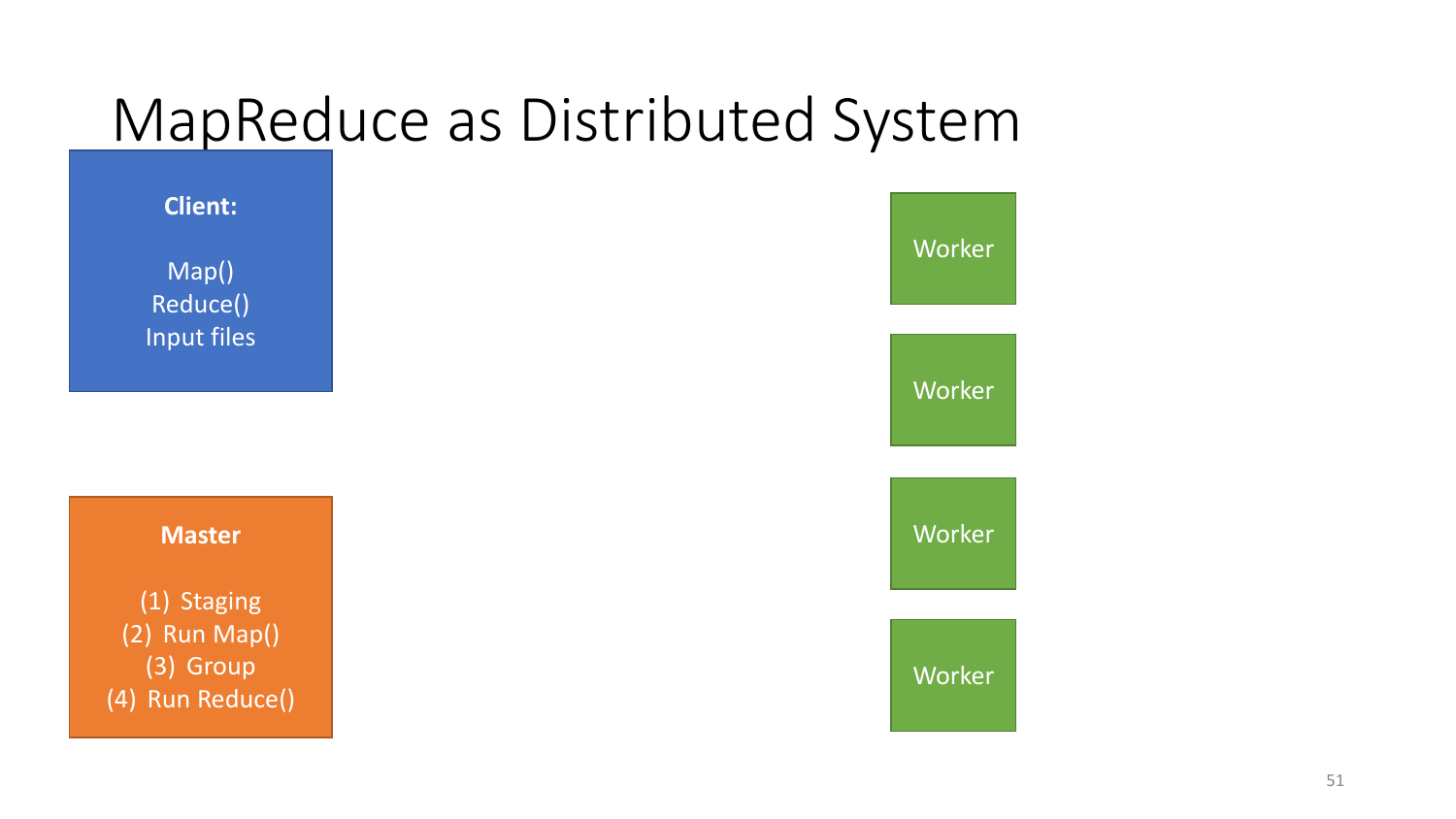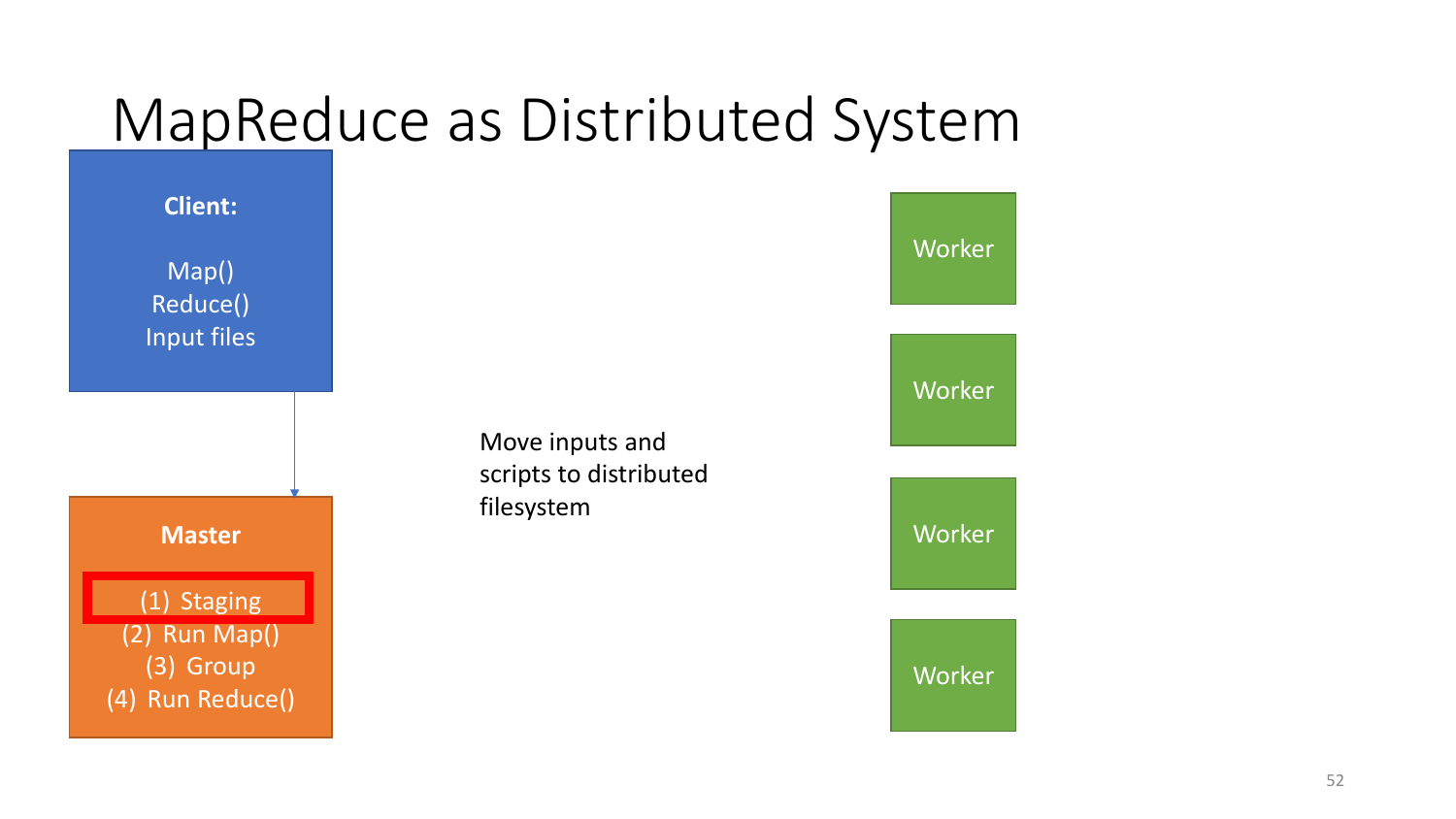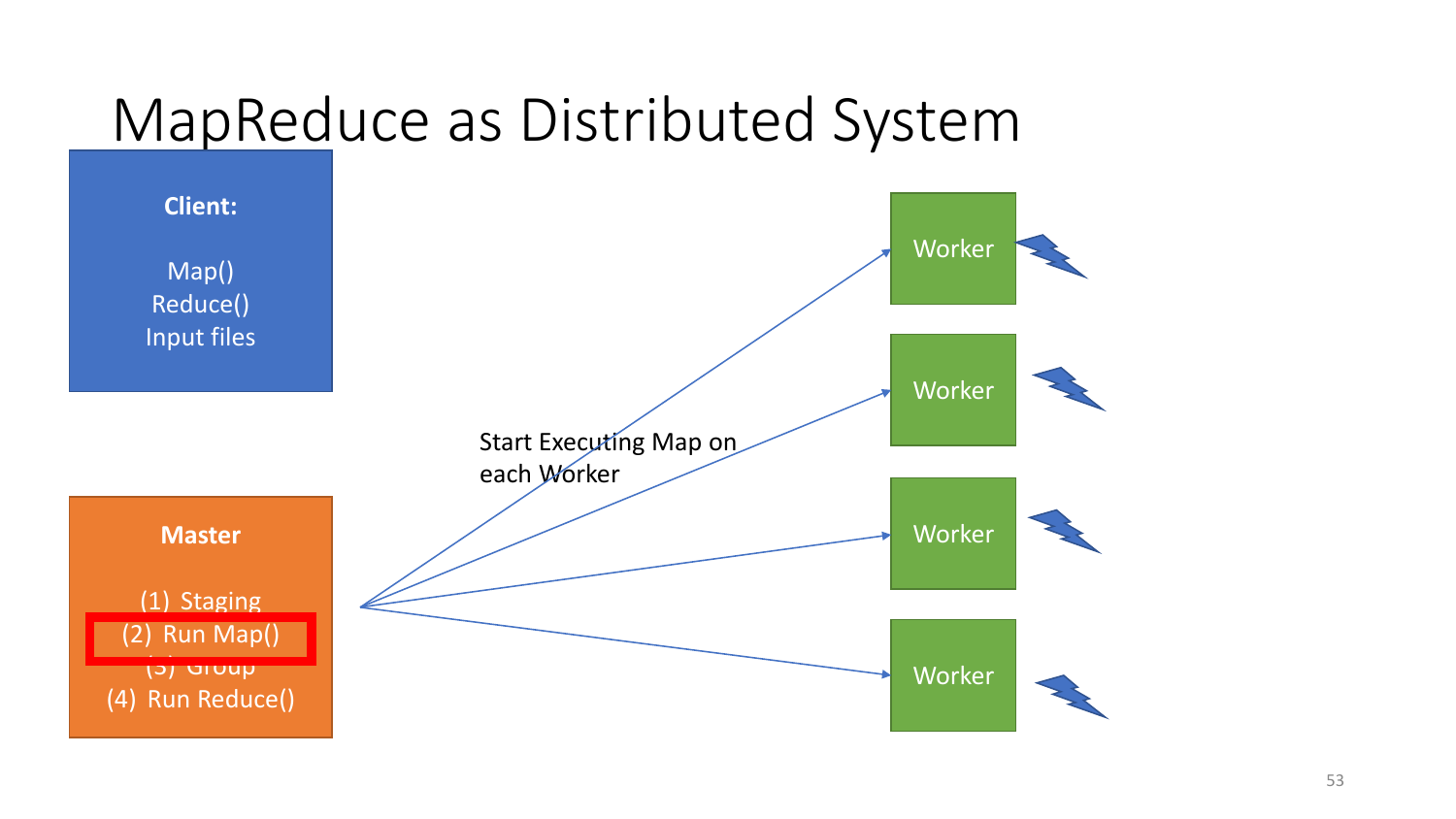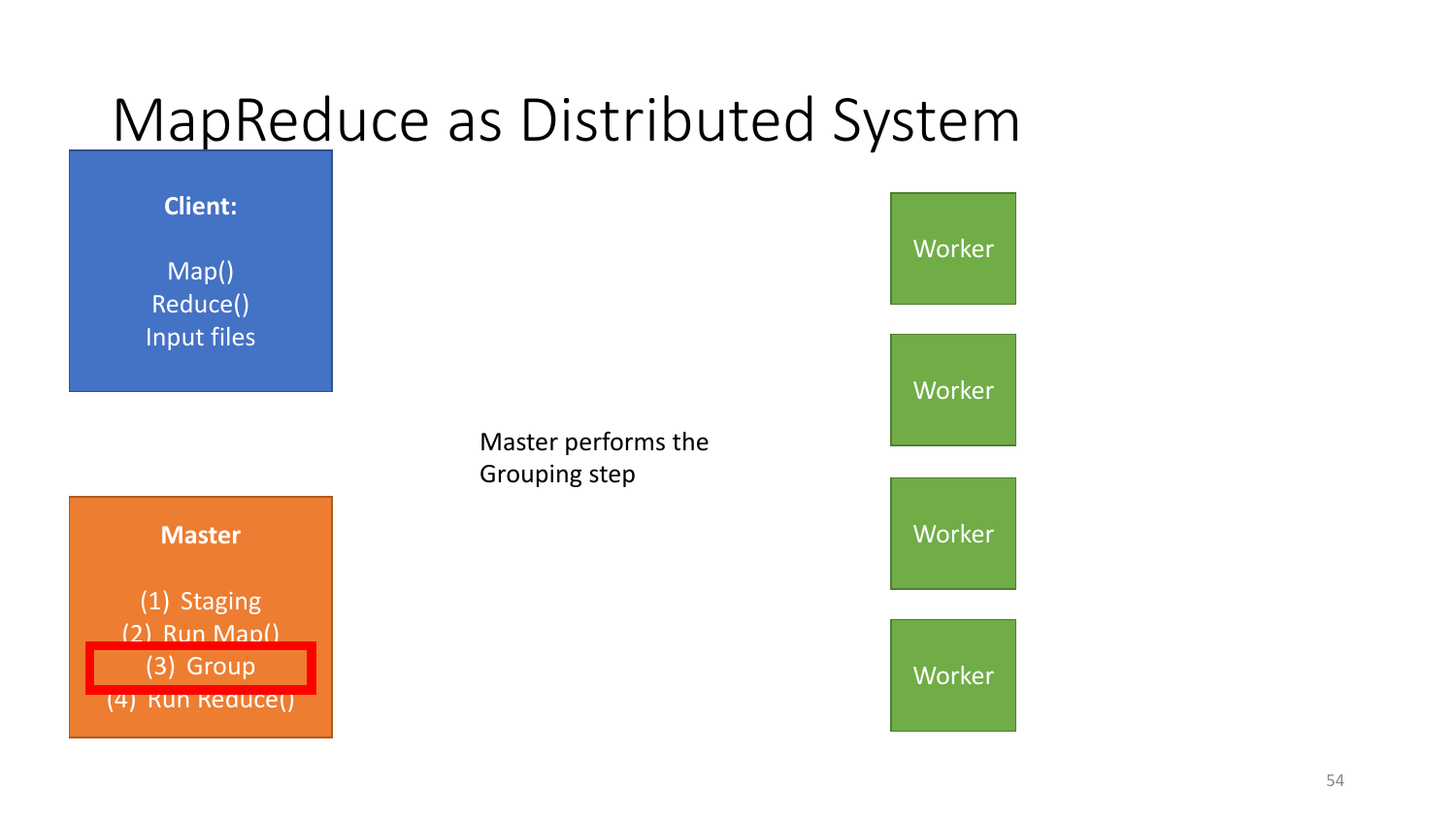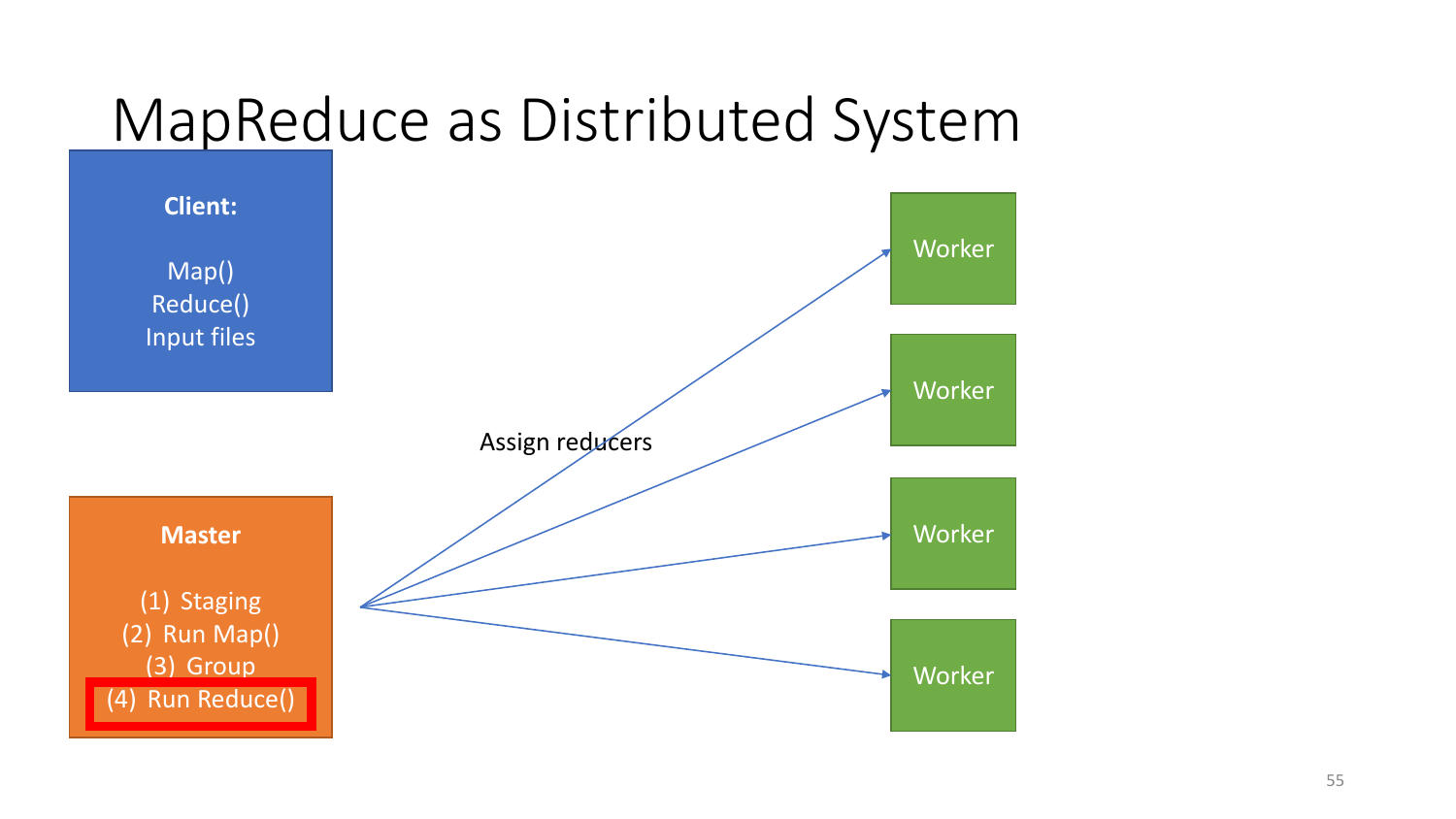## P4 MapReduce jobs

- Master is coordinator and does grouping
- Workers execute shell commands
	- Can be Bash scripts, Python programs, ...
	- Data is shared using the file system
- Map and Reduce can be done on same pool of workers
	- Both are just shell commands operating on files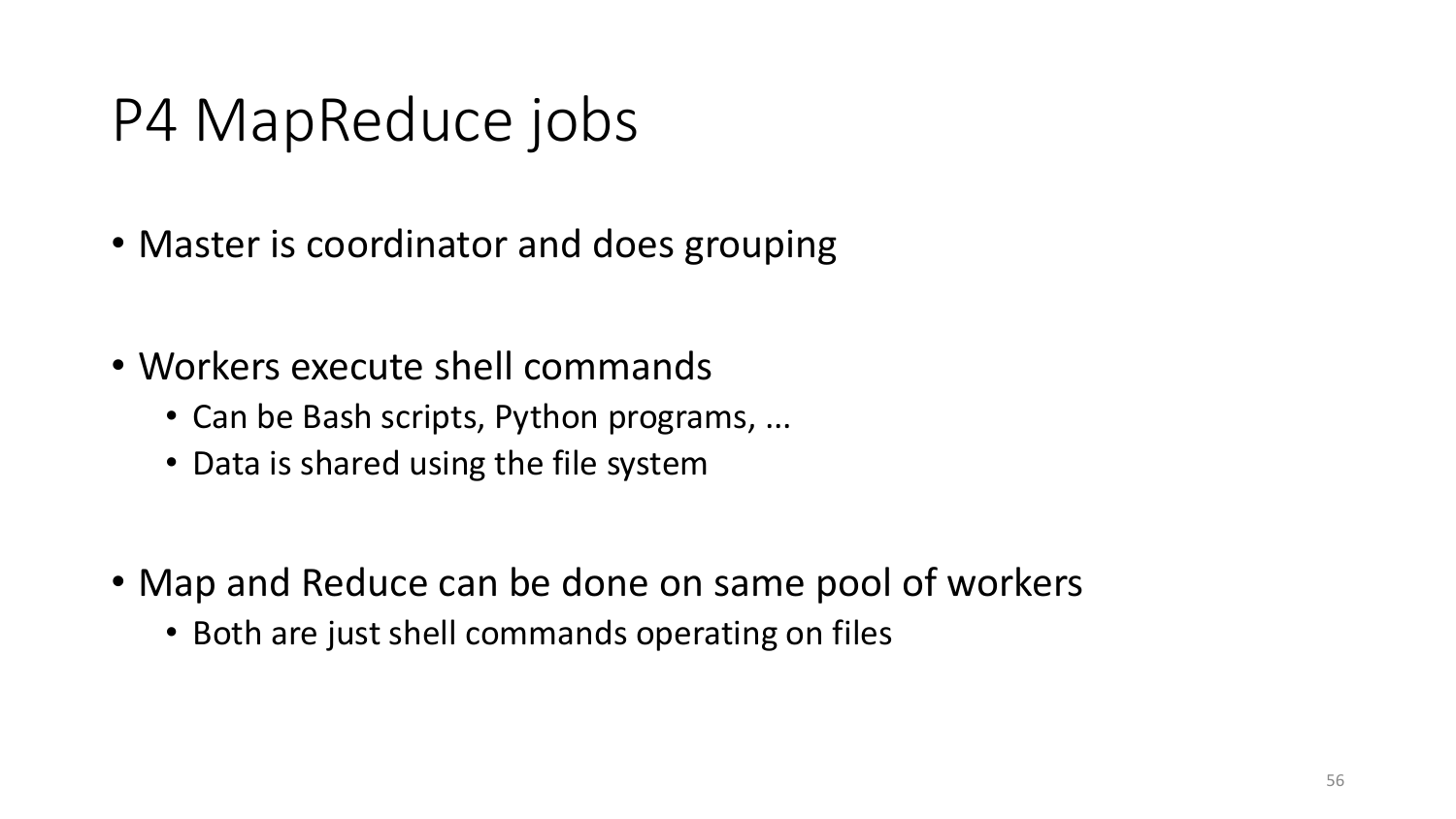#### P4 vs. lecture exercises

- Today, map() and reduce() were functions, and the input/output lists
- In P4:
	- map and reduce are scripts
	- input and output are files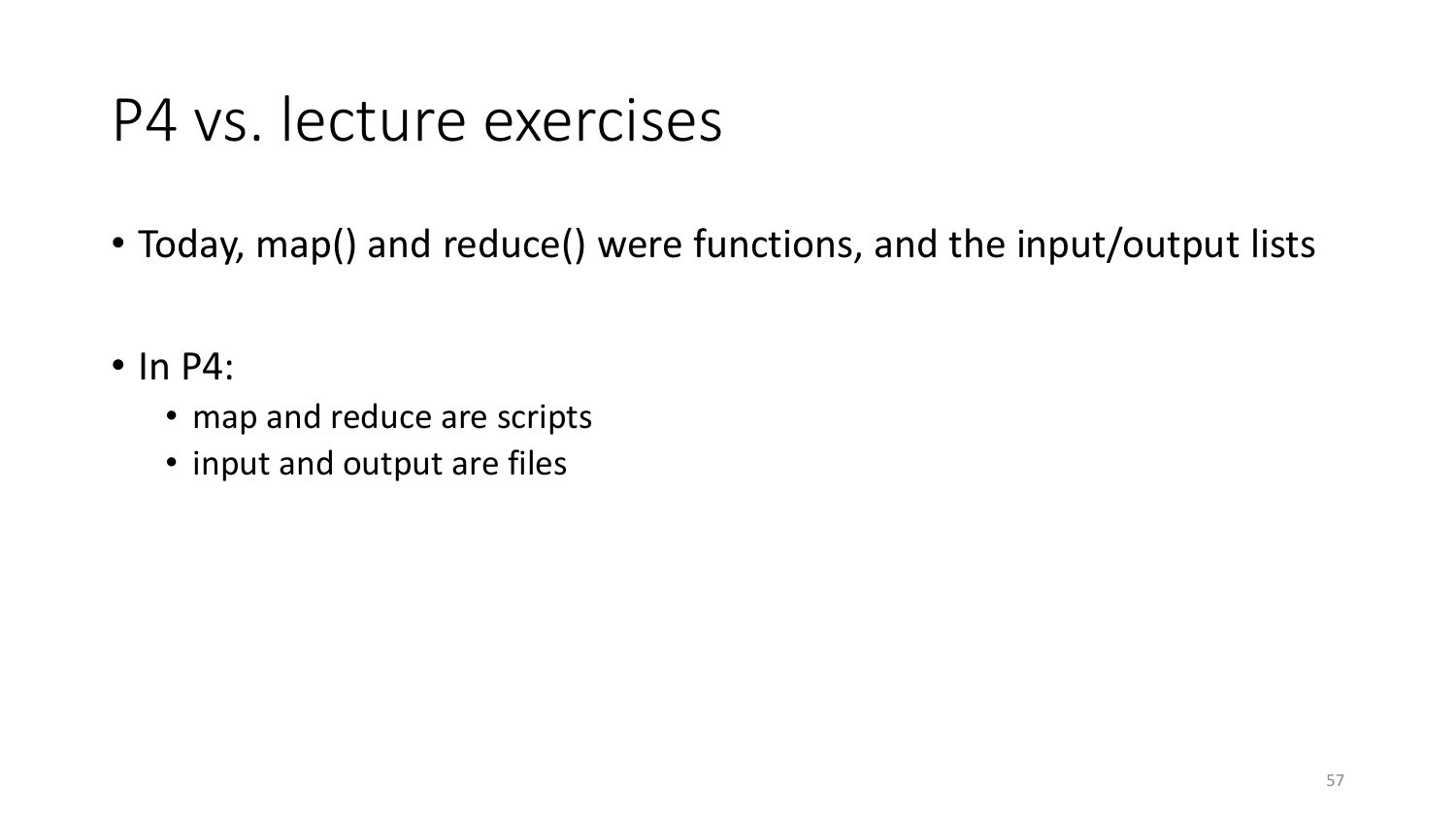## Fault tolerance

- How do we know if a machine goes down?
- Workers send periodic heartbeat messages to master
- Master keeps track of which workers are up
- Similar technique to Google File System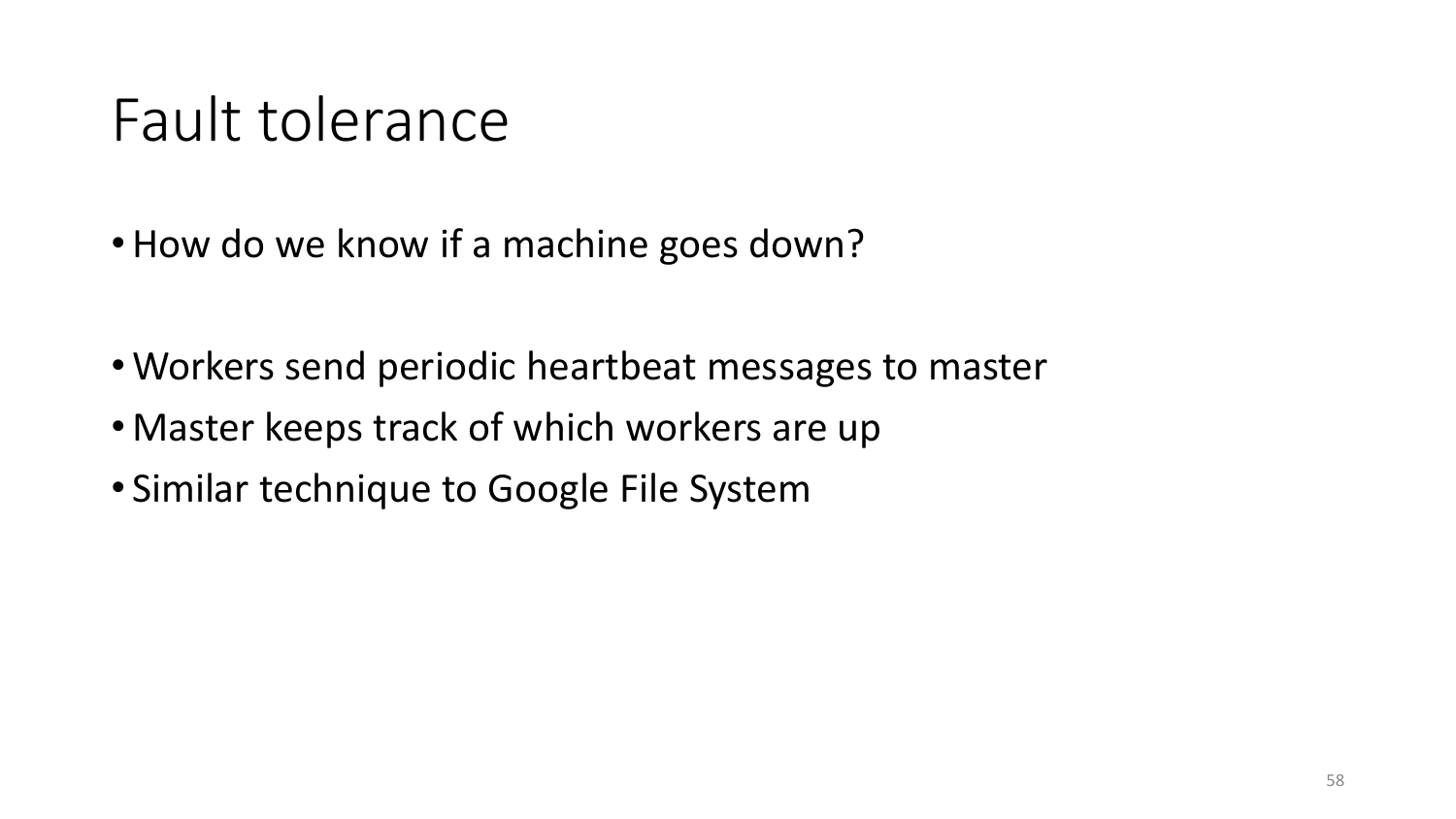## Fault tolerance

- What happens when a machine dies?
- Without MapReduce
	- Program (or query) is restarted
	- Not so hot if your job is in hour 23
- With MapReduce
	- If map worker dies
		- Just restart that task on a different box
		- You lose the map work, but no big deal
	- If reduce worker dies
		- Restart the reducer, using output from source mappers